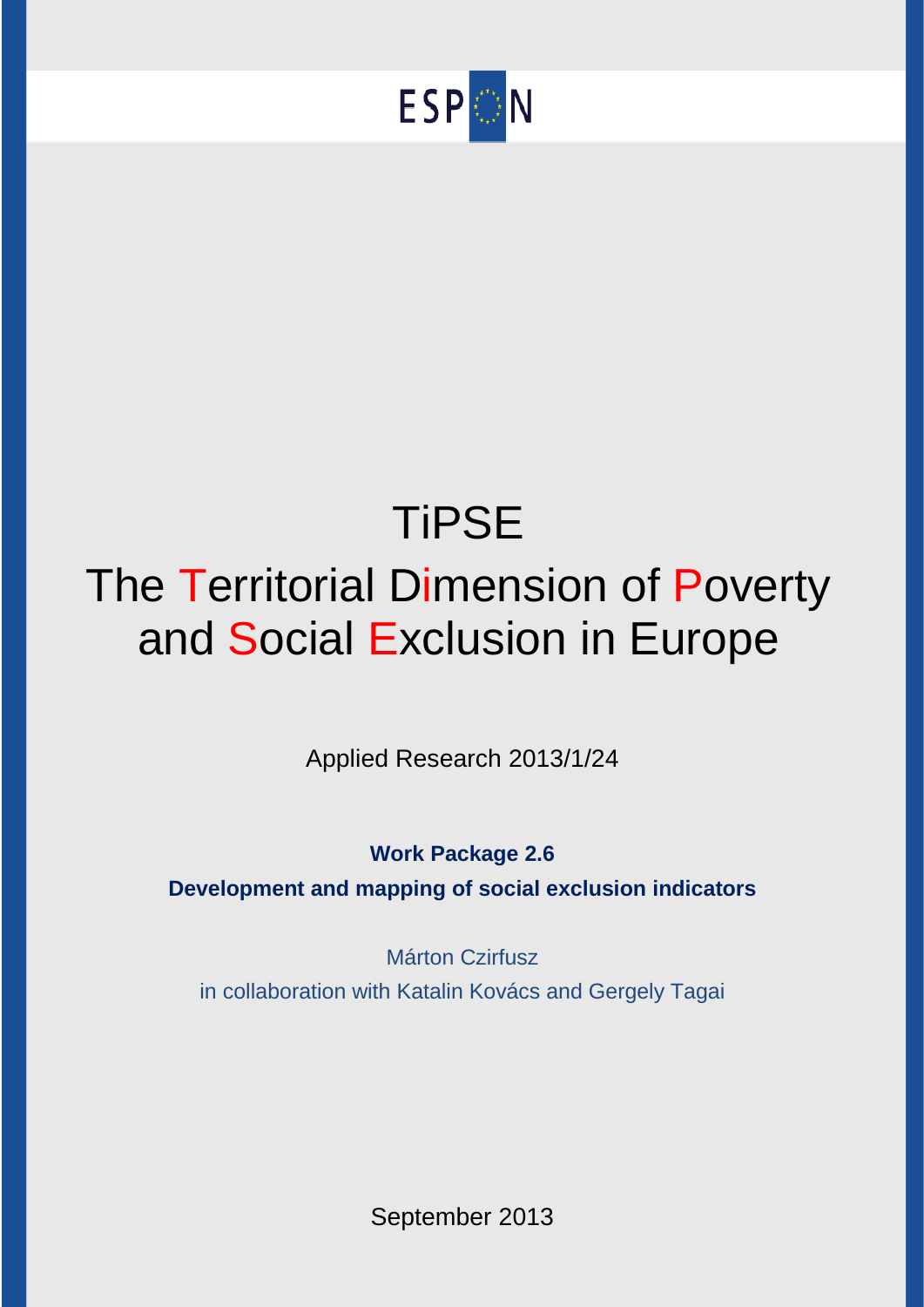This report is one of the deliverables of the TiPSE project. This Applied Research Project is conducted within the framework of the ESPON 2013 Programme, partly financed by the European Regional Development Fund.

The partnership behind the ESPON Programme consists of the EU Commission and the Member States of the EU27, plus Iceland, Liechtenstein, Norway and Switzerland. Each partner is represented in the ESPON Monitoring Committee.

This report does not necessarily reflect the opinion of the members of the Monitoring Committee.

Information on the ESPON Programme and projects can be found on [www.espon.eu](http://www.espon.eu/)

The web site provides the possibility to download and examine the most recent documents produced by finalised and ongoing ESPON projects.

© ESPON & CERSHAS, 2013.

Printing, reproduction or quotation is authorised provided the source is acknowledged and a copy is forwarded to the ESPON Coordination Unit in Luxembourg.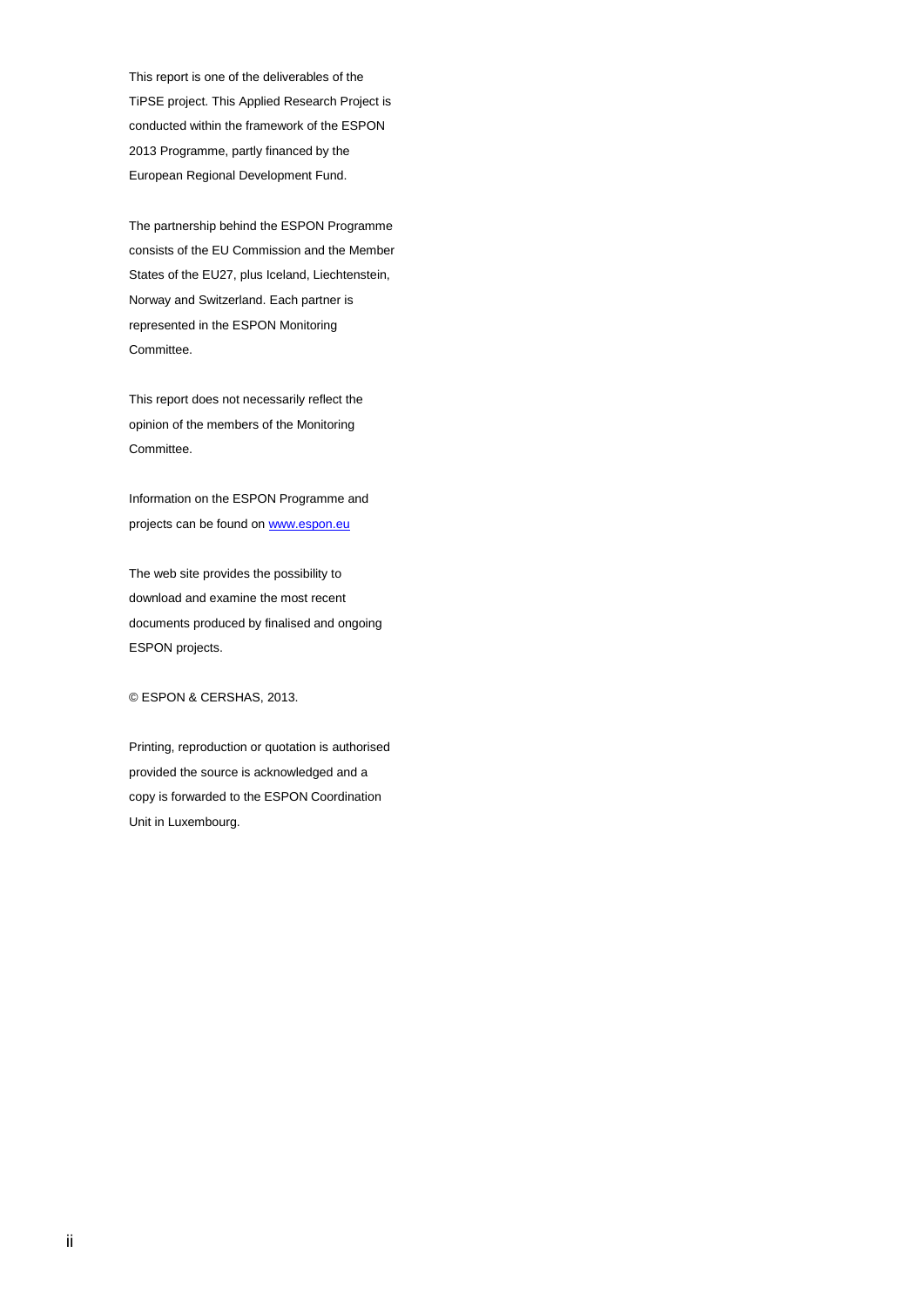# **The ESPON TiPSE Project:**

The TiPSE project has been commissioned by the European Observation Network for Territorial Development and Cohesion (ESPON) programme. It is concerned with the issue of poverty and processes of social exclusion in Europe. The project aims to improve the evidence base for policy which promotes inclusive growth, within the context of the EU2020 strategy.

One of the key challenges in Europe is to address regional or local concentrations of poverty and social exclusion. This remains a national responsibility within the context of EU strategic guidance. In practice it is often regional or local administrations which face the challenge of implementing national policies to ameliorate deprivation and exclusion. At a higher level, the EU defines its role as identifying best practices and promoting mutual learning.

The ESPON TIPSE project aims to support policy, both by enhancing the evidence base and by identifying existing good practice. Poverty and social exclusion are essentially relative concepts, arguably meaningful only within a specified geographical context. This underlines the central importance of observation, measurement, and careful data analysis as an essential preparation for intervention.

A central aim of the project is to generate a regional database, and associated maps, of poverty and social exclusion indicators. The project will thus establish macro and micro-scale patterns of poverty and social exclusion across the ESPON space. Such quantitative analysis of geographical patterns is considered a crucial part of the evidence base for policy.

In addition, in order to better understand the various social and institutional processes which are the context of these patterns, a set of ten case studies are to be carried out. These are more qualitative in approach, in order to convey holistic portraits of different kinds of poverty and social exclusion as experienced in a wide variety of European territorial contexts. An important goal for the project will be to identify policy approaches which can effectively tackle exclusion, and thus strengthen territorial cohesion. The case studies are intended to further this objective by exploring local policy processes and highlighting good practice.

|     | No. Partner                                                                          | MS        | <b>Principal Researchers</b> |
|-----|--------------------------------------------------------------------------------------|-----------|------------------------------|
| LP. | Nordregio - Nordic Centre for Spatial Development                                    | <b>SE</b> | Petri Kahila                 |
| 2   | UHI Millennium Institute                                                             | UK        | Philomena de Lima            |
| 3   | Newcastle University                                                                 | UK        | Mark Shucksmith              |
| 4   | CERSHAS - Centre for Economic and Regional Studies,<br>Hungarian Academy of Sciences | 'HU       | IKatalin Kovács              |
| 5   | ILS – Research Institute for Regional and Urban Development   DE                     |           | Sabine Weck                  |
| 6   | <b>EKKE</b> - National Centre for Social Research                                    | EL        | Thomas Maloutas              |
|     | James Hutton Institute                                                               | UK        | <b>Andrew Copus</b>          |

The TiPSE research team comprises 6 partners from 5 EU Member States: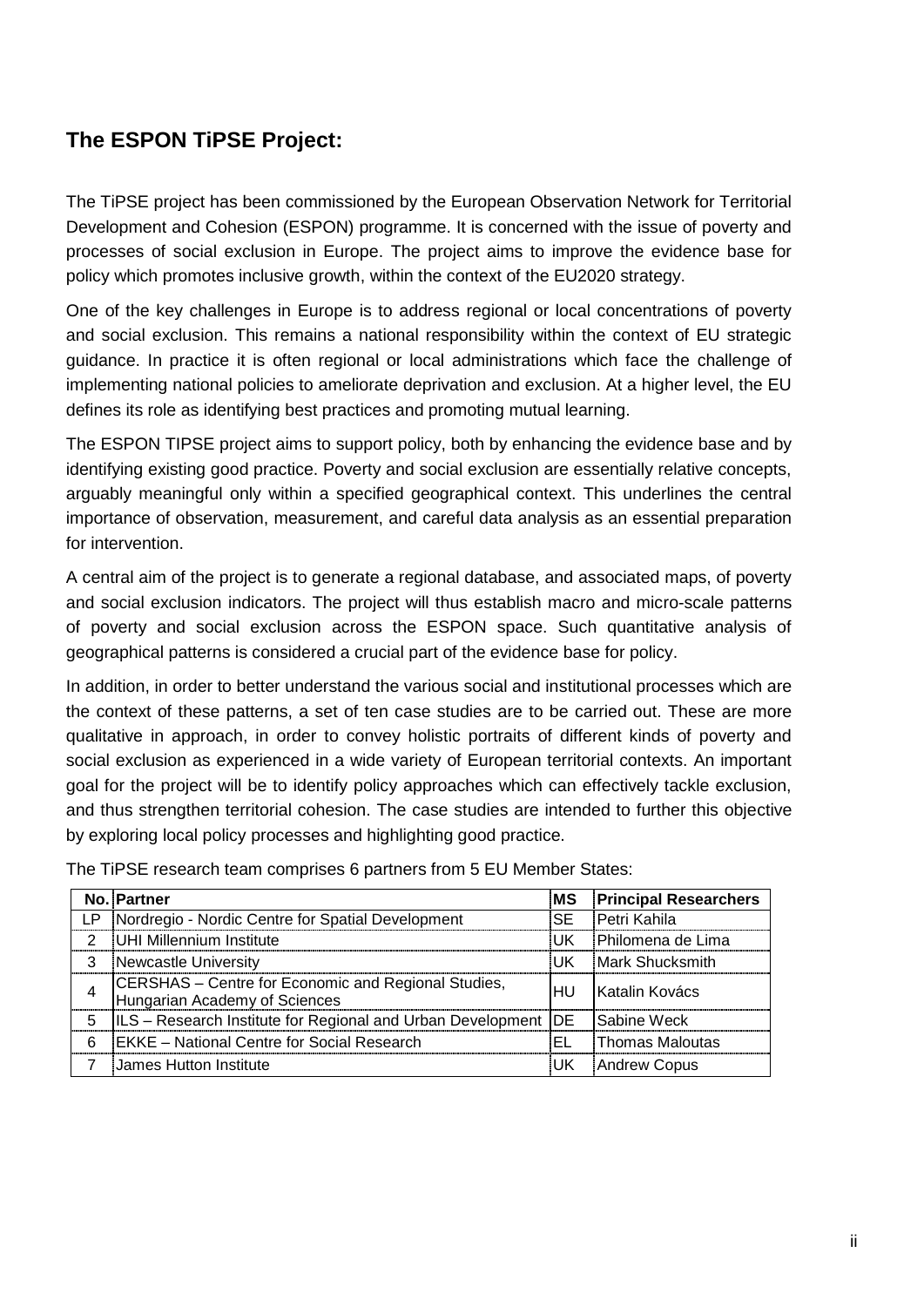# **LIST OF ABBREVIATIONS**

CAP – Common Agricultural Policy

ERDF – European Regional Development Fund

ESPON – European Observation Network for Territorial Development and Cohesion

EU – European Union

GDP – Gross Domestic Product

LAU – Local Administrative Unit

LFS – Labour Force Survey

NUTS – Nomenclature of Territorial Units for Statistics

OMC – Open Method of Coordination

TiPSE – The Territorial Dimension of Poverty and Social Exclusion in Europe

UNDP – United Nations Development Programme

WP – Work Package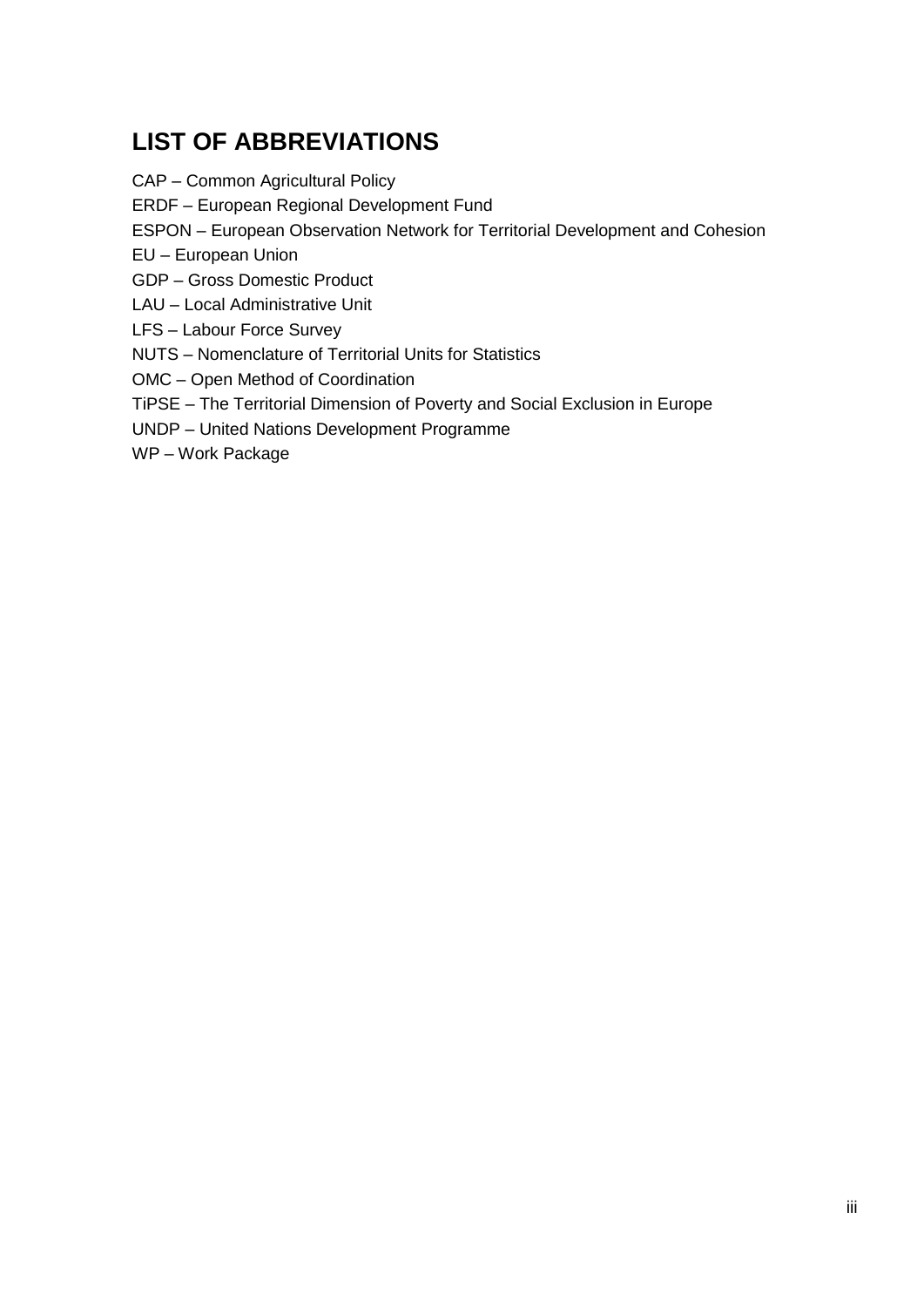# **CONTENTS**

| 1              |     |                                                                           |  |
|----------------|-----|---------------------------------------------------------------------------|--|
| $\overline{2}$ |     |                                                                           |  |
|                | 2.1 |                                                                           |  |
|                | 2.2 |                                                                           |  |
|                | 2.3 |                                                                           |  |
|                | 2.4 |                                                                           |  |
| 3              |     |                                                                           |  |
| 4              |     |                                                                           |  |
|                | 4.1 |                                                                           |  |
|                | 4.2 |                                                                           |  |
|                | 4.3 |                                                                           |  |
|                | 4.4 |                                                                           |  |
| 5              |     |                                                                           |  |
|                | 5.1 | Indicators list - possibilities, limitations and comparability issues  43 |  |
|                | 5.2 | Mapping the socially excluded – possibilities and limitations  45         |  |
| 6              |     |                                                                           |  |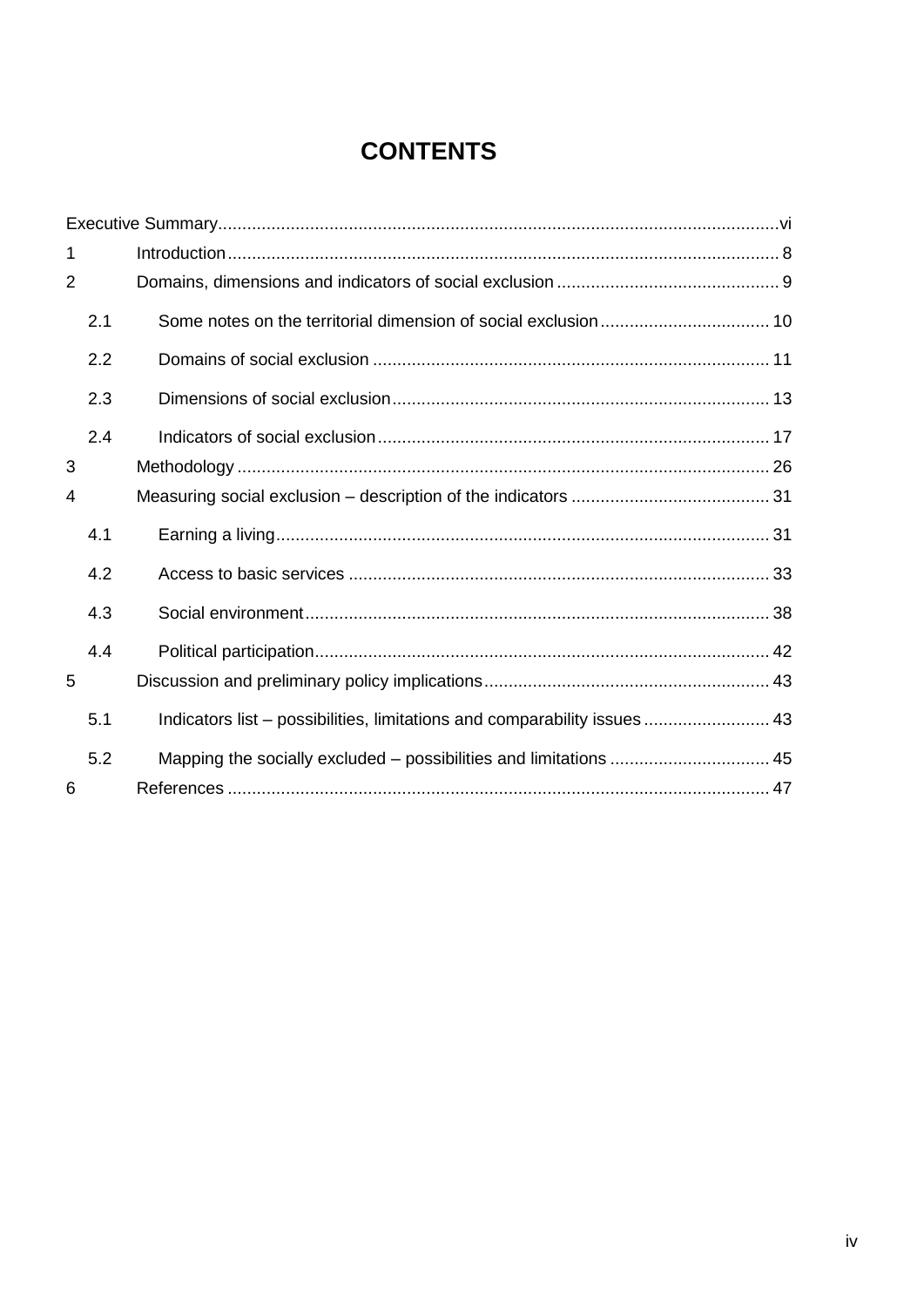# **TABLES**

| Table 1: Domains and dimensions of social exclusion recommended by WP2.1 and WP2.6 15                                                  |     |
|----------------------------------------------------------------------------------------------------------------------------------------|-----|
| Table 2: Matching TiPSE's domains and dimensions with Reimer (2004) and Philip and<br>Schucksmith's (2003) systems of social exclusion | 16. |
| Table 3: ESPON TIPSE indicators of social exclusion by dimensions and domains                                                          | 20  |
| Table 4: Macro-regions of the TiPSE project                                                                                            | 30  |
|                                                                                                                                        |     |

# **FIGURES**

| Figure 1: Measuring complex phenomena: an outline of possible methodologies | 27 |
|-----------------------------------------------------------------------------|----|
| Figure 2: ESPON space map and macro-regional zooms: an example              | 31 |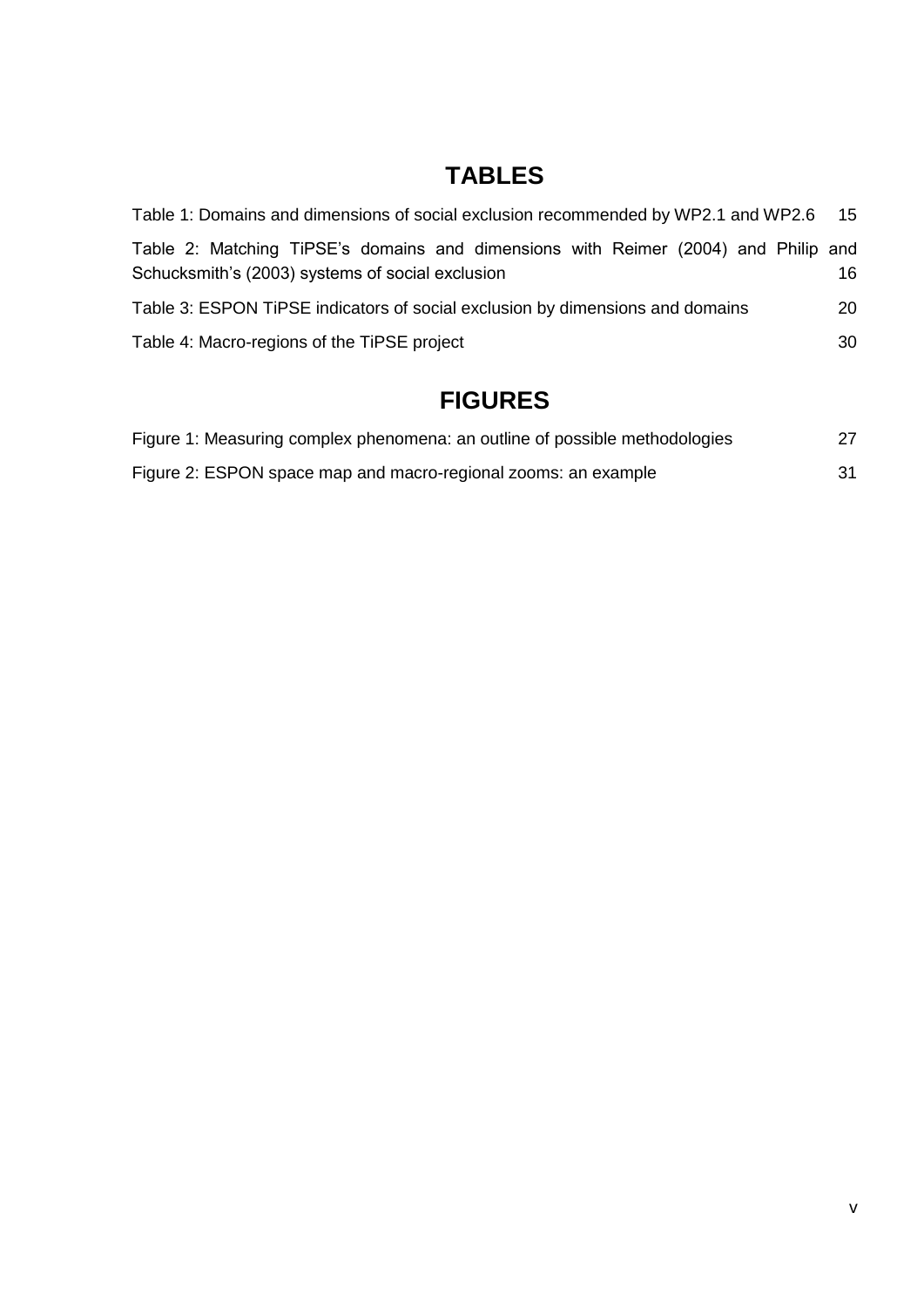## <span id="page-6-0"></span>**Executive Summary**

The aim of WP2.6 'Development and mapping of social exclusion indicators' of the research project TiPSE (The Territorial Dimension of Poverty and Social Exclusion in Europe) was to establish a link between WP2.1 (Review of concepts of poverty and social exclusion) and WP2.8 (Analysis of conceptual implications of social exclusion maps), with the help of the TiPSE database generated in WP2.3.

Methodologically, the project uses a hypothetico-deductive framework: after conceptualisation of social exclusion in WP2.1, the task of this work package was the operationalization of social exclusion. Thus, the basic issues were

- to find specific indicators throughout the ESPON space which cover domains and dimensions of social exclusion, decided earlier in WP2.1;
- to collect data at the lowest possible regional scale from different official sources (see also WP2.3), integrate and map them (thereby offering a meaningful starting point for macro-regional and cross-European comparisons in WP2.8);
- reflect on the usability of the database in understanding the territorial dimension of social exclusion in Europe.

| Domain identified by WP2.1 | Dimension recommended by<br>WP2.6 | Number of indicators<br>(excluding census 2011 data) |
|----------------------------|-----------------------------------|------------------------------------------------------|
| Earning a living           | Income earned by tax payers       | 2                                                    |
|                            | Employment                        | 27                                                   |
| Access to basic services   | Health                            | 3                                                    |
|                            | Education                         | 2                                                    |
|                            | Housing                           | 6                                                    |
| Social environment         | Age                               | 3                                                    |
|                            | Ethnic composition                |                                                      |
|                            | Immigrants                        |                                                      |
|                            | Household structure               | 4                                                    |
| Political participation    | Citizenship                       |                                                      |

The study identified four domains and 10 dimensions of social exclusion (see the table below).

The indicators were chosen after detailed considerations by project partners regarding relevance, policy implications and data availability. Data sources are partly standardised Eurostat datasets, partly official national statistics collected by TiPSE project partners. As for September 2013, non-census Eurostat data and census 2001 data from national sources is part of ESPON TiPSE's integrated database (WP2.3). Census 2011 data collection – both from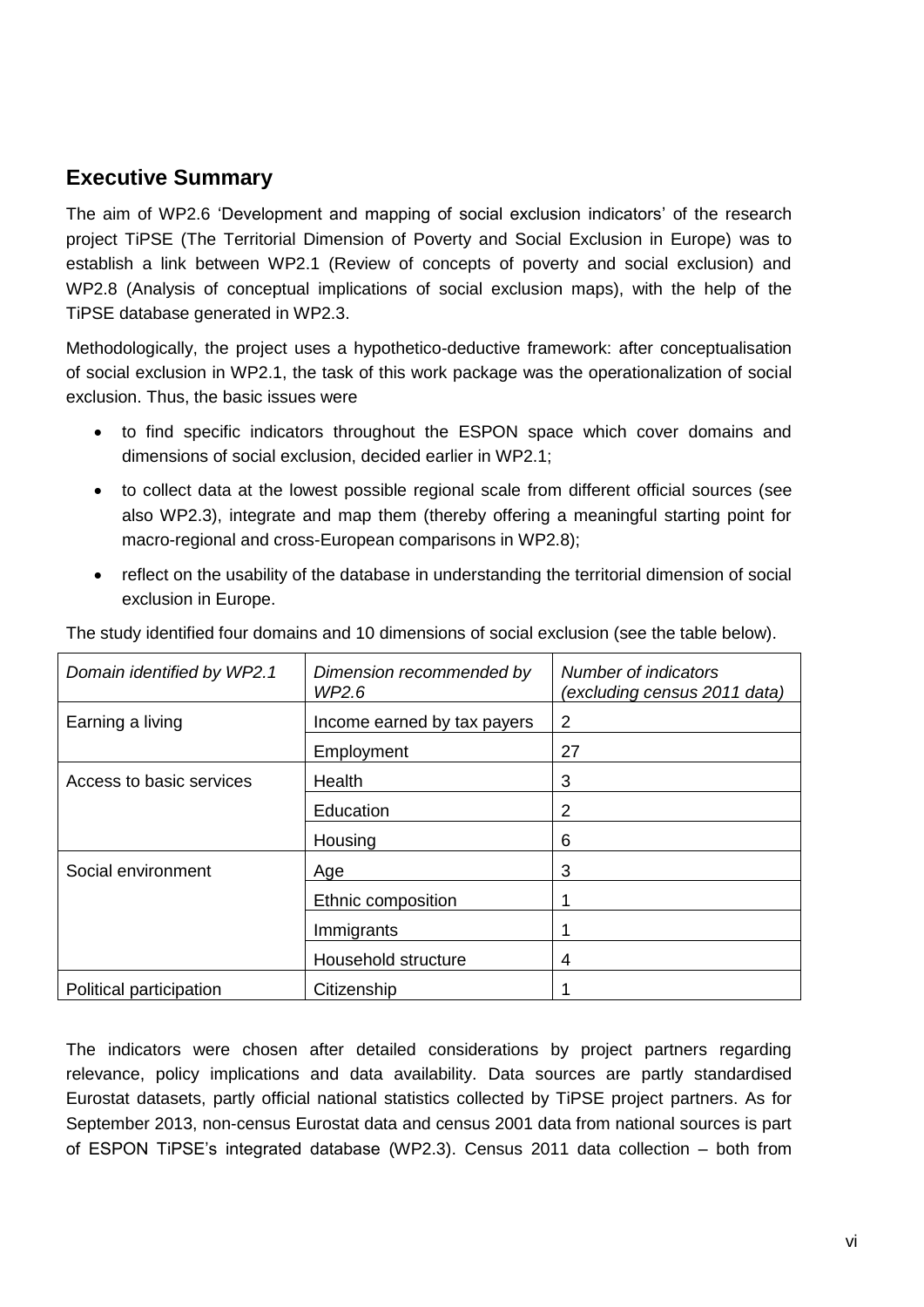Eurostat and national sources – is envisaged for the next phase of the research project, as census 2011 reaches the dissemination phase throughout Europe.

This research conceptualized social exclusion as a relational, process-oriented and multidimensional phenomenon. ESPON TiPSE identified several indicators for each of the dimensions as proxy variables. The reason for not using more complex mathematical-statistical analysis during the interpretation of the dataset is that this is more viable for applied projects with policy relevance.

An important deliverable for WP2.6 was a set of maps which visualised all indicators throughout the ESPON space. Until now, from Eurostat and census 2001 data 50 maps of the ESPON space was prepared. The maps used different categorisations, but mostly followed the equal interval method (if not, the maps ensure a better representation of the distribution curve). Apart from that, to ease partners' duties in WP2.8, separate maps with the same categorisation were prepared for each of the 4 macro-regions in the TiPSE project; these were used in the macroregional chapters of WP2.8. Maps with census 2011 data will be prepared after the data collection.

After collecting and mapping the data for social exclusion, this work package concluded that Eurostat covers some dimensions of social exclusion at the NUTS 3 spatial scale, but not all. Therefore, census data from national sources was indispensable to capture some dimensions. Non-standard statistical sources were not considered in the project because of comparability issues across European countries.

This methodological paper ended with a discussion on possibilities and limitations of mapping the socially excluded. Macro-level mapping is important in outlining social exclusion, but the social construction of maps through researchers has also to be taken into account. People's place-based and context-dependent perceptions on social exclusion are not part of WP2.6, but are discussed in detail in ESPON TiPSE's case studies.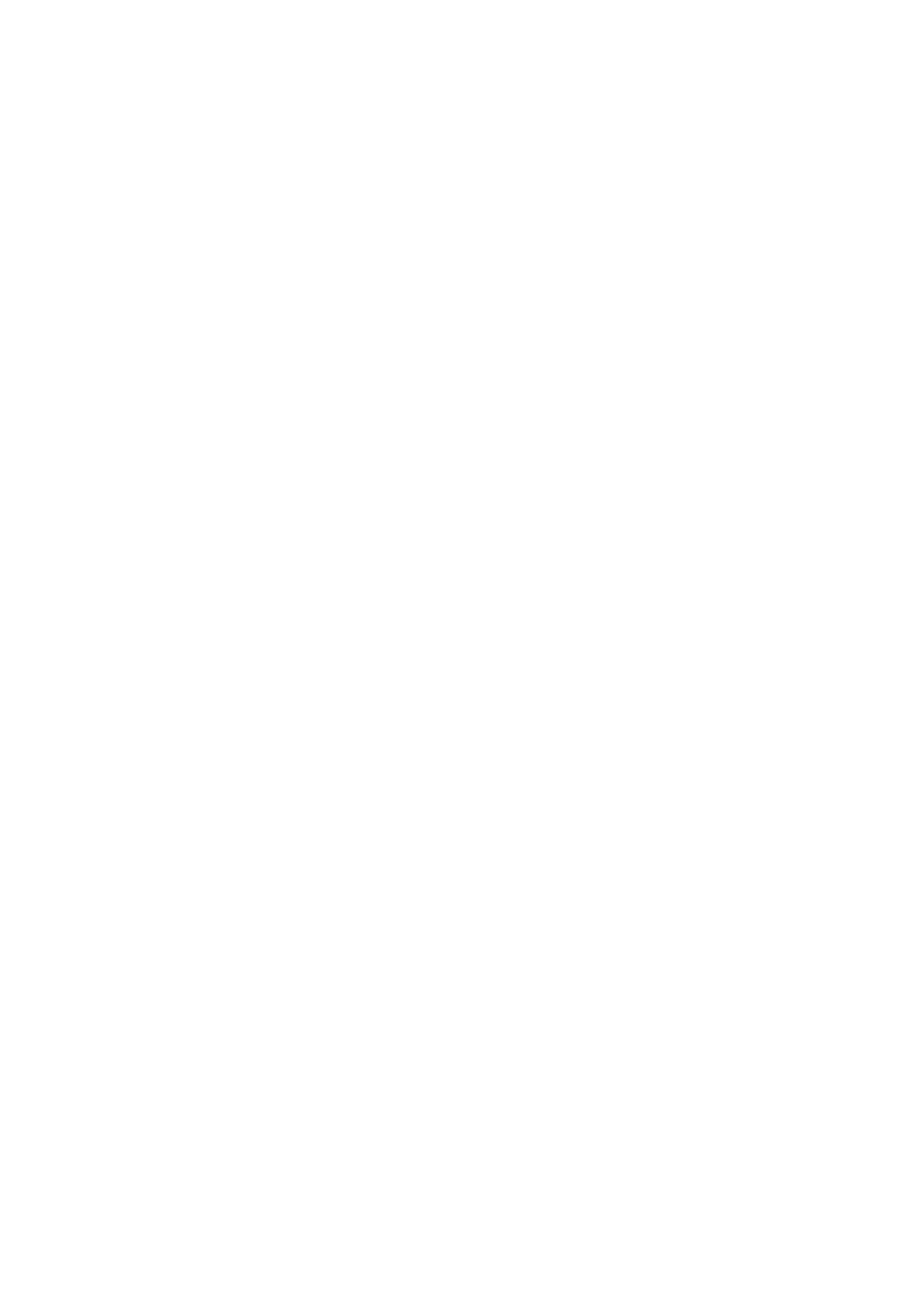## <span id="page-9-0"></span>**1 Introduction**

This methodological paper on social exclusion indicators is one of the outputs of WP2.6 entitled 'Development and Mapping of SE indicators' (the other being a set of maps on the territorial dimension of various aspects of social exclusion). The project proposal of ESPON TiPSE described the aims of WP2.6 and established links to other work packages. As page 23 of the Application form Part B states, this WP 'aims to develop "mapable" indicators of social exclusion at the NUTS 3 or LAU 1 level'. WP 2.6 established explicit links to the definitions of social exclusion put forward in WP2.1 (see Annex 1 of the TiPSE Interim Report, December 2012). The first part of this methodological paper therefore explains, how 'academic' definitions summarised in WP2.1 might be matched with 'Implications for indicators'; i.e. how issues touched upon in academic literature are to be elaborated on in a meaningful way in cross-European regional mapping of the territorial dimension of social exclusion.

As for the implementation of this mapping exercise, ESPON TiPSE project proposal advanced the simple proxy indicator methodology. In order to validate the usefulness of this approach, this methodological paper also offers a short overview of possible methods when one is to measure or quantify different dimensions of (territorial) social exclusion. These aspects have already been highlighted in WP2.1 'Review of concepts of poverty and social exclusion' (see Annex 1 of the TiPSE Interim Report, December 2012). However, WP2.1 did not aimed at putting emphasis on possibilities of comparisons throughout the ESPON space and the availability of cross-European regional (NUTS 3 level) data. In this sense, this paper distils some considerations from the academic debates and policy practices reported on in WP2.1, and triangulates these with WP2.3 on the TiPSE database (see also Annex 4 of the TiPSE Interim Report, December 2012).

In the chapter 'Measuring social exclusion – a step-by-step approach' we aim at showing the dimensions and some proxy variables of social exclusion at the European scale. This chapter still represents a work in progress, as only census 2001 data were collected so far; official publication of census 2011 data is to be expected for autumn 2013 in many countries and spring 2014 for Eurostat. According to the TiPSE project proposal, mapping has been undertaken primarily on NUTS 3 level, but regarding some indicators only NUTS 2 level data was available. Collection of data and mapping of social exclusion indicators on LAU 1 level (using primarily census data) was dedicated to the case studies of TiPSE (WP2.4) in the course of the project.

This paper ends with the discussion of the results and with some considerations for the EU-level policy-making regarding the mapping of social exclusion.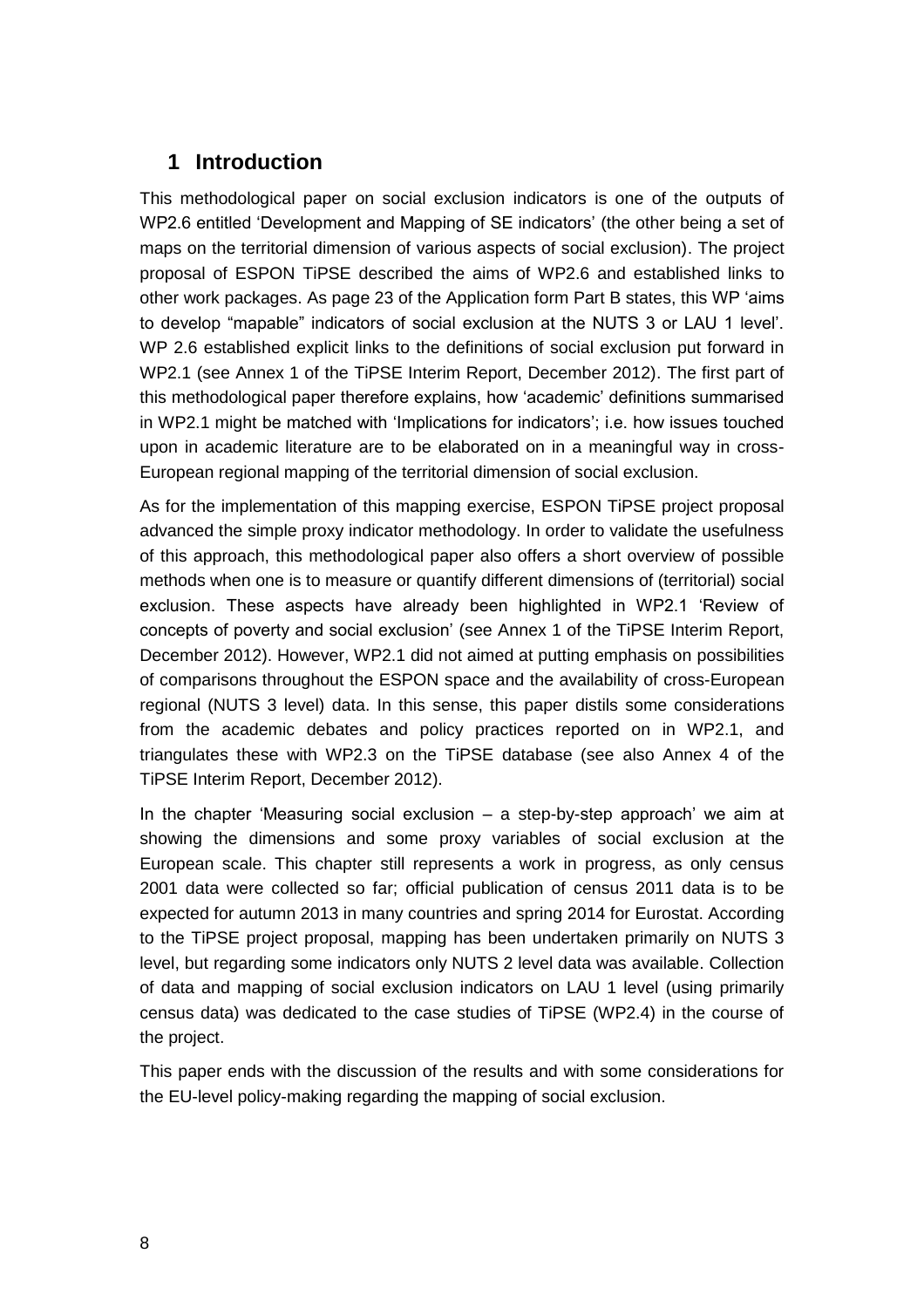# <span id="page-10-0"></span>**2 Domains, dimensions and indicators of social exclusion**

Social exclusion and its 'territorial dimension' is a fuzzy concept both in the academic literature and in the policy practice. WP2.1 has already documented an extensive body of academic and policy literature on these concepts which is not needed to reiterate here. However, the review of academic practices has clear implications for the tasks to be undertaken in WP2.6, as far as how to operationalize these theoretical concerns in a cross-European regional level mapping exercise on different dimensions of territorial social exclusion.

One of the most important conclusions of WP2.1 for WP2.6 is that definitions of social exclusion, academic and policy practices are highly context-dependent, they reflect situated knowledges of researchers and policy-makers (cf. Haraway, 1988), and are also a result of how statisticians conceive the world (state-thinking in Bourdieu's words – Bourdieu, 2004: 90–91). They offer a partial view from partial closed spaces of the research or policy field of the particular studies and policy actions. Hence, they cannot be easily upscaled to an ESPON-space-wide NUTS 3 level mapping of social exclusion. Nevertheless, the literature brought together in WP2.1 was essential in making decisions in ESPON TiPSE on domains, dimensions and indicators of social exclusion.

Social exclusion is a relational, dynamic and multifaceted phenomenon, according to Silver (1994). Consequently, measuring and mapping (territorial) social exclusion should aim at finding indicators and proxy variables which

- a) at least in some examples reflect the relational nature of included and excluded people / groups of people (gender gaps are good examples of this type of understanding);
- b) as exclusion is not only a state of 'being in a society' but also a process, apart from stock indicators flow indicators may be used as well (this is one of the reasons for collecting both 2001 and 2011 census data) (cf. also Madanipour et al, 2003);
- c) cover several dimensions of social exclusion that are inseparable from each other but interact in complex ways and on different geographical scales (for this aspect, WP2.6 will only deliver inputs, results will be analysed in WP2.7 and WP2.8).

In this section, following some notes on the territorial dimension of social exclusion, *domains, dimensions and indicators* of ESPON TiPSE's understanding of social exclusion will be introduced and discussed. This approach of having a three-level hierarchy is following the seminal study of Levitas et al. (2007) which differentiated between three subject groups and ten dimensions of social exclusion each of which measured by various indicators.

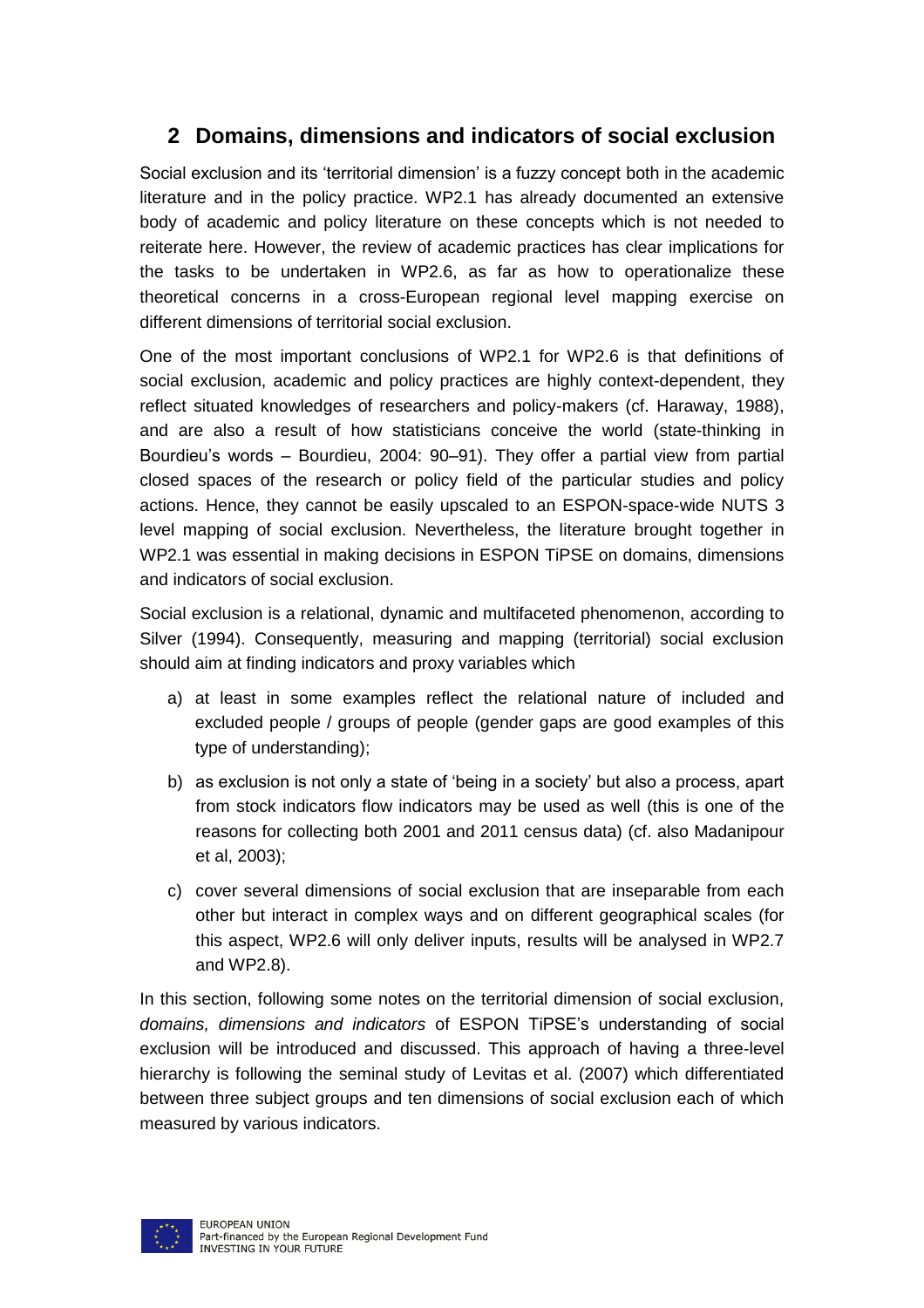#### <span id="page-11-0"></span>**2.1Some notes on the territorial dimension of social exclusion**

ESPON TiPSE project does not focus on social exclusion in general, but the overarching aim is to draw conclusions on the *territorial aspects* of the phenomenon. As WP2.1 noted, most of the EU policy documents are aware that there is some sort of spatiality (or regional inequalities) in the distribution of poverty and social exclusion, but they more or less theorise 'the spatial' as an appearance, i.e. only registering that social phenomena differ over space.

WP2.1 emphasised that many of contemporary approaches address sites and spaces of exclusion, such as exclusive and inclusive spaces. Examples catalogued in Annex 1 of the TiPSE Interim Report vividly show that most of these empirical studies are on the 'micro-level' (research on exclusion within the city, in rural spaces and places etc.), and regional level studies focus largely on which natural, social and economic endowments regions possess of.

Social sciences in the past decades more or less univocally understand ontologies of 'the social' and 'the spatial' in their co-constitution (for an early example see Gregory and Urry, 1985). This approach dismisses the idea of space as being a stage on which social relations unfold, as well as the idea of the abstract space which has a pure distance-decay function (as put forward by neoclassical economics). What this 'new' approach stressed instead is the view that social relations are constructed over space, and that space plays a role in how social relations are constructed (Massey, 1985; Sayer, 1985).

This understanding has some serious implications for the research done on social and spatial exclusion (also in the context of ESPON TiPSE). Firstly, spatiality of social exclusion is not something to be abstracted of in any research. In this sense, ESPON has a crucial role in directing policy-makers' attention towards the idea that social exclusion is inherently spatial (at multiple scales) which must be considered in any policy-making practice.

Secondly, spatiality of social exclusion is not yet another dimension or aspect to be conceptualised. In this sense, maps on different dimensions of social exclusion (and specific indicators derived from these dimensions) show the co-constitution of society and space in a complex way. ESPON TiPSE also tackles this theoretical, methodological and ethical issue by combining mapping (WP2.6) and its interpretation (WP2.8) with case studies (WP2.4).

Thirdly, although the maps produced in WP2.6 may be easily interpreted as showing socially excluded NUTS 3 regions, one has to take into consideration that it is not the region which is excluded, but in the end people or groups of people. As social exclusion is an issue also addressed by EU's regional policy, it is meaningful nonetheless to map social exclusion on NUTS 3 level. For it is important to gather information which regions and in which meaningful ways may be targeted by EU's regional policy to open up more inclusive realities for people living in these areas.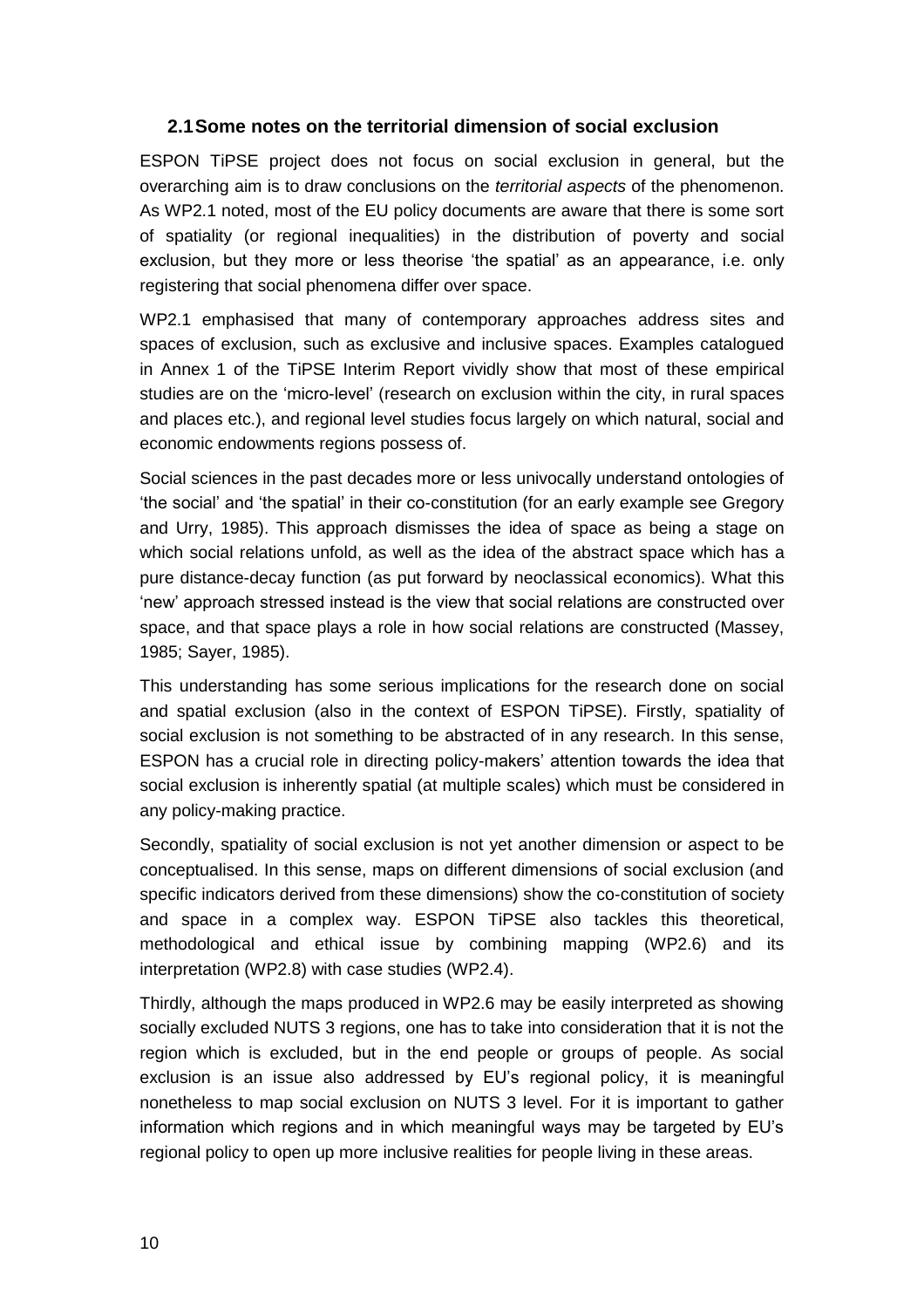Fourthly, socio-spatial exclusion is a multi-scalar phenomenon. Although current literature on the social constructedness of scale (Herod, 2011) challenges that different social phenomena can be meaningfully linked to pre-constructed 'levels' and territorialisations of space, a consequence for ESPON TiPSE is to elaborate on the multi-scalarity of social exclusion. Hence, different dimensions of social exclusion have different importance at certain geographical scales. This means that a mixedmethod approach with a combination of NUTS 3 level mapping and qualitative microlevel case studies (at lower spatial scales) would tell us something about how social exclusion actually takes place. In fact, NUTS 3 level mapping alone can also reveal some aspects of the multi-scalarity of social exclusion. To name a few examples, intra-household exclusion may be indicated by the proportion of inactive population (housewives are also within this group); ethnic/migrant composition of a region may indicate neighbourhood-level exclusion in urban areas; NUTS 3 level data on access to cultural institutions (such as a library) or passenger car density within the population may reveal that inhabitants of small villages within a rural region are facing social exclusion. State-level social policies (such as laws on social transfers) impact undoubtedly NUTS 3 level data as well.

This summary on the territorial dimension of social exclusion attempted to put forward some key theoretical issues on how 'the social' and 'the spatial' interact, the co-constitution of which may interfere with the mapping exercise of WP2.6. Some further notes will be made in the methodological and concluding part of this progress report.

#### <span id="page-12-0"></span>**2.2Domains of social exclusion**

This part of the ESPON TiPSE research project from outlining social exclusion as a scientific and policy concept (WP2.1) through obtaining data (WP2.3) through mapping (WP2.6) and interpretation of maps (WP2.8) more-or-less follows a hypothetico-deductive scheme. It might be conceived as a testing exercise starting from hypotheses on social exclusion and testing them in the ESPON space. WP2.1 undertook the conceptualization of social exclusion, the major value added of WP2.6 being the operationalization of the same term.

In the course of the conceptualization of social exclusion, WP2.1 identified different domains of social exclusion. According to Reimer (2004) and Philip and Shucksmith (2003), social exclusion operates in an interrelated way through four overlapping major social systems:

- 1. Market relations, or private systems;
- 2. Bureaucratic relations, or state administrative systems;
- 3. Associative relations, i.e. collective action processes based on shared interests;

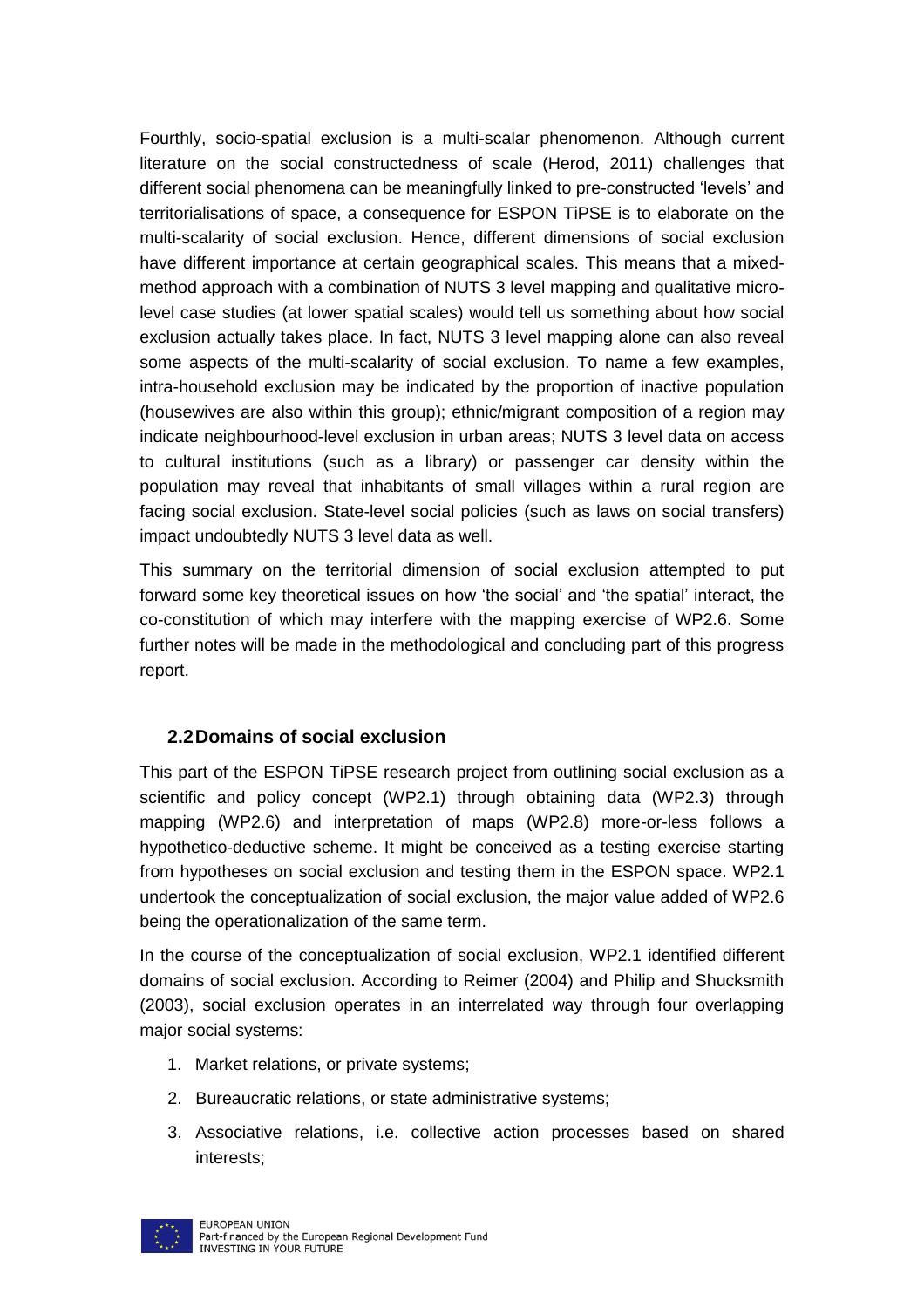4. Communal relations, based on shared identity, among family and friends networks.

This concept of different relations undoubtedly helps in making sense of how social relations unfold (also over space) in order to exclude or include people or groups of people. Nevertheless, for TiPSE they represent an abstract level of social exclusion which has to be measured by some 'clear' indicators which are meaningful and available at NUTS 3 regional level in the ESPON countries. Because of these limitations, WP2.1 has already identified four domains of social exclusion for the mapping exercise:

- 1. Earning a living;
- 2. Access to basic services;
- 3. Social environment;
- 4. Political participation.

WP2.1, however, did not established the conceptual links between Philip and Shucksmith's social systems and ESPON TiPSE's domains. There is apparently a direct link between the two, but some deviations will be summarised in the following chapter on ESPON TiPSE Indicators.

EU level policies' frameworks changed in the past whether they identify domains of social exclusion. As WP2.1 noted, EU-commissioned research in 1998 identified five domains (factors) that *cause* social exclusion, namely social, economic, institutional, territorial factors and symbolic references (European Commission, 1998). Hence, *a difference should be made between a) domains–dimensions–indicators along which causes of social exclusion may be measured, and b) domains–dimensions– indicators along which policy intervention can tackle social exclusion.* A slightly similar approach is adopted by a Polish case study which differentiates between 'symptoms' of social exclusion and refers also to the monitoring of policy intervention by assessing subjective exclusion consequences (for the latter, survey data was used) (Ministry of Labour and Social Policy and UNDP 2006).

EU level policies following the 1998 report focused more on the 'Earning a living' domain. WP2.1 concluded that the Lisbon Strategy and its re-launch in 2005 shifted the emphasis from economic and social cohesion to growth and jobs; which means that the policy discourse is focused on coping social exclusion by job-creation and increasing (per capita) income. The EU 2020 agenda – also cited in WP2.1 – on the one hand pushes forward a slightly different understanding by emphasising social exclusion throughout the life-cycle, on the other hand the growth-related understanding of social exclusion did not change at all. In this sense, the approach followed by the EU policy-making corresponds to only one or two of the three characteristics of social exclusion referred to earlier (relationality, process-orientation and multidimensional character). Relationality of social exclusion is considered onesidedly, as relations between the 'excluded' and the 'included' are narrowed down to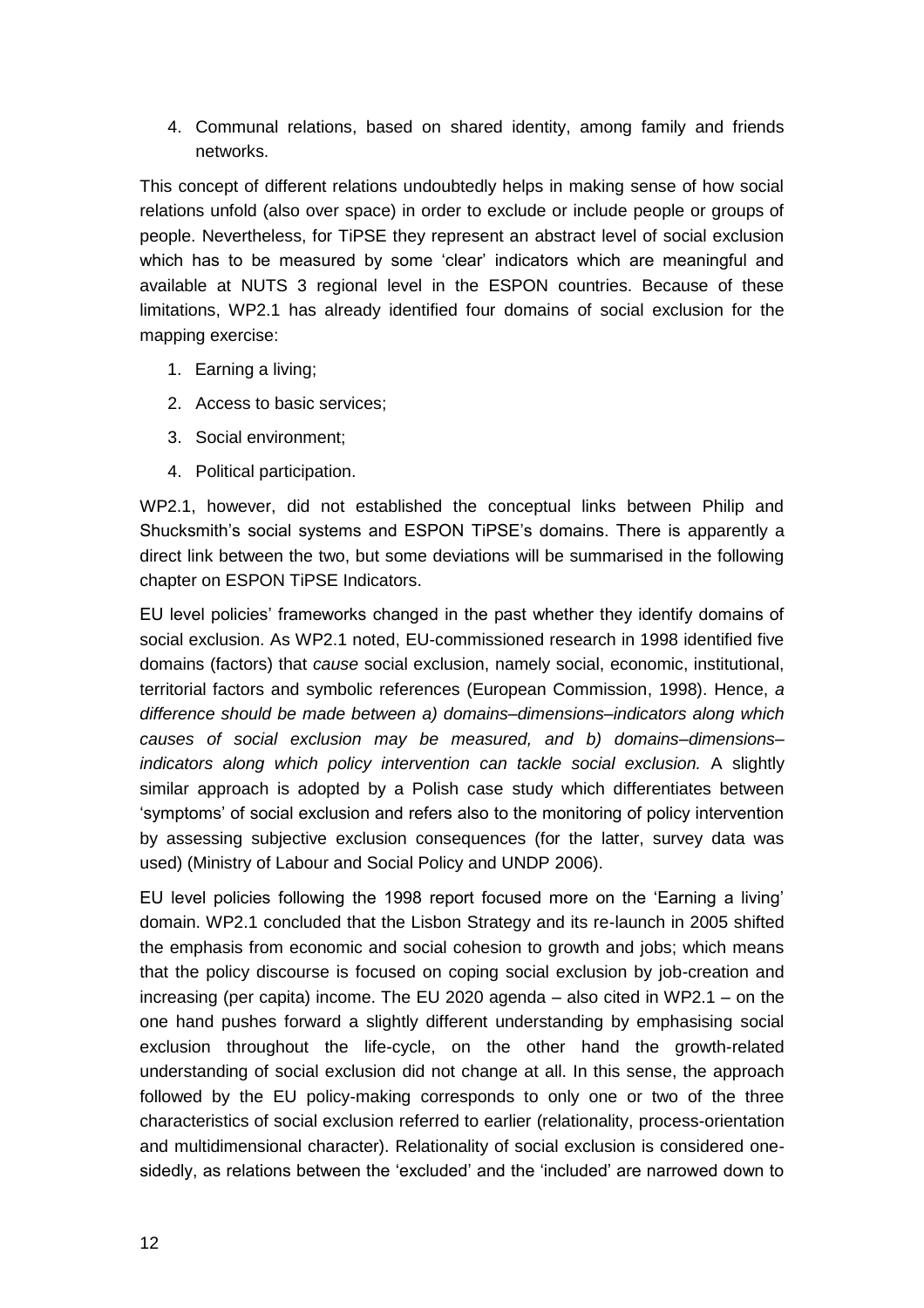economic, growth-related issues (i.e. exclusion can be solved only by the fact that some 'included' people are working and producing added-value in the economy). Process-orientation of social exclusion is covered by focusing EU policy on a process (growth), and not on some static goal. Multi-dimensionality of social exclusion is, however, largely omitted. Generally speaking, the same approach was followed in the aforementioned Polish study which conceptualised social exclusion as reflected in two areas: exclusion from the labour market and exclusion from the market of goods and services (consumption), thereby offering a 'pure economic' perspective of the phenomenon (for the details see Ministry of Labour and Social Policy and UNDP 2006).

There are other examples, however, which take into account different, non-economic areas of social exclusion. UNDP (2011) differentiates between exclusion from economic life, social services, civic and social participation; and the OMC (Open Method of Coordination on Social Protection and Social Inclusion) also follows the same approach with the following domains: income (poverty), material deprivation, health, (low) educational attainment, access to the labour market, access to social care.

Neither approach is necessarily capable of solving the conceptualisation problem of social exclusion in all prevailing socio-spatial contexts or 'welfare regimes' throughout Europe. For example, several studies in both Western and post-socialist countries (with research undertaken before and after the 2008 crisis) analysed the emerging group of working poor, which means that people with jobs are also facing poverty and social exclusion in these regions (Smith, Stenning, Rochovská and Świątek, 2008; Wills and Linneker 2013). Although many (mostly theoretical) criticisms on the 'active inclusion through employment' approach were cited by WP2.1, it is also important to note that it is exactly the territoriality (or socio-spatial embeddedness) of social exclusion because of which cross-European, univocal understandings and 'treatments' may fail in the end. In this sense, the EU's reformed regional policy focusing on place-based approaches would establish a good opportunity to take into account the variegated socio-spatial contexts of exclusion.

#### <span id="page-14-0"></span>**2.3Dimensions of social exclusion**

WP2.1 identified four domains of social exclusion for the TiPSE project to be used in the mapping exercise. To operationalize these four domains, several 'dimensions' were chosen as the next step.

Although explicit domains of social exclusion are mostly missing from European policy-related documents (but these can be elaborated on 'inductively' in research overviews such as WP2.1 or WP2.6 of TiPSE), dimensions of poverty and social exclusion are present in many cross-European and national social policy documents.

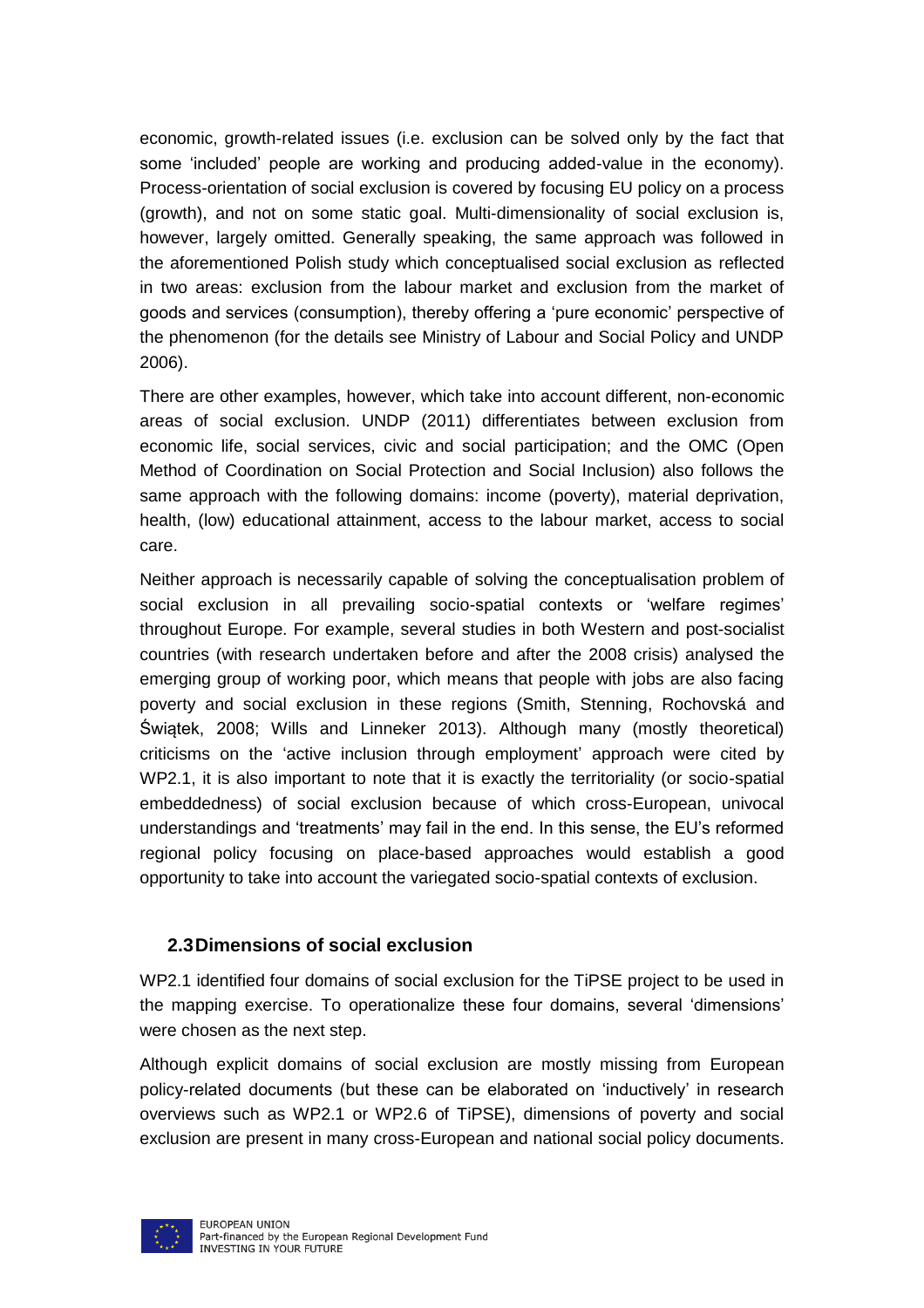As WP2.1 offered an extensive overview of them, only the European level will be discussed further in this paper.

Poverty is not a central concept in WP2.6, and poverty is mostly defined one-sidedly, only relating to material-financial assets. In spite of that, some documents move towards a multi-dimensional understanding, as identifying dimensions of poverty is present in some documents of the EU policy. As an example, also referred to in WP2.1, the European Commission's Platform against Poverty and Social Exclusion monitors and targets social exclusion with using three dimensions: the at-risk-ofpoverty rate after social transfers, the index of material deprivation (lacking 4+ deprivation items) and the percentage of people living in households with very low work intensity (Bradshaw and Mayhew, 2010).

The Fifth report on economic, social and territorial cohesion (European Commission 2010) identified different aspects of social exclusion. In the evaluation of the impacts of cohesion policy, the document takes into consideration the important role of cohesion policy in reducing unemployment and increasing employability, as well as in tackling disadvantages in education and training. Furthermore, it discusses the contribution ERDF made by funding infrastructural investments throughout Europe. All of these aspects are covered by ESPON TiPSE's proposal on the different dimensions and indicators of social exclusion (see the next chapter as well). In the Fifth cohesion report the multi-dimensional character of exclusion is discussed as to be tackled by identifying vulnerable groups (whose constitution as a separate group reflects different dimensions of their social exclusion), such as 'people with special needs', 'migrants and minorities', 'asylum seekers' or 'Roma people' (pages 227– 230.). Targeted may it sound, and not calling into question the easiness of this understanding in the policy practice, an inherent problem in this approach is the stigmatisation of whole groups of people as being excluded (because they are migrants or because they are Roma). Having said that, ESPON TiPSE's forthcoming work packages will partly aim at the verification these approaches by crosscomparisons of several dimensions and indicators (such as the dimension of ethnic composition or that of immigrants with the employment dimension).

Another sectoral policy discussed by WP2.1 is the common agricultural policy (CAP). In the past decades the emphasis of CAP shifted from direct subvention of agriculture to a multi-faceted rural development agenda. In this sense, the EU is targeting with the common agricultural policy-making one territorial appearance of social exclusion, namely that of rural areas and of people living in rural areas. A logical conclusion to be drawn is that industrial structure of regional economies (e.g. agriculture's share in the GDP or in the employment) may also be considered as one possible dimension in the 'Earning a living' domain, to be touched upon by ESPON TiPSE. However, it will not be considered among the indicators in this project. The main reason for that is that the sectoral composition of regional economies is in nonmutual relationship with the vulnerability to social exclusion (e.g. higher percentage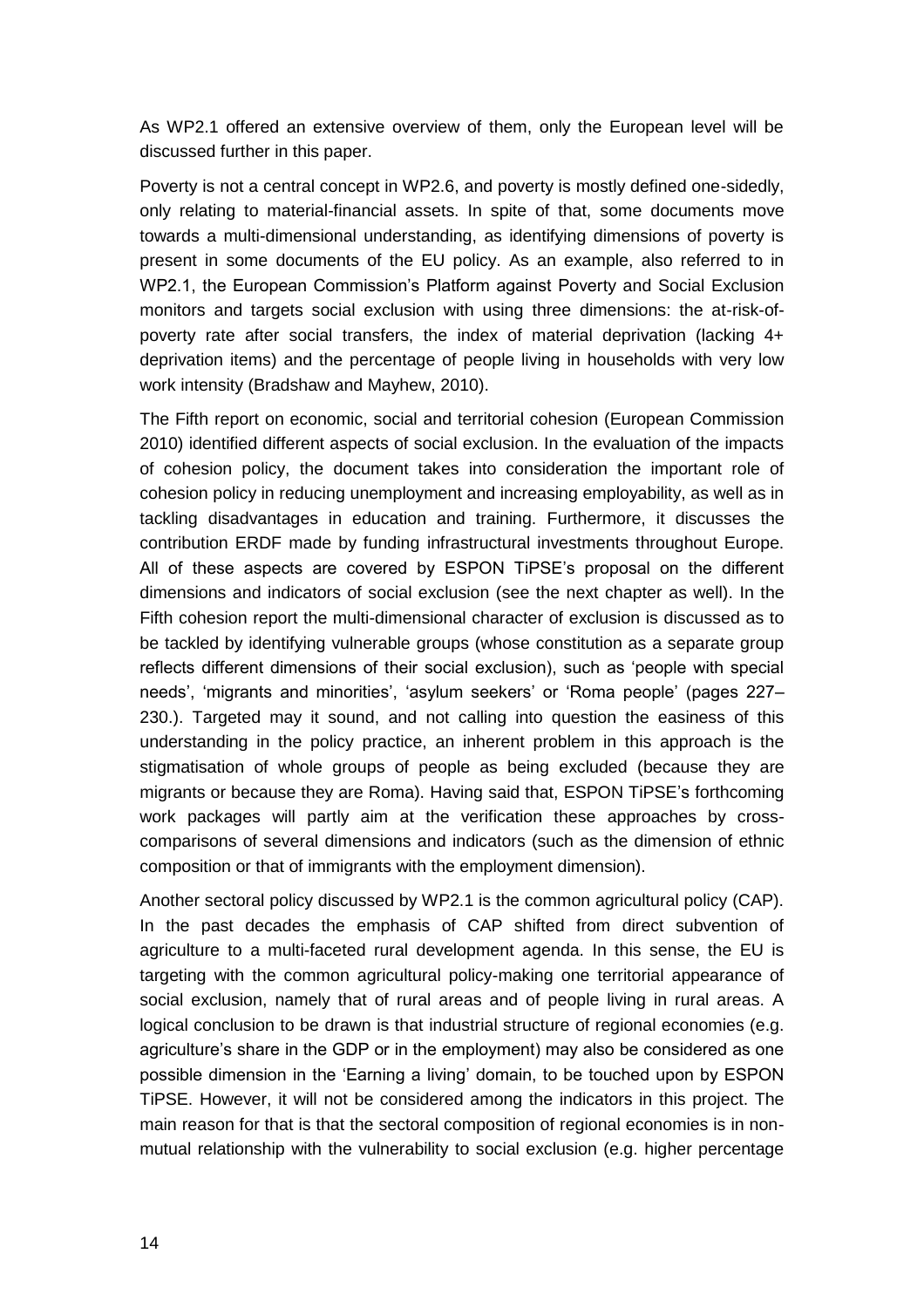of the manufacturing industry may indicate a region of industrial decline with higher social exclusion or prosperous manufacturing with less social exclusion).

Following that, the four domains of social exclusion have been disaggregated into different dimensions (see Table 1).

<span id="page-16-0"></span>**Table 1: Domains and dimensions of social exclusion recommended by WP2.1 and WP2.6**

| Domain identified by WP2.1 | Dimension identified by WP2.1 and<br>recommended by WP2.6 |  |  |
|----------------------------|-----------------------------------------------------------|--|--|
| Earning a living           | Income earned by tax payers                               |  |  |
|                            | Employment                                                |  |  |
| Access to basic services   | Health                                                    |  |  |
|                            | Education                                                 |  |  |
|                            | Housing                                                   |  |  |
|                            | Transport and communication*                              |  |  |
| Social environment         | Age                                                       |  |  |
|                            | Ethnic composition                                        |  |  |
|                            | Immigrants                                                |  |  |
|                            | Crime and safety*                                         |  |  |
|                            | Municipal income from property taxes*                     |  |  |
|                            | Municipal spending on social assistance*                  |  |  |
|                            | Household structure**                                     |  |  |
| Political participation    | Citizenship                                               |  |  |
|                            | Voters*                                                   |  |  |
|                            | Civic engagement*                                         |  |  |

Notes:

\* Listed as potential dimension in WP2.1 and omitted during the operationalization in WP2.6.

\*\* New dimension proposed by WP2.6 and not included in WP2.1.

Using this approach, a vast majority of dimensions covered by EU's and member states' social policy are taken into account. Moreover, this combination reflects the multi-dimensionality of social exclusion which is the mainstream understanding in the academic discourses evaluated in WP2.1. The dimensions also address Reimer (2004) and Philip and Schucksmith's (2003) four overlapping social systems, further specified in Table 2.

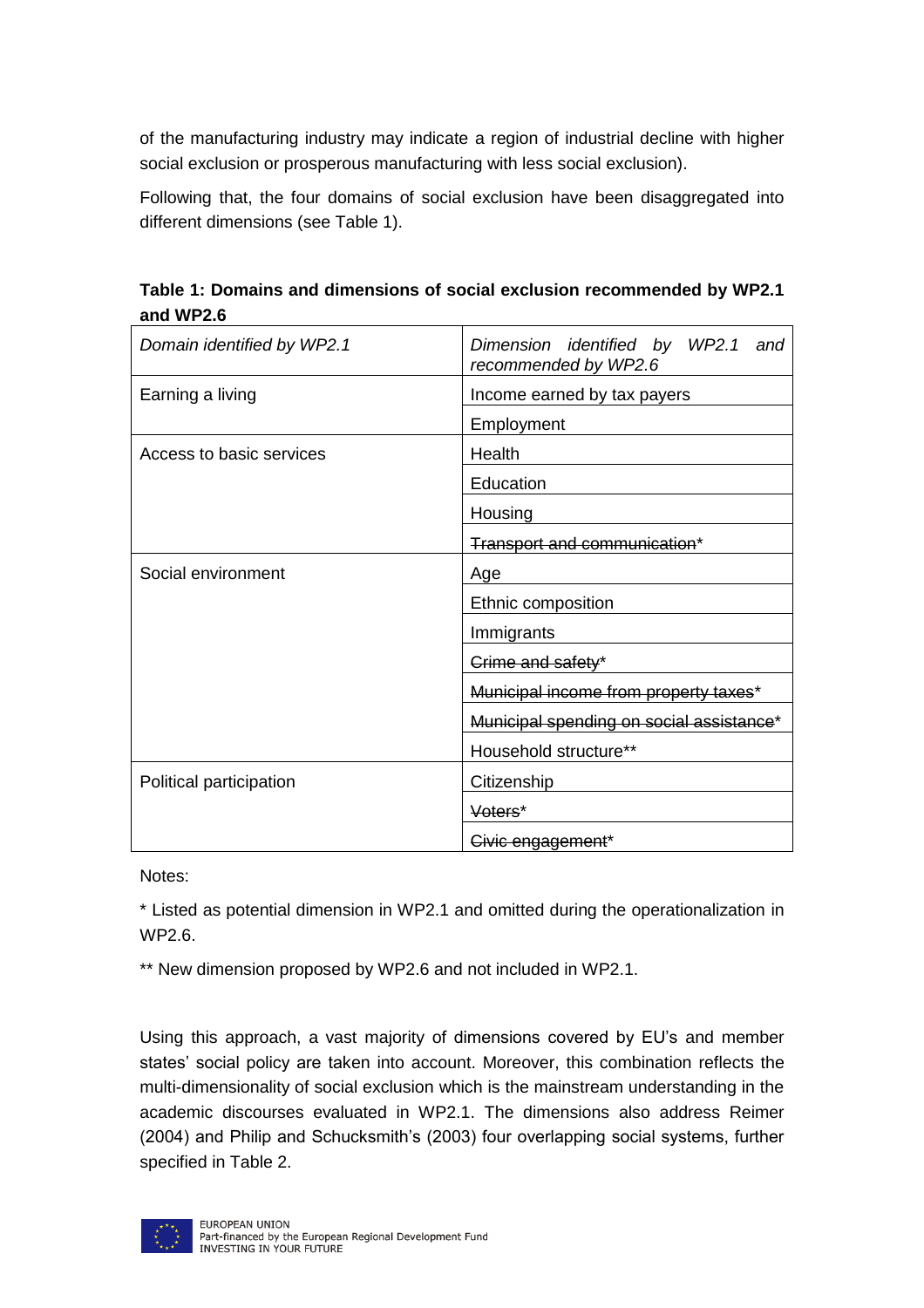| identified<br>Domain<br>by<br>WP2.1 | Dimension identified by<br>WP2.1 and recommended<br>by $WP2.6$ | Reimer (2004) and Philip<br>and Schucksmith's (2003)<br>social systems |                                              |                                            |                                            |
|-------------------------------------|----------------------------------------------------------------|------------------------------------------------------------------------|----------------------------------------------|--------------------------------------------|--------------------------------------------|
|                                     |                                                                | (Private systems)<br>Market relations                                  | relations (State<br>systems)<br>Bureaucratic | Associative relations<br>voluntary systems | Communal relations<br>(family and friends) |
| Earning a living                    | Income earned by tax<br>payers                                 | X                                                                      |                                              |                                            |                                            |
|                                     | Employment                                                     | X                                                                      |                                              |                                            |                                            |
| Access to basic services            | Health                                                         |                                                                        | X                                            |                                            |                                            |
|                                     | Education                                                      |                                                                        | Χ                                            |                                            |                                            |
|                                     | Housing                                                        | X                                                                      | (X)                                          |                                            |                                            |
|                                     | <b>Transport and</b><br>communication*                         | (X)                                                                    | X                                            |                                            |                                            |
| Social environment                  | Age                                                            |                                                                        |                                              | (X)                                        | (X)                                        |
|                                     | Ethnic composition                                             |                                                                        |                                              | (X)                                        |                                            |
|                                     | Immigrants                                                     |                                                                        |                                              | (X)                                        | (X)                                        |
|                                     | Crime and safety*                                              |                                                                        |                                              | (X)                                        |                                            |
|                                     | Municipal income from<br>property taxes*                       |                                                                        | X                                            |                                            |                                            |
|                                     | Municipal spending on<br>social assistance*                    |                                                                        | X                                            |                                            |                                            |
|                                     | Household structure**                                          |                                                                        |                                              |                                            | X                                          |
| Political participation             | Citizenship                                                    |                                                                        | (X)                                          | X                                          |                                            |
|                                     | Voters*                                                        |                                                                        | (X)                                          | X                                          |                                            |
|                                     | Civic engagement*                                              |                                                                        |                                              | X                                          |                                            |

#### <span id="page-17-0"></span>**Table 2: Matching TiPSE's domains and dimensions with Reimer (2004) and Philip and Schucksmith's (2003) systems of social exclusion**

Notes:

\* Listed as potential dimension in WP2.1 and omitted during the operationalization in WP2.6.

\*\* New dimension proposed by WP2.6 and not included in WP2.1.

X primary correspondence; (X) secondary correspondence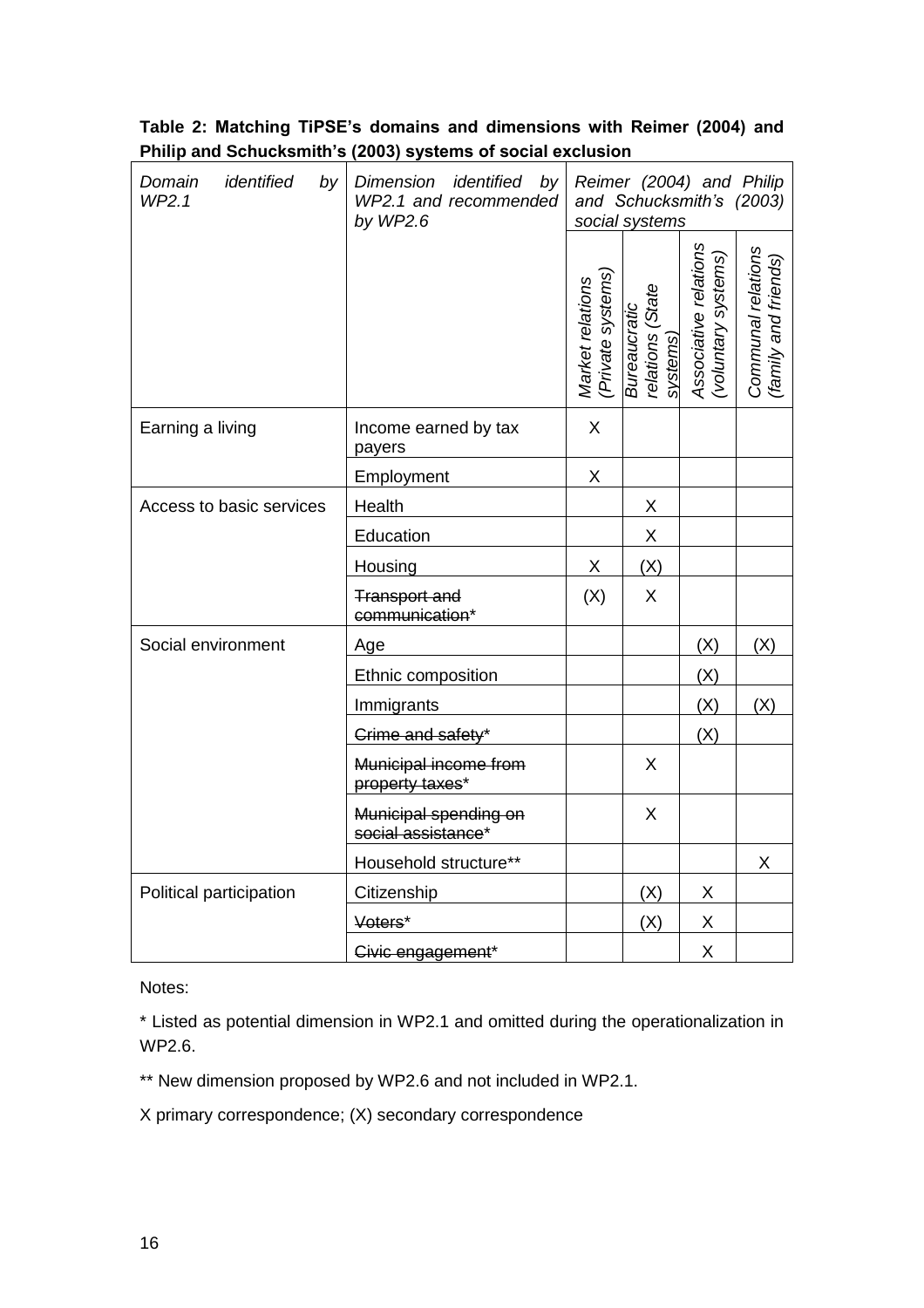Reimer (2004) and Philip and Schucksmith's (2003) market relations in the society show strong links with three dimensions of TiPSE's social exclusion: inclusion into labour markets, income earned by individuals/households and housing are mostly defined by market processes and private systems. In addition to that, transport and communication infrastructure is partly governed by private actors. The state system or bureaucratic relations are represented in TiPSE by several variables: health, education, transport and communication infrastructure. The former two are mostly influenced by public policies, whereas transport and communication only partly (see the more detailed description of indicators in the next section). Housing may include some elements of social housing (as part of the municipal or state policy), political participation includes some associations with the role of the state, therefore both of them are considered as secondary constitutive within the dimensions. Associative relations, collective action processes cover realms of social life where relationships based upon shared interests within a group are taken into account. Primarily, these may be linked to various aspects of political participation (citizenship, voting intentions and civic engagement); secondary, these are related to different dimensions of identification and identity-building factors (age, ethnicity, migrant background, criminality). Communal relations (or relations with friends and families leading to social exclusion) is probably the least covered aspect of ESPON TiPSE. This social system may be operationalized, measured and quantified in a cross-European comparative study in an uneasy way. Household structure is a proxy dimension for this aspect and there are only two other dimensions somewhat implying characteristics of family and friends relationships.

#### <span id="page-18-0"></span>**2.4Indicators of social exclusion**

Following the identification of domains and dimensions of social exclusion for ESPON TiPSE, key indicators or variables of the different dimensions were chosen. We are aware that there are certain limitations in the selection of the indicators (many of these concerns are discussed in Levitas 1999), and we conceive research results of TiPSE as a starting point for a wider discussion on the relevance of these indicators in understanding and tackling social exclusion. In this phase, theoretical considerations of WP2.1 and WP2.6 outlined earlier in this paper are to be matched with findings of WP2.3. Major criteria of finding suitable indicators were the following:

- a) the indicator represents the dimension (and the domain) of social exclusion in a meaningful way;
- b) the chosen indicator is most possibly an established or potential key variable in social policies throughout Europe (this aspect is important for the policyimplications of the ESPON project);

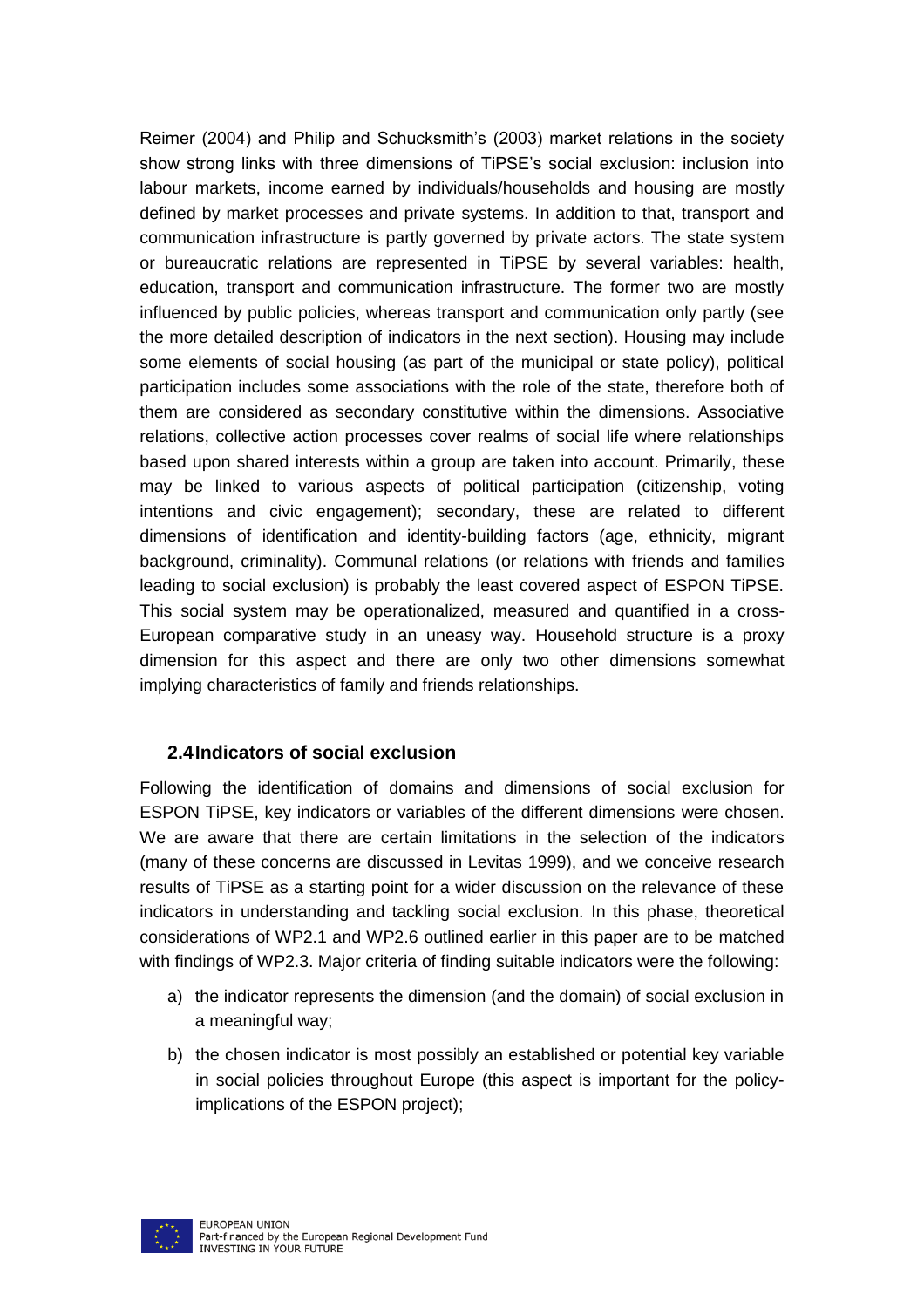c) data is available at least at NUTS 3 level (LAU 1 data availability is important for the case studies, and for national policy making, less for the spatial scale of the EU).

The indicators presented in this methodological paper represent a result of longer discussions of ESPON TiPSE partners. Some dimensions had to be dropped during the implementation phase, because criterion a) or c) was not fulfilled. These shortcomings have already been reported in the Interim Report (such as the virtual absence of data in the domain Political participation).

The review of EU and member states' policies on social exclusion in WP2.1 clearly showed that measurement and monitoring of social exclusion is based on indicators which in the majority of the cases are not grouped in dimensions and domains. Hence, there is a marked difference between the approach of ESPON TiPSE – which follows a deductive way of making sense of the world by starting with theories and distilling them to indicators – versus that of social policy which approaches inductively, i.e. it starts with collecting and interpreting indicators in order to draw conclusions on processes of social exclusion on the more abstract and more general level.

Having said that, it is still possible to establish conceptual links between the four domains of ESPON TiPSE and the indicators of different social policy practices.

WP2.1 emphasised that EU level policy (such as the Laeken indicators) are more focused on the domains 'Earning a living' and 'Access to basic services'. Consequently, they fail to correspond the three criteria of relationality, processorientation and multi-dimensionality referred to earlier in this paper.

Other studies cited in WP2.1 focus more on the lack of social integration. This approach covers predominantly the Social environment and the Political participation domains of ESPON TiPSE. As for the mapping exercise undertaken in WP2.6 these indicators are hardly useful, as data is collected during extended fieldwork via sampling and survey-methodology, and is not available in a harmonised way for a reliable cross-European comparison. (For example, Eurobarometer's studies offer representative regional level data either on NUTS 1 level – mostly for countries with smaller population – or on NUTS 2 level.)

Yet another group of studies referred to in WP2.1 uses indicators which identify vulnerable social groups (drug addicts, homeless people etc.) by using contextvariables in a more direct, one-dimensional way than our approach. As those studies stigmatise 'a priori' by referring to one dimension (a surface appearance) as a sole cause of social exclusion – e.g. homeless people are socially excluded and they are excluded because they are homeless (cf. Mitchell, 2011) –, this approach will not be followed in ESPON TiPSE because of ethical and moral concerns.

As the further step, indicators of social exclusion were gathered to all domains and dimensions. Both Eurostat and national data sources (for census 2001 variables) were consulted in the course of the project by partners. Table 3 contains the list of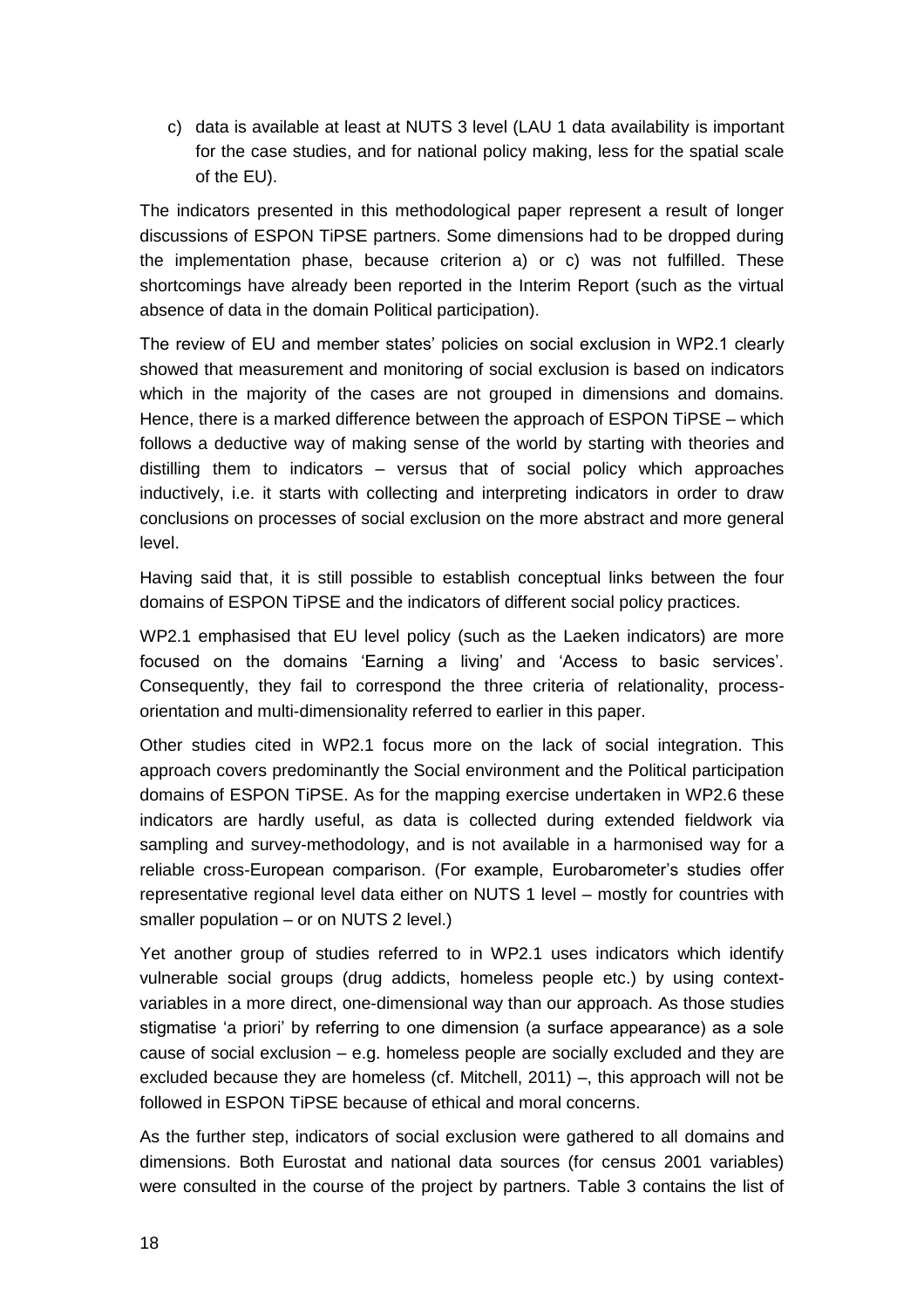variables at this stage of the project which will be extended by census 2011 variables during the next phase. For derived variables, further discussion is to be found in Chapter 4.

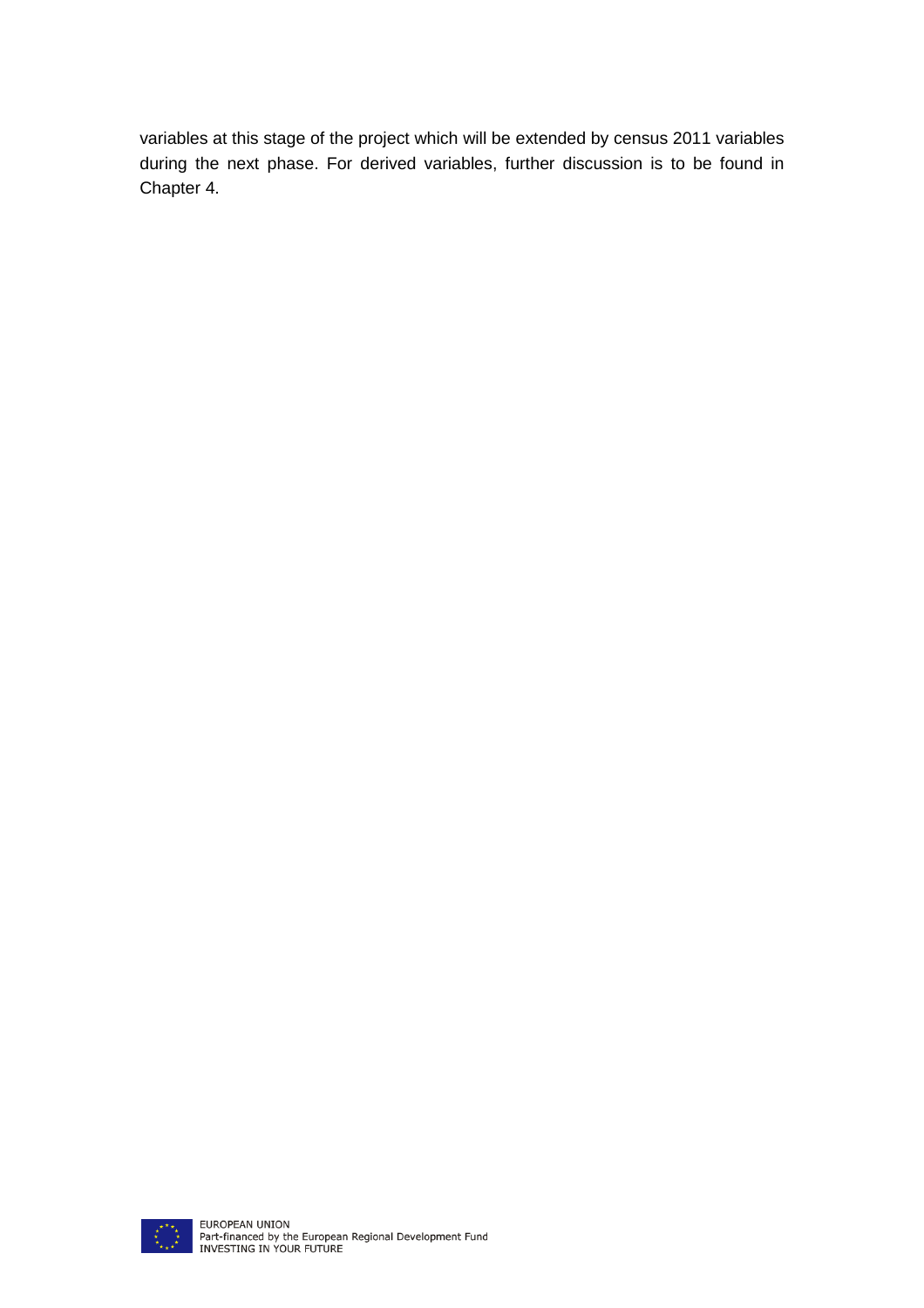#### **Table 3: ESPON TiPSE indicators of social exclusion by dimensions and domains**

<span id="page-21-0"></span>

| Domain identified by<br>WP2.1 | Dimension identified by<br>WP2.1 and recommended<br>by $WP2.6$ | Indicator recommended by<br>WP2.1 | Indicator further specified<br>by $WP2.6$              | Source         |
|-------------------------------|----------------------------------------------------------------|-----------------------------------|--------------------------------------------------------|----------------|
| Earning a living              | Income earned by tax<br>payers                                 | Income earned by tax<br>payers    | Net disposable household<br>income                     | Eurostat       |
|                               |                                                                |                                   | Ratio of employed persons<br>in elementary occupations | Census         |
|                               | Employment                                                     | Employed                          | Economic activity rate                                 | LFS (Eurostat) |
|                               |                                                                |                                   | Economic activity rate                                 | Census         |
|                               |                                                                |                                   | Male economic activity<br>rate                         | LFS (Eurostat) |
|                               |                                                                |                                   | Male economic activity<br>rate                         | Census         |
|                               |                                                                |                                   | Female economic activity<br>rate                       | LFS (Eurostat) |
|                               |                                                                |                                   | Female economic activity<br>rate                       | Census         |
|                               |                                                                |                                   | Activity gender gap                                    | LFS (Eurostat) |
|                               |                                                                |                                   | Activity gender gap                                    | Census         |
|                               |                                                                |                                   | <b>Employment rate</b>                                 | LFS (Eurostat) |
|                               |                                                                |                                   | <b>Employment rate</b>                                 | Census         |
|                               |                                                                |                                   | Male employment rate                                   | Census         |
|                               |                                                                |                                   | Female employment rate                                 | Census         |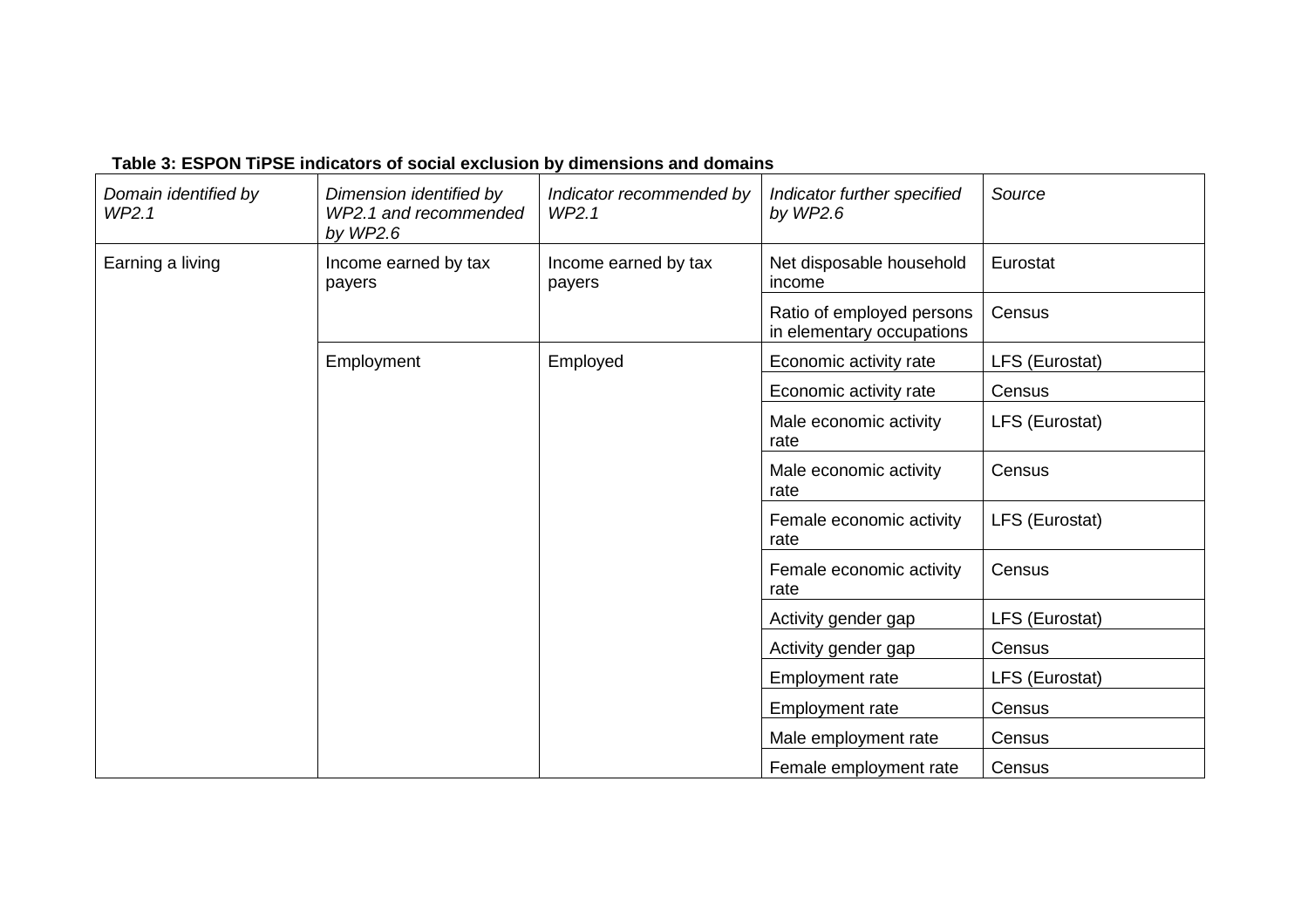|                      | Employment gender gap              | Census         |
|----------------------|------------------------------------|----------------|
| Unemployed           | Unemployment rate                  | LFS (Eurostat) |
|                      | Unemployment rate                  | Census         |
|                      | Male unemployment rate             | LFS (Eurostat) |
|                      | Male unemployment rate             | Census         |
|                      | Female unemployment<br>rate        | LFS (Eurostat) |
|                      | Female unemployment<br>rate        | Census         |
|                      | Youth (15-24)<br>unemployment rate | LFS (Eurostat) |
|                      | Youth (15-24)<br>unemployment rate | Census         |
|                      | Unemployment gender<br>gap         | LFS (Eurostat) |
|                      | Unemployment gender<br>gap         | Census         |
| Inactive             | Inactivity rate                    | Census         |
|                      | Male inactivity rate               | Census         |
|                      | Female inactivity rate             | Census         |
|                      | Inactivity gender gap              | Census         |
| Long-term unemployed | $\qquad \qquad -$                  | —              |
| Jobless households   | -                                  | -              |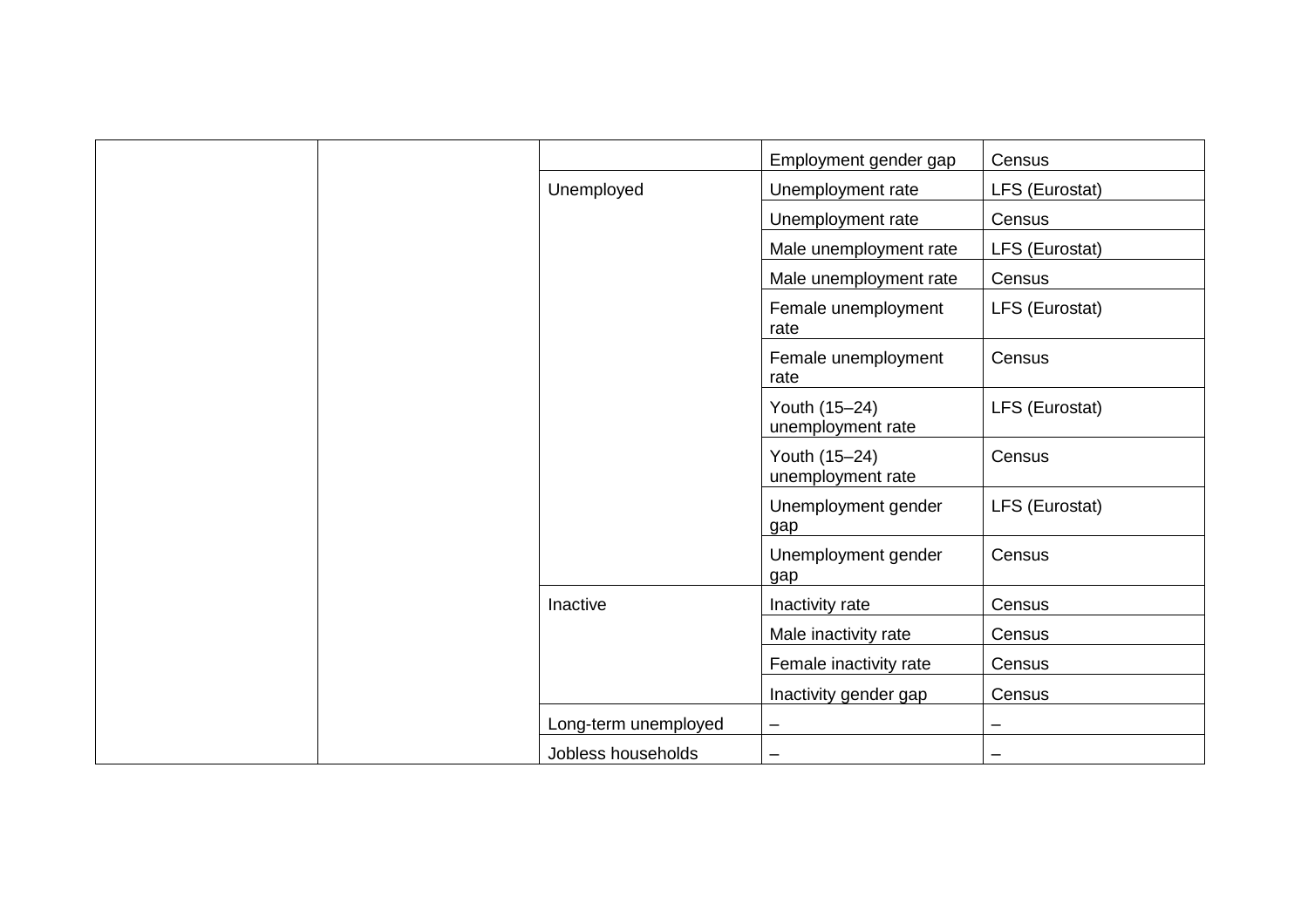| Access to basic services | Health    | Access to primary health                                                                     | Health personnel per<br>100,000 inhabitants              | Eurostat (NUTS1-2) |
|--------------------------|-----------|----------------------------------------------------------------------------------------------|----------------------------------------------------------|--------------------|
|                          |           |                                                                                              | Hospital beds per 100,000<br>inhabitants                 | Eurostat (NUTS1-2) |
|                          |           | Healthy life expectancy                                                                      | Healthy life expectancy at<br>birth                      | Eurostat (NUTS1-2) |
|                          | Education | Pre-school access                                                                            | —                                                        |                    |
|                          |           | Primary school access                                                                        | -                                                        |                    |
|                          |           | Cultural house / library<br>access                                                           | -                                                        |                    |
|                          |           | Educational attainment:<br>primary or less than<br>primary education (ISCED<br>$levels 0-1)$ | Ratio of population with<br>low qualification            | Census             |
|                          |           | Educational attainment:<br>tertiary education (ISCED<br>$5 - 6$                              | Ratio of population with<br>high qualification           | Census             |
|                          | Housing   | Tenure status of<br>households                                                               | -                                                        | -                  |
|                          |           | $\overline{\phantom{0}}$                                                                     | Ratio of housing units<br>without water supply<br>system | Census             |
|                          |           |                                                                                              | Ratio of housing units<br>without inside toilet          | Census             |
|                          |           |                                                                                              | Ratio of housing units<br>without bath or shower         | Census             |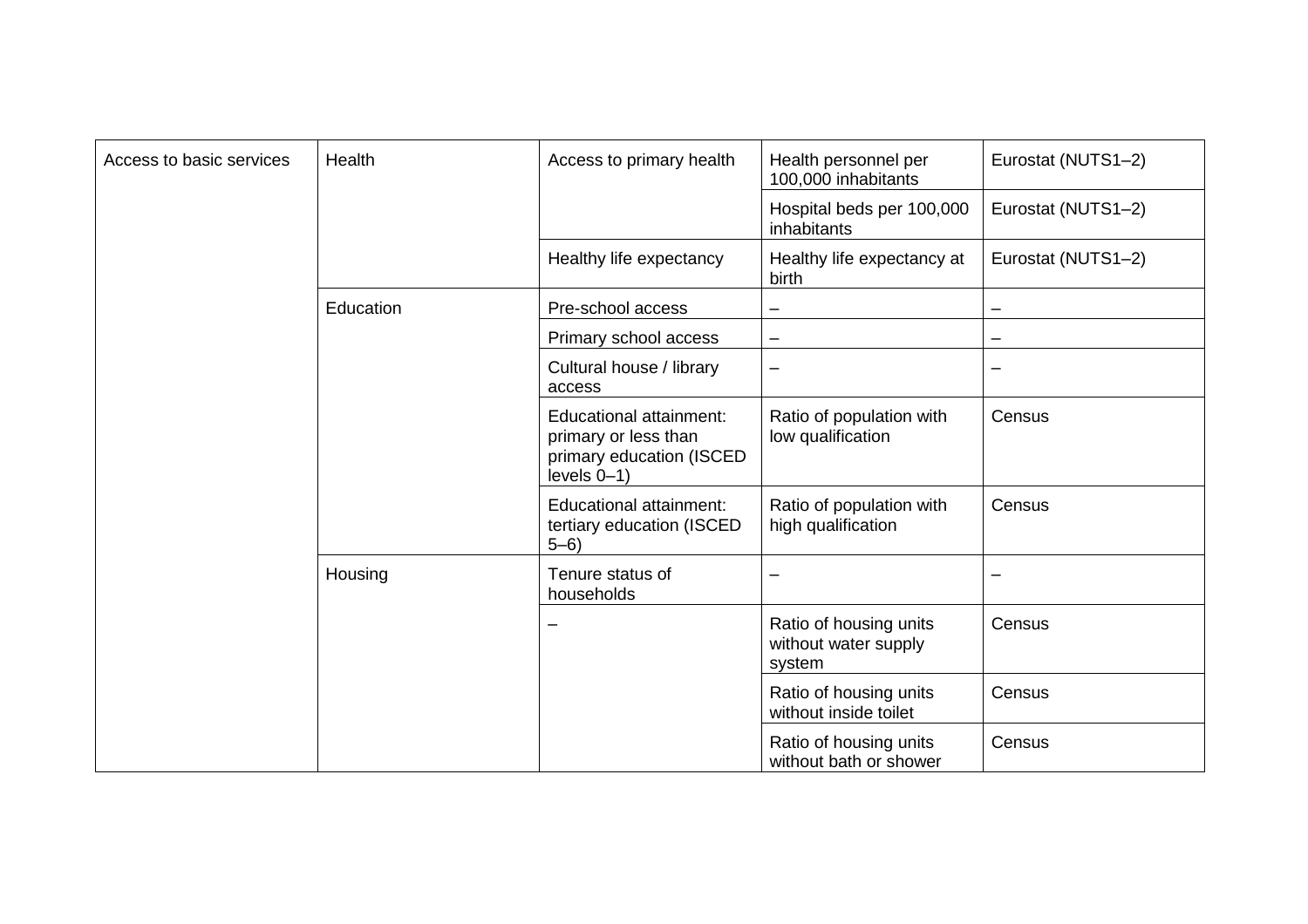|                    |                                                                                                                                                                                                   |                           | Ratio of housing units<br>without central heating | Census                   |
|--------------------|---------------------------------------------------------------------------------------------------------------------------------------------------------------------------------------------------|---------------------------|---------------------------------------------------|--------------------------|
|                    |                                                                                                                                                                                                   |                           | Number of occupants per<br>room                   | Census                   |
|                    |                                                                                                                                                                                                   |                           | Useful floor space per<br>occupants               | Census                   |
|                    | Transport and                                                                                                                                                                                     | Post office               | $\overline{\phantom{0}}$                          | $\overline{\phantom{0}}$ |
|                    | communication                                                                                                                                                                                     | <b>Broadband internet</b> |                                                   | -                        |
|                    |                                                                                                                                                                                                   | Transport                 | $\overline{\phantom{0}}$                          | -                        |
|                    |                                                                                                                                                                                                   | Number of passenger cars  | $\overline{\phantom{m}}$                          | -                        |
| Social environment | Age                                                                                                                                                                                               |                           | Total dependency rate                             | Census                   |
|                    | Ethnic composition<br>Immigrants<br>Crime and safety<br>Municipal revenue from<br>property taxes<br>Municipal spending on<br>social assistance<br>Household structure (new<br>dimension of WP2.6) |                           | Child dependency rate                             | Census                   |
|                    |                                                                                                                                                                                                   |                           | Old age dependency rate                           | Census                   |
|                    |                                                                                                                                                                                                   | -                         | Ratio of Roma population                          | Census                   |
|                    |                                                                                                                                                                                                   |                           | Ratio of foreign-born<br>population               | Census                   |
|                    |                                                                                                                                                                                                   |                           |                                                   |                          |
|                    |                                                                                                                                                                                                   | $\overline{\phantom{0}}$  | $\overline{\phantom{0}}$                          |                          |
|                    |                                                                                                                                                                                                   | $\overline{\phantom{0}}$  | $\overline{\phantom{0}}$                          | $\overline{\phantom{0}}$ |
|                    |                                                                                                                                                                                                   |                           | Ratio of lone parent<br>households                | Census                   |
|                    |                                                                                                                                                                                                   |                           | Ratio of lone parents                             | Census                   |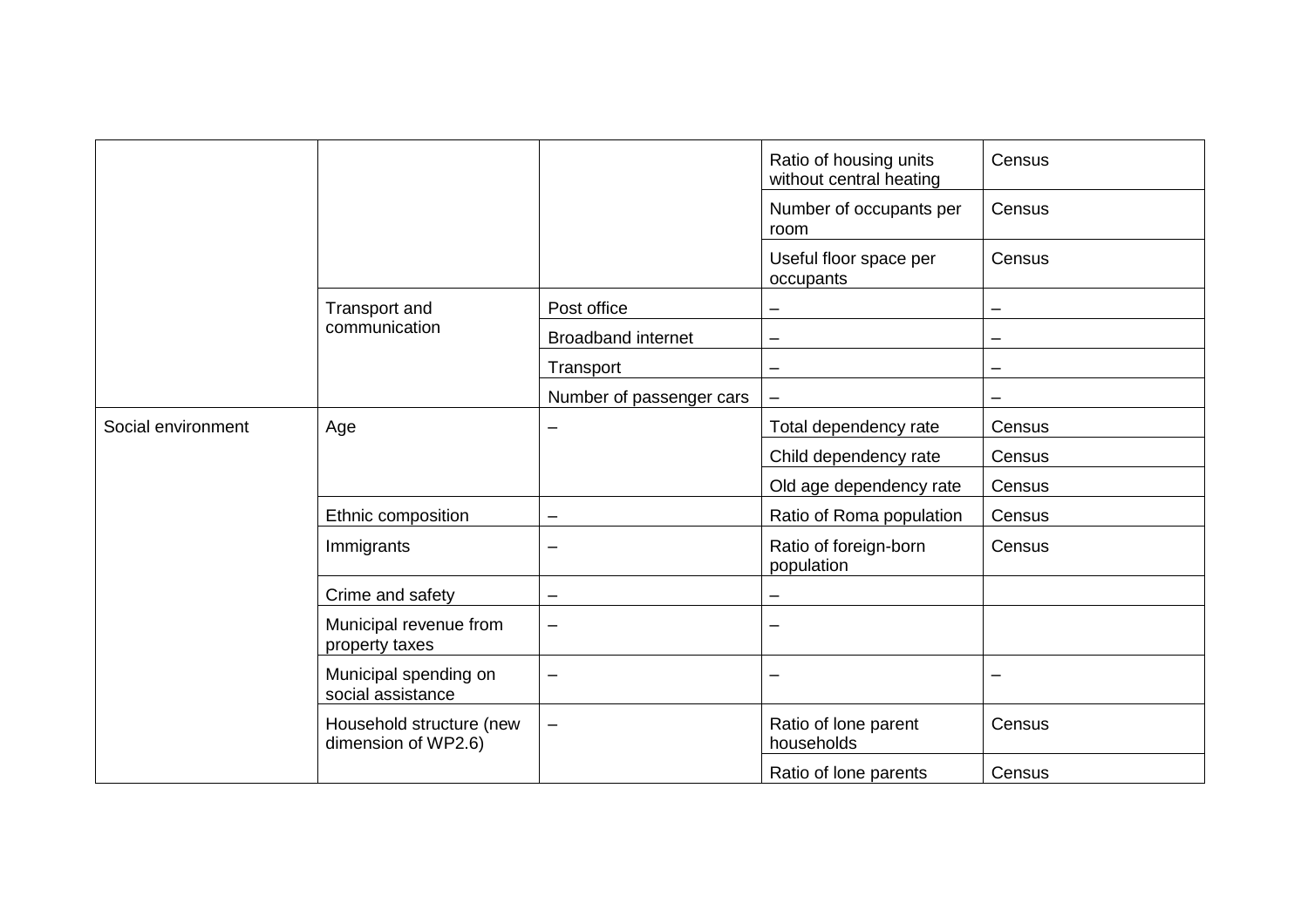|                         |                  |                 | Average household size                             | Census |
|-------------------------|------------------|-----------------|----------------------------------------------------|--------|
|                         |                  |                 | Ratio of households with 6<br>or more persons      | Census |
| Political participation | Citizenship      | -               | Ratio of population not<br>citizens of the country | Census |
|                         | Voters           | -               | $\overline{\phantom{0}}$                           |        |
|                         | Civic engagement | <b>NGOs</b>     | -                                                  |        |
|                         |                  | Members of NGOs |                                                    |        |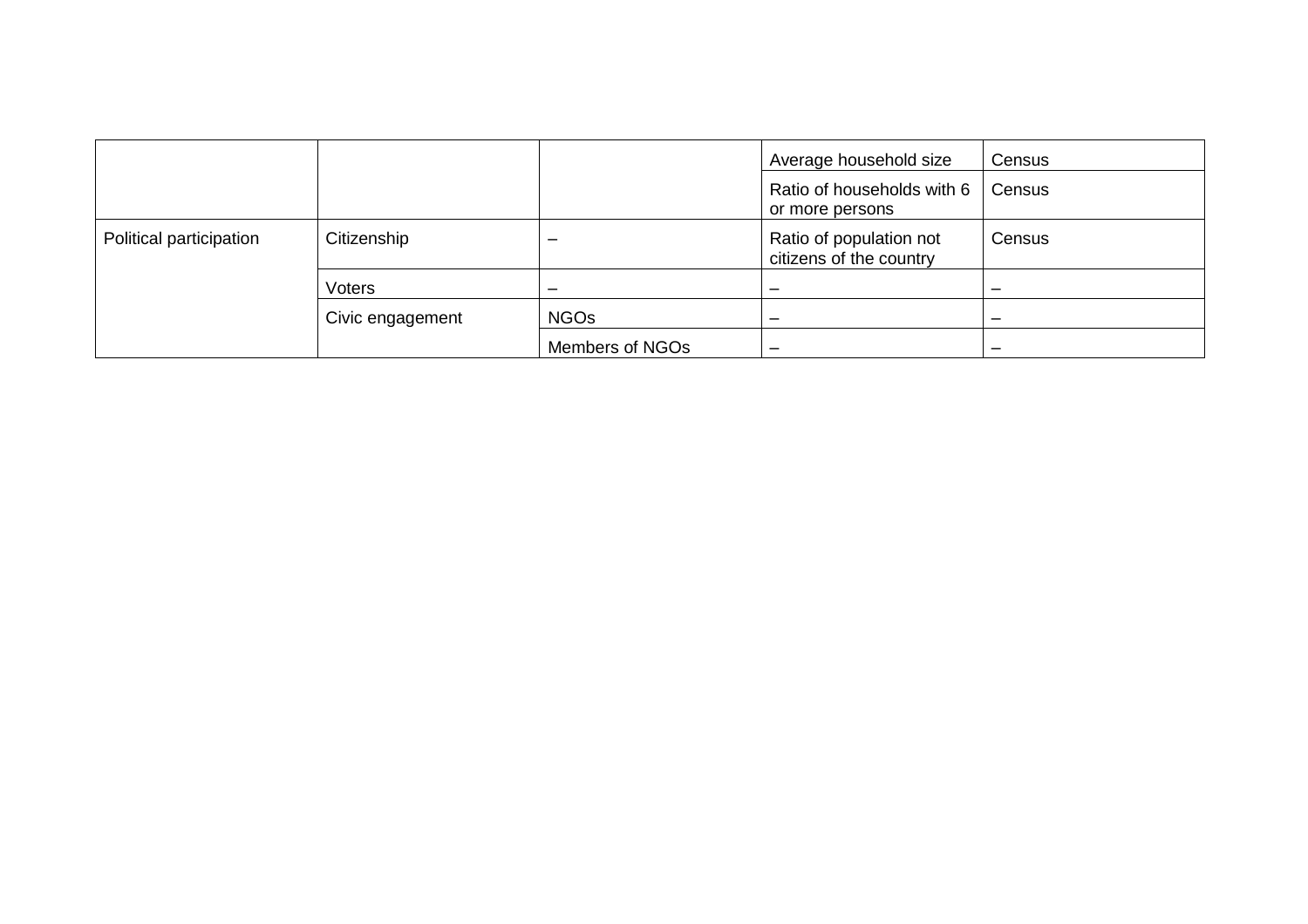The two most important datasets used in ESPON TiPSE project are Eurostat and national statistical sources (census variables). Pros and cons using Eurostat data are the following:

- harmonised data for all member states, therefore data is 'fully' comparable (metadata offers some hints on the geographical, context-dependent crosscomparability);
- $\heartsuit$  longitudinal comparisons are possible (e.g. between census data of 2001 and 2011);
- $\odot$  easy-for-use datasets, available free of charge;
- $\circledcirc$  not all data is available on NUTS 3 level;
- $\otimes$  few of the dimensions of social exclusion are covered in Eurostat datasets.

Several data is only available from censuses in either some or most or all of the countries. Although Eurostat gathered census data for the 2001 round, there are gaps because of various reasons (no census was carried out, such as in Germany; new and non-member states' data is missing, etc.). Regional breakdowns of the 2011 census period are only partially available in September 2011, but will be expected to access in the course of the project (cf. WP2.3). EC Regulation 763/2008 Article 5 (2) states that 'Member States shall provide the Commission (Eurostat) with final, validated and aggregated data and with metadata, as required by this Regulation, within 27 months of the end of the reference year [2011].' This means that data will be available no later than March 2014 for all of the member states. Collecting census 2011 data by project partners for the TiPSE project is anticipated for the next phase of the project.

In this methodological paper, detailed descriptions are offered for each indicator, and all changes between WP2.1 and WP2.6 are explained (some of them have already been touched upon in the Interim Report of TiPSE). Another deliverable of WP2.6 is a set of maps for all indicators.

Further considerations were made during the implementation phase whether to use other data sources from all of ESPON countries' national statistical offices and other official or non-official data producers. This exercise is however not easy, as the TiPSE project and TiPSE's project partners do not possess capabilities of a statistical institution in harmonising different datasets which use different methodologies. A value-added of this project is that project partners have collected some 2001 and 2011 census data for many dimensions of social exclusion from official national sources; these datasets have been integrated and are part of WP2.3 (TiPSE database).

Several studies use survey-based data indicators in identifying causes and consequences of social exclusion. Thereby, they try to tackle shortcomings of abovementioned understandings, for example that the Laeken indicators do not include any

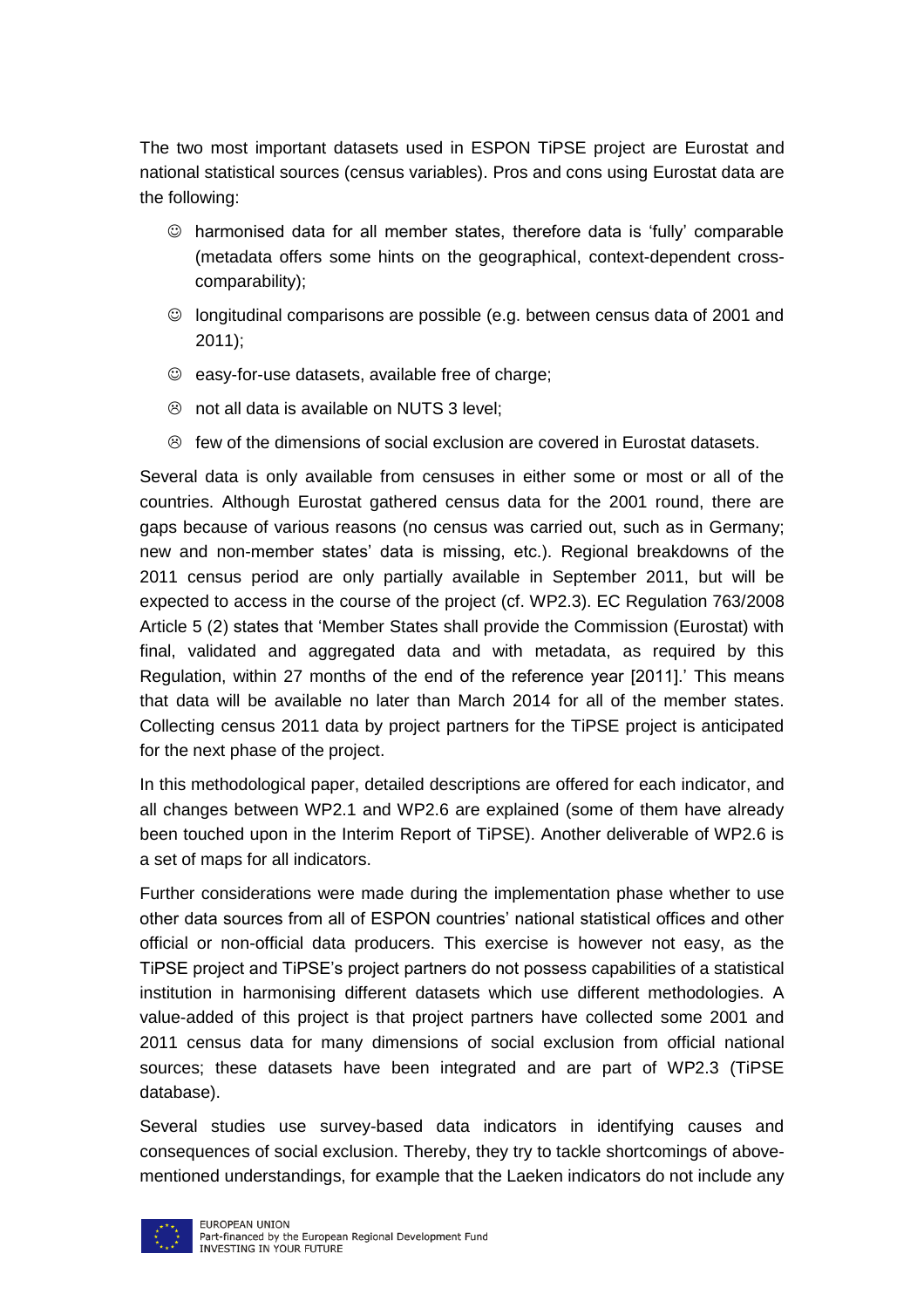measurement of social isolation or subjective well-being (cf. Lelkes 2006). As these kinds of statistics are not available for a cross-European comparison in the abovementioned databases, ESPON TiPSE does not aim to cover these aspects explicitly. However, some conclusions will still be drawn from the case studies (WP2.4) regarding 'subjective' dimensions of social exclusion.

## <span id="page-27-0"></span>**3 Methodology**

Within the social sciences' research practice several methods exist how to measure multifaceted social phenomena and how to make sense of the world 'outside'. In this section several options for tackling this issue are discussed. Conclusions will be drawn for firstly how to measure social exclusion in the TiPSE project, and secondly certain implications for geographical or territorial analyses will be examined.

As already outlined in WP2.1, social exclusion is mostly understood in a logocentric way in the literature. This means that social exclusion 'as such' is thought of to be existing in an ordered world which can be fully accessed by scientific method. This is practised in TiPSE by extensive research and quantification (WP2.3 and WP2.6), a more qualitative interpretation of the extensive research phase (WP2.8) and by intensive research (WP2.4's case studies) (cf. Sayer, 1992). In ESPON TiPSE, data analysis is having less an exploratory character in the sense that understanding of social exclusion as a concept is constructed by interpreting datasets. Rather, TiPSE uses a deductive way of thinking by constructing domains and dimensions of social exclusion, before the data collection and mapping exercise starts (with some finetuning during the data collection process). WP2.1 also referred to social exclusion as a multidimensional phenomenon (or process) the dimensions of which are intersecting, i.e. there are certain overlaps and/or causal relations between them. The dimensions should be measured by several indicators in the course of any project dealing with multifaceted phenomena.

In the quantitative social sciences literature there exist several methods for measuring complex phenomena. The most prevailing methodologies are summarised in Figure 1.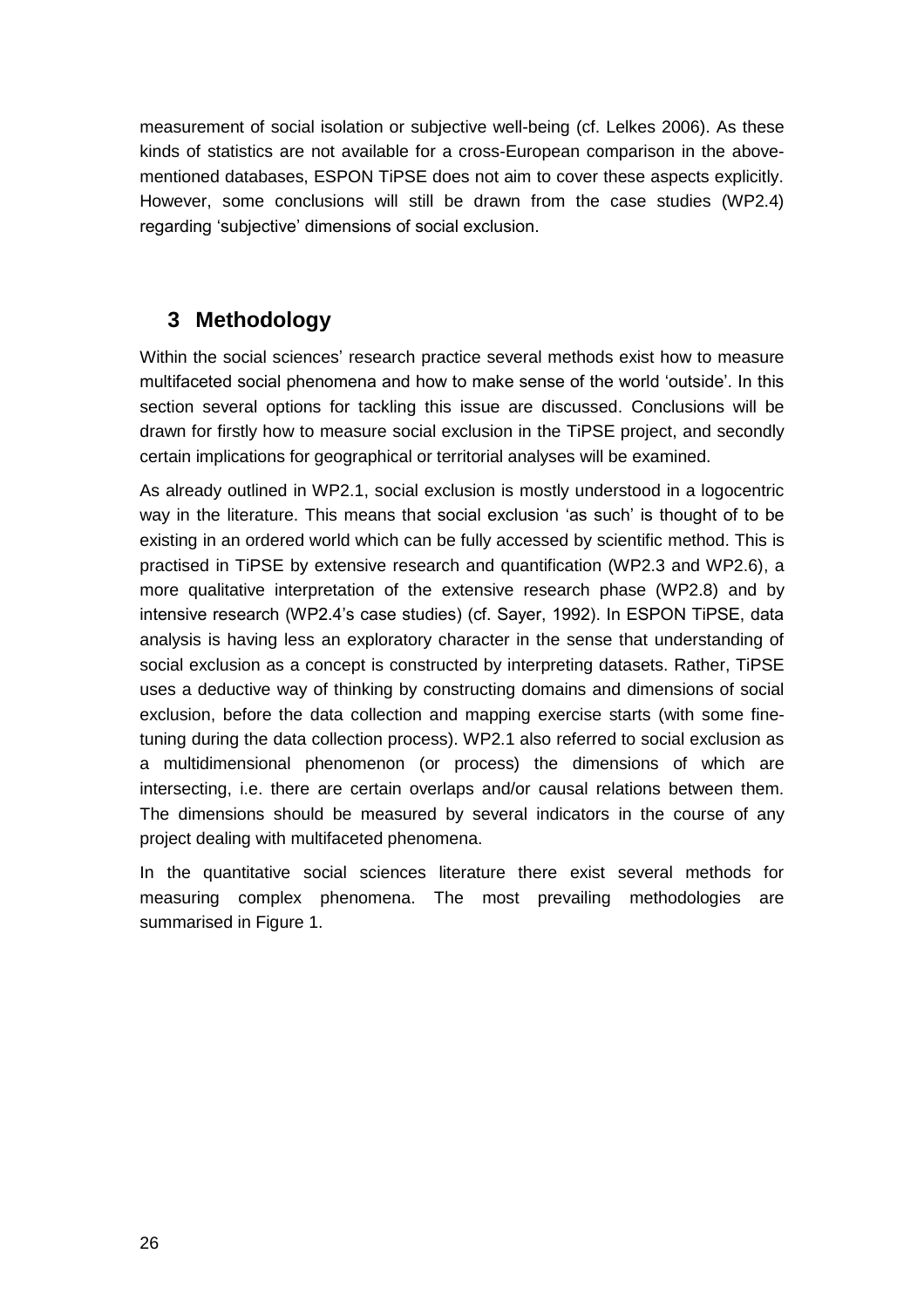<span id="page-28-0"></span>**Figure 1: Measuring complex phenomena: an outline of possible methodologies**



- a) The easiest solution to capture a multidimensional phenomenon is to use one proxy variable. The theoretical underpinning is that this sole indicator represents the whole complexity exactly because the dimensions are interlinked in a causative way. WP2.1 already noted some examples from the literature which belongs to this group. For instance, if social exclusion and poverty is used interchangeably in research practice, and poverty is conceptualised and operationalised as people with an income below 60% of the equivalised disposable national median (after social transfers), then per capita income is regarded as a simple proxy variable of social exclusion. Another example is from EU's regional policy where regional per capita GDP and GNI are the sole variables for measuring the concept 'development'. It is unquestionable that this approach is easy to understand, easy to implement in policy discourse, there are no high-excess data collecting and data processing costs in governing the society. On the other hand, this approach oversimplifies social realities in a vast majority of cases, thereby TiPSE needs a more fine-grained way of interpretation.
- b) A more complex way of operationalizing research on multifaceted issues is to use more than one proxy variable. Here, the deductive way of thinking starts with conceptualising a phenomenon by constructing several dimensions. These may be hypothesised as being interlinked, or being separate and

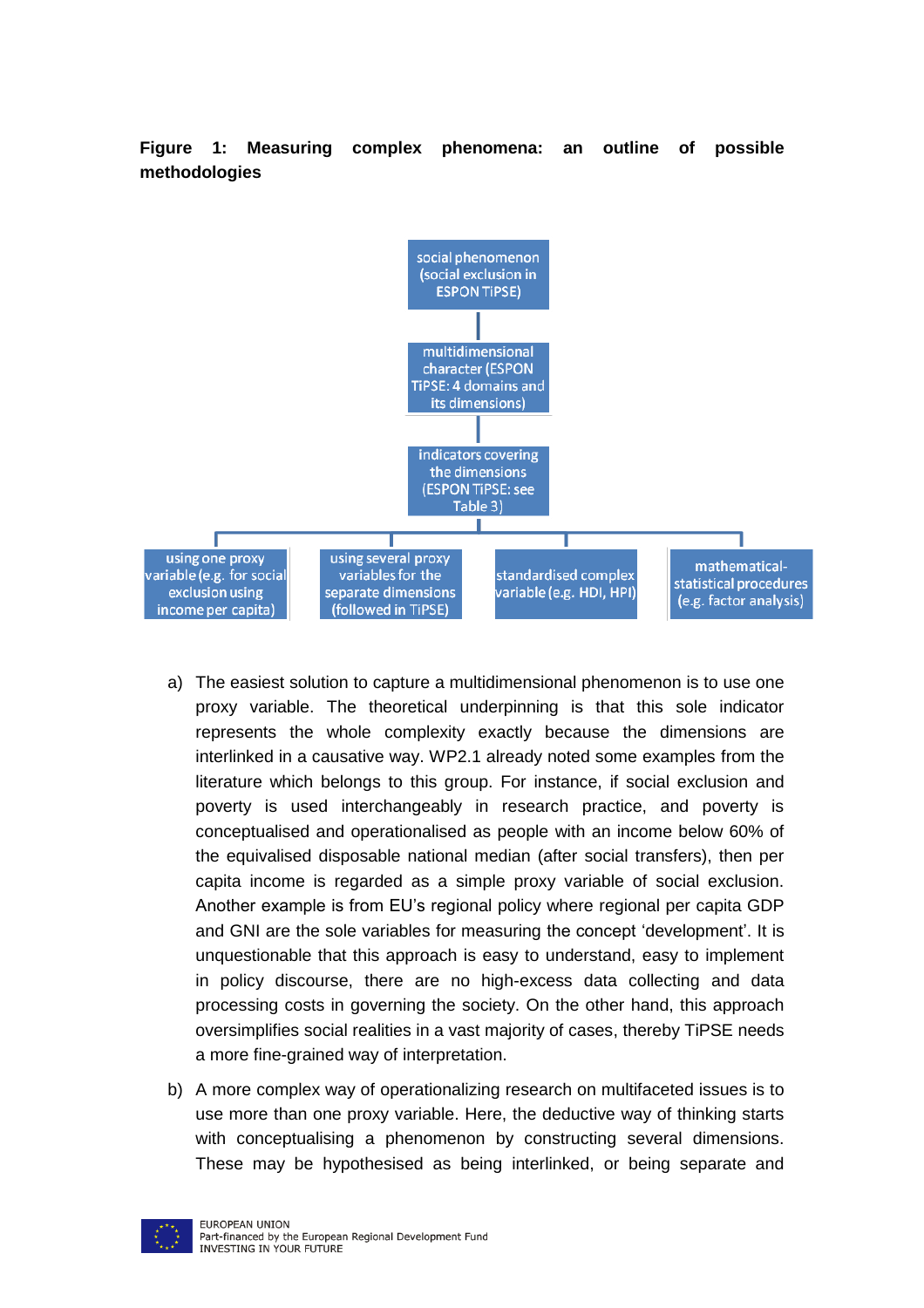showing separable aspects. Dimensions might be measured by one single indicator per dimension, or several indicators might be considered for each of the dimensions. For example, UNDP (2011) operationalised 3 dimensions of social exclusion with 8 indicators each (24 altogether), then for all cases (here: individuals and not regions) it was assessed in how many indicators one is socially excluded (certain thresholds were used for all the indicators). The approach of identifying different dimensions and several indicators for each of them is followed by ESPON TiPSE, as it was described in the preceding parts of this paper in detail. The considerations for this choice are that it is more complex than a simple variable method (thereby offering a more nuanced understanding of social exclusion), and that it is still simple enough to implement in social policies at the EU, national and regional scales. This approach leaves a considerable room for manoeuvre in the further course of the project regarding capturing interlinkages across dimensions and indicators: other work packages of ESPON TiPSE will elaborate on this aspect as well.

c) The third option is to use a standardised complex variable for measuring complex social phenomena. For example, in the English Indices of Deprivation 38 separate indicators grouped into seven domains are used; income, employment, health, education, crime, access to services and living environment, inter alia. Each domain has a distinct weight in the complex index calculated using the 38 variables [\(http://www.communities.gov.uk/documents/statistics/pdf/1871208.pdf\)](http://www.communities.gov.uk/documents/statistics/pdf/1871208.pdf). This understanding is also followed by the UN and other national and supranational policy actors when using the Human Development Index (HDI) or the Human Poverty Index (HPI) in conceptualising and operationalising development or poverty (for a European example on NUTS 2 level see Bubbico and Dijkstra, 2011). This method may be understood as a follow-up to b) – identifying dimensions, each of which measured by one or two variables, then these variables forming a simple composite variable after various mathematical transformations. The normalization of variables is done by using descriptive statistics (maximum and minimum) in the case of HDI and HPI, and the weighting of the disparate aspects is possible in combining the dimensions into the index. Regarding the (in)separability of the dimensions, this method is quite Janus-faced. On the one hand it tells apart different dimensions (and represents them as having no interlinkages between them; if there were any, then it would be possible to look only at one of the correlating dimensions), on the other hand with the practice of calculating the average of the dimensions for the index it underlines that the dimensions are interchangeable (i.e. human development may be increased by a better educational attainment in the same way as with extending life expectancy).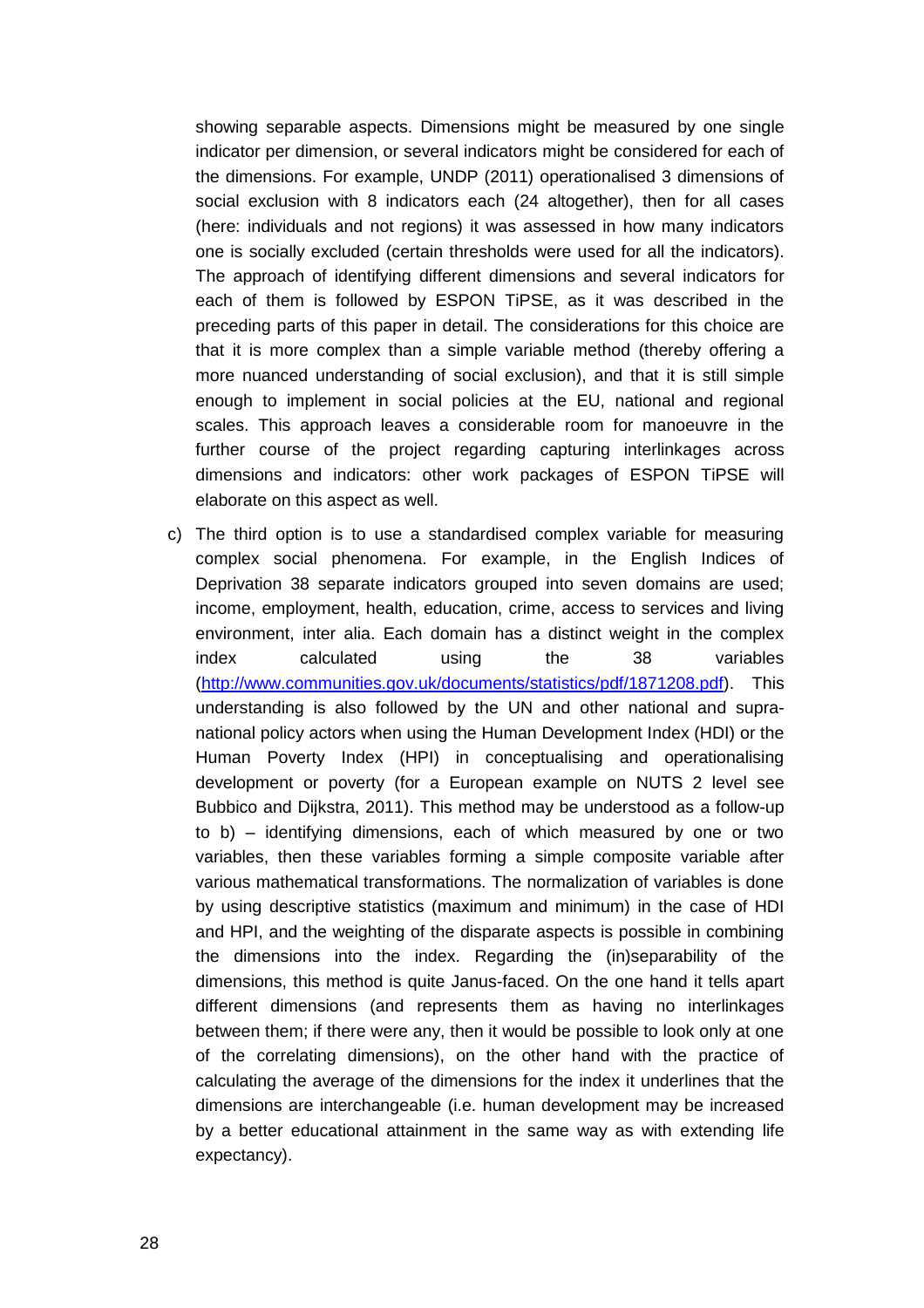d) The most complicated possibility is to use complex mathematical-statistical methodology, such as multi-dimensional regression, factor or principal component analysis. When using multi-dimensional regression (such as in PovMap) one aims to capture an unknown phenomenon by a combination of different variables for which there is a data coverage. The aim of the factor and principal component analysis is to reduce the number of variables by combining them into dimensions (factors) which are statistically independent from each other. Whereas in some cases factor analysis offers a meaningful way to capture multifaceted social phenomena (such as social exclusion), it is still a complicated method which is not really capable of channelling into social policy. Another problem is the comparability of the method: in different spatio-temporal contexts the results (factors) are different, thereby hardly comparable. Moreover, the method is based on a certain black-boxing: it uses a huge dataset as an input and results in factors as an output, but what happens during the calculation process is blinded out by the method itself. As one of the consequences, it is quite problematic when we try to understand mechanisms among different aspects of social exclusion. Another limitation for territorial analyses is that the method itself is not capable of saying anything about the spatiality and spatial structure of the phenomenon in question (as during the method correlations are calculated between variables and not between regions), and the results of the factor analysis is only valid at the geographical scale of the data (for a further discussion see Czirfusz, 2010). Another possibility of using sophisticated mathematical transformations for getting social exclusion indices is presented in a Polish case study (Ministry of Labour and Social Policy and UNDP 2006, Annex 2).

In ESPON TiPSE, WP2.6 puts forward a methodology of b) – to use different proxy variables for different dimensions of social exclusion throughout Europe.

The mapping process (as part of WP2.6) also needs some methodological explanation. One of the issues the mapping process faced was which categorisation of the data is meaningful to use. One option might have been to use quantiles in the legend (quantiles are defined using the whole dataset, not the countries' data separately; this would have meant that the maps are more comparable). However, because of the limitations of this approach, namely that this understanding implies that there are X percent of each society which are socially excluded or are vulnerable to social exclusion, we used different categorisations for each indicator. In the TiPSE mapping exercise the distribution curve of the indicator was considered, and Team HAS's background knowledge on the dataset was mobilised to produce the best possible visualisation. If it was meaningful, the equal interval method was used. If it resulted in uneven number of cases in each category, or the dataset seemed to be clustered in larger groups, the categories were modified accordingly. For each map 6 categories (plus 'no data') were used.

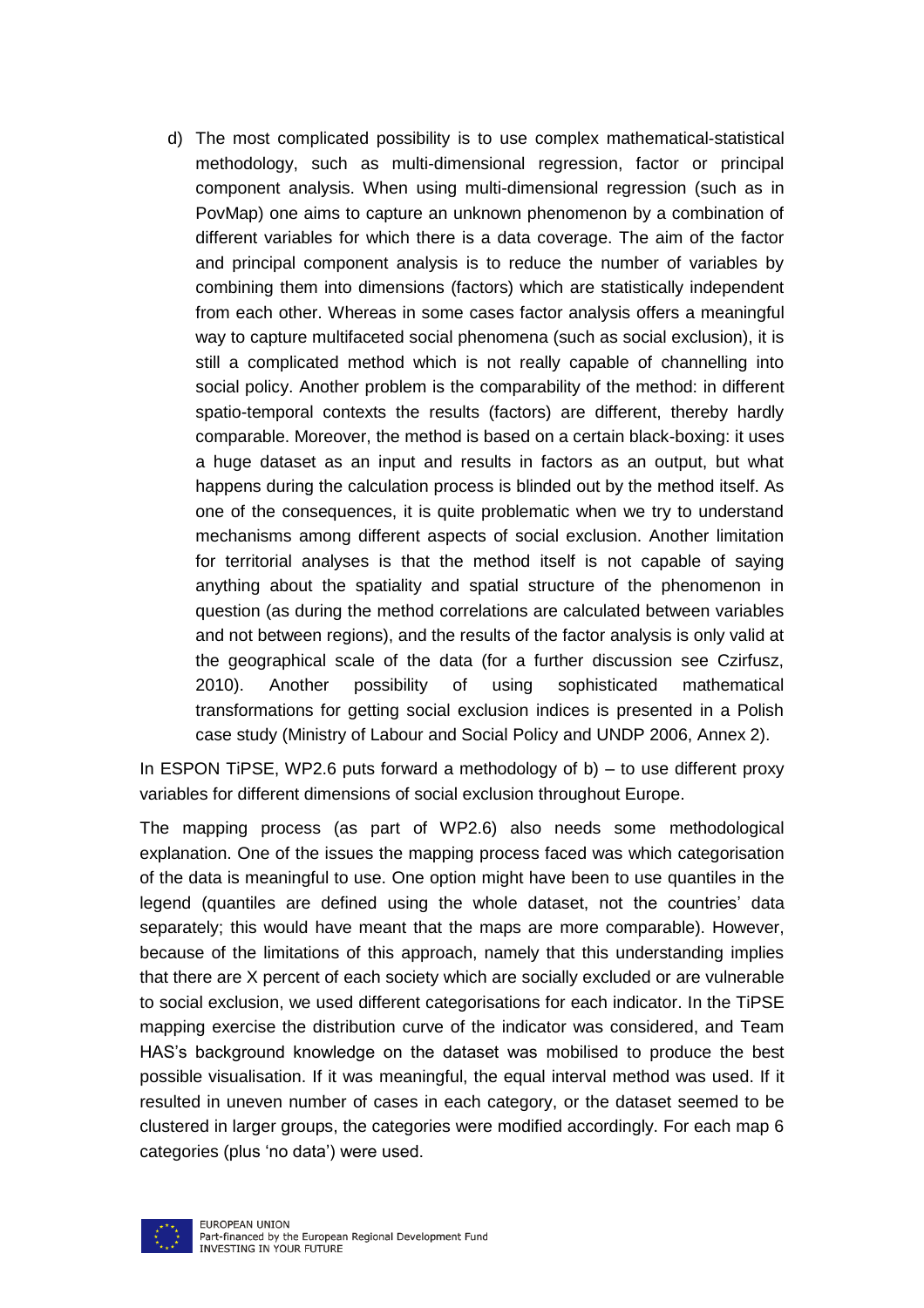To ensure integration of the mapkit into macro-regional descriptions of WP2.8, 4 macro-zooms with the same categorisation were prepared for each of the 50 maps produced until now (Table 4, Figure 2). These macro-zooms were used in the exploratory phase in WP2.8, i.e. to study the inner territorial differentiation of social exclusion in each macro-region; and also as illustrations for WP2.8's working paper.

| Macro-region                                  | Countries                                                                                                                                                                                       |
|-----------------------------------------------|-------------------------------------------------------------------------------------------------------------------------------------------------------------------------------------------------|
| Atlantic and Central European region          | Austria, Belgium, France, Germany,<br>Ireland, Liechtenstein, Luxemburg,<br>Switzerland The Netherlands, United<br>Kingdom                                                                      |
| Nordic and Baltic region                      | Denmark, Estonia, Finland, Iceland,<br>Latvia, Lithuania, Norway, Sweden                                                                                                                        |
| Mediterranean region                          | Cyprus, Greece, Italy, Malta, Portugal,<br>Spain, Turkey                                                                                                                                        |
| East Central Europe and the Balkans<br>region | Albania, Bosnia and Herzegovina,<br>Bulgaria, Croatia, Czech Republic,<br>Former Yugoslav Republic of Macedonia,<br>Hungary, Kosovo, Montenegro, Poland,<br>Romania, Serbia, Slovakia, Slovenia |

<span id="page-31-0"></span>**Table 4: Macro-regions of the TiPSE project**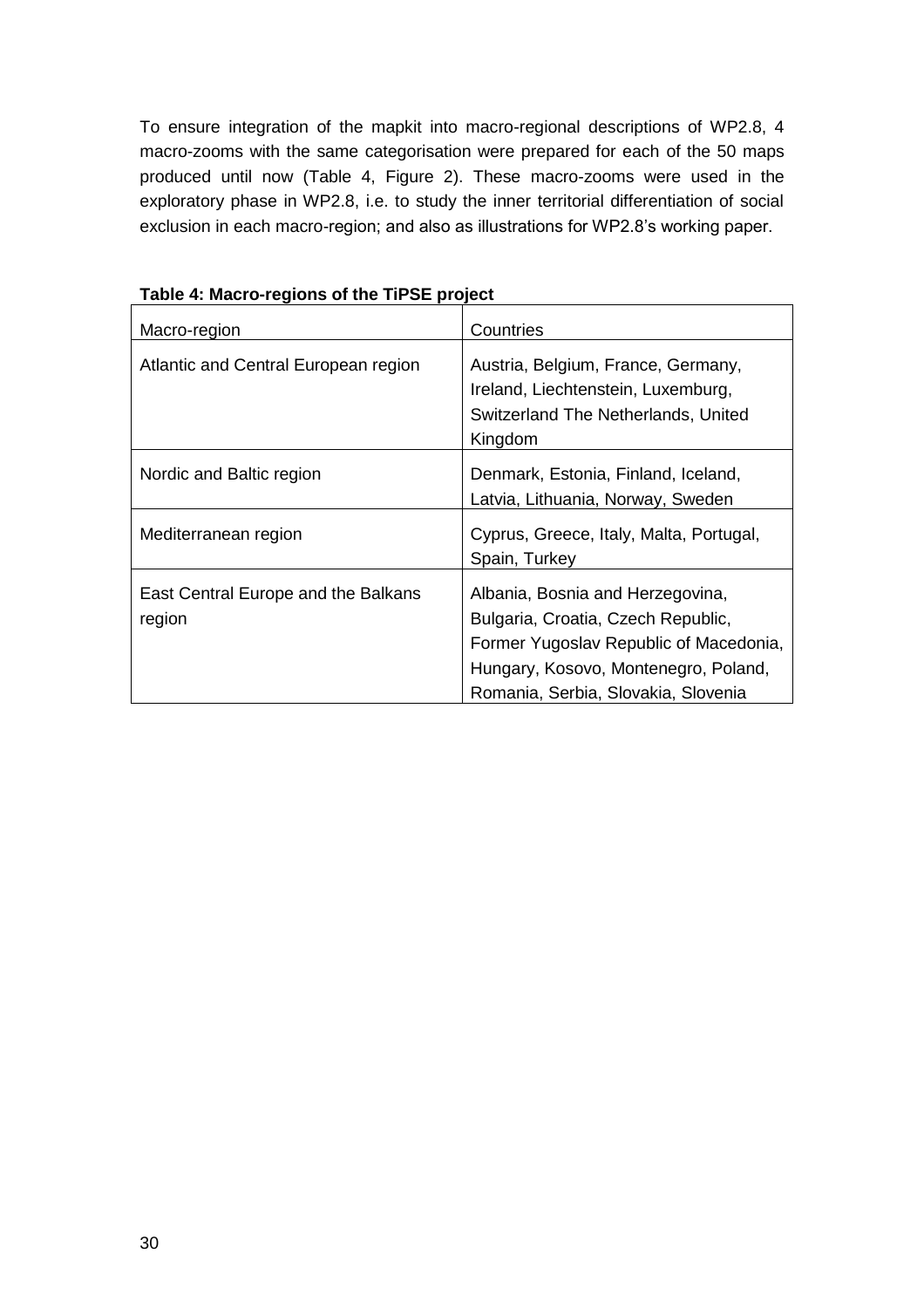

#### <span id="page-32-2"></span>**Figure 2: ESPON space map and macro-regional zooms: an example**

## <span id="page-32-0"></span>**4 Measuring social exclusion – description of the indicators**

The following part introduces all of the domains, dimensions and indicators used by ESPON TiPSE (see also Table 3). This paper also discuss limitations the project faced during the implication, and solutions for overcoming methodology and data availability issues.

#### <span id="page-32-1"></span>**4.1Earning a living**

#### **4.1.1 Income earned by tax payers**

**Short description:** Statistical data on income of persons and households is one of the key dimensions and indicators of poverty and social exclusion. Thereby, including it into social exclusion dimensions was unquestionable. Two indicators were used to cover this dimension.

**Data availability:** Eurostat data on disposable and primary income of households is available, but only for NUTS 2 and NUTS 1 regions. Net disposable household

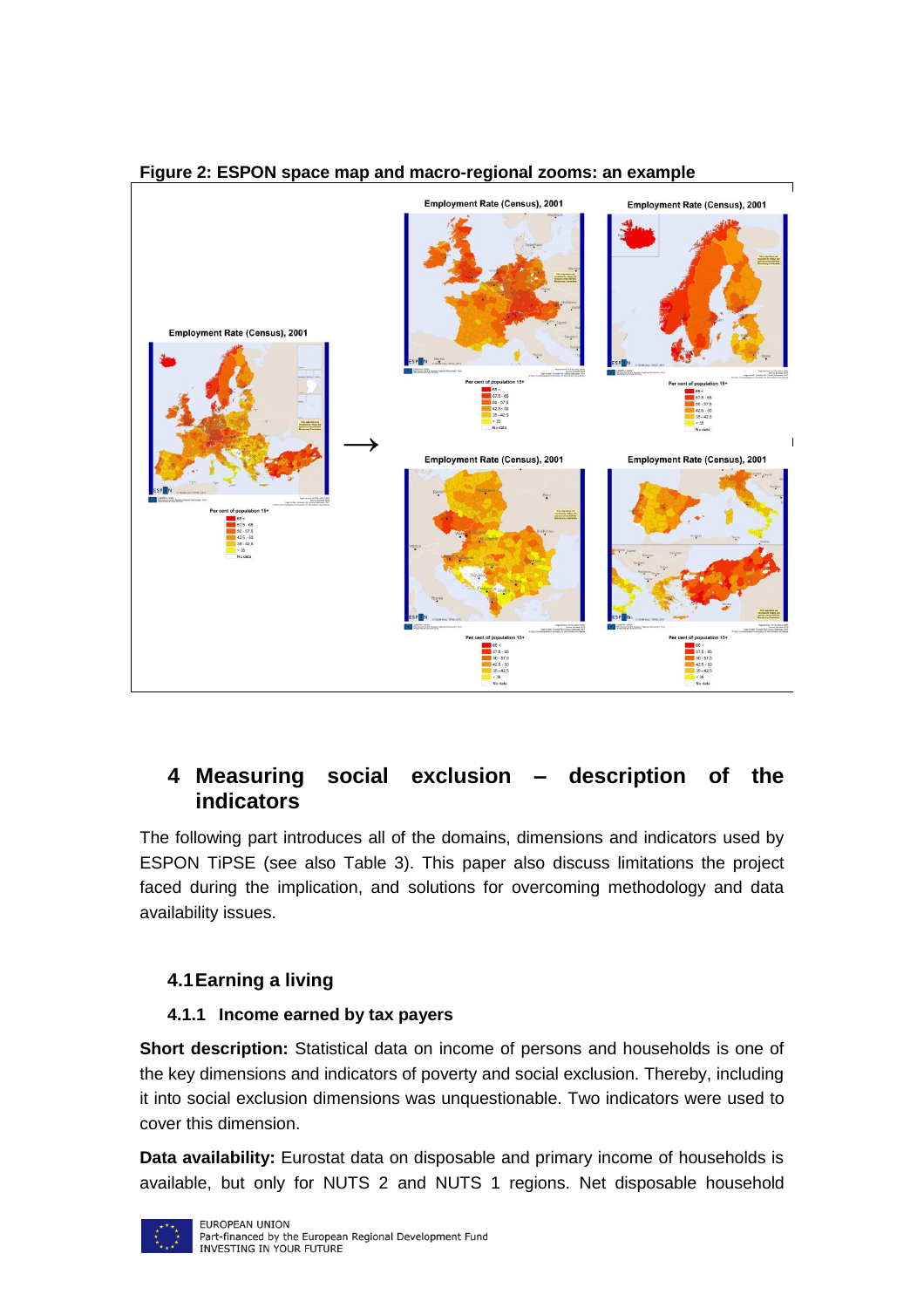income from this source was collected and mapped as the first variable. The other indicator has been the Ratio of employed persons in elementary occupations, available in census datasets.

**Census 2001 coverage:** Ratio of employed persons in elementary occupations (ISCO major group 9) was largely available for the ESPON space, only 213 missing cases are among the 1517 regional entities (major gaps: Belgium, Norway, Turkey, Albania, Bosnia and Herzegovina).

**Census 2011 coverage:** Data to be collected later on employed persons in elementary occupations.

**Comments:** WP2.3 also noted that data on disposable income is only available in Eurostat datasets on the NUTS 2 level. The ESPON 2013 project which covers this aspect, ReRisk, includes disposable income per capita for NUTS 2 regions (year 2004–2005). Therefore, national statistical sources should have been consulted and a second proxy variable (ratio of employed persons in elementary occupations) was chosen.

#### **4.1.2 Employment**

**Short description:** Employment is one of the two dimensions in the Earning a living domain. Its several aspects imply vulnerability to social exclusion in a very clear way.

**Data availability:** Cross-comparable data with LFS and Census methodology is available from the Eurostat website and from official national sources. WP2.3 has already reviewed the availability of employment and unemployment data in detail.

The sub-topic Employment was measured by 13 variables: the Economic activity rate (whole population, male, female; both LFS and census datasets), the calculated Activity gender gap, Employment rate (whole population – both LFS and census datasets, male and female statistics from censuses), and the calculated Employment gender gap. As employment data is provided only on NUTS 2 level by Eurostat, census data was also used to ensure NUTS 3 coverage.

The second sub-topic has been Unemployment with 10 indicators. Unemployment rate datasets are more modest than that of activity rate, WP2.3 concluded that year 2005 is the most suitable for mapping. Statistics on long-term unemployment rate were available for NUTS 2 regions only, and official census data was not available either. Thereby, a mixture of LFS and census data in the indicator list was used to overcome limitations. Unemployment rate for the whole population, for male and female population separately, and the youth (15–24 years) unemployment rate was collected from both census and LFS (Eurostat) sources. Unemployment gender gap was calculated.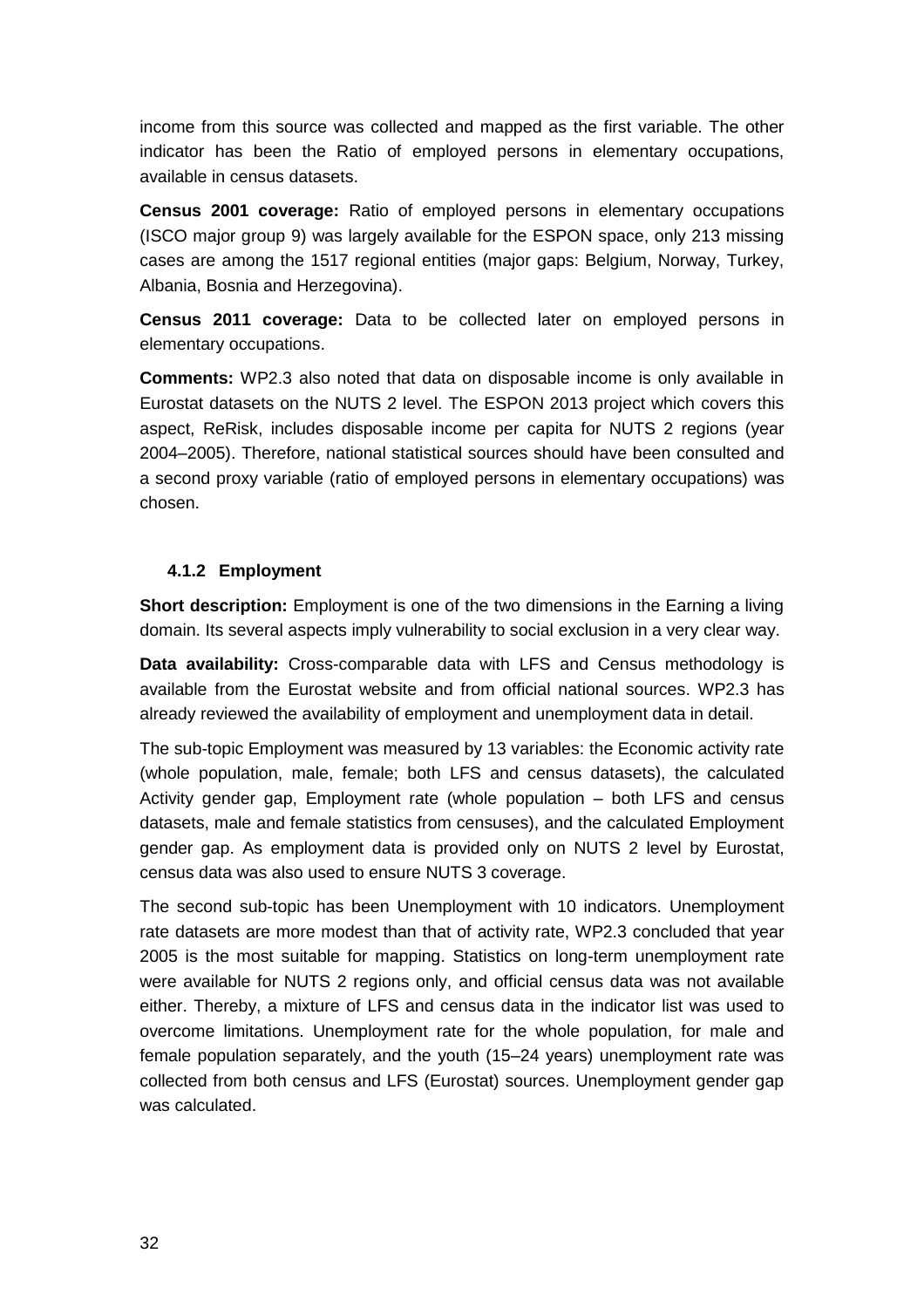The third sub-topic, Inactivity, was operationalized by 4 variables: inactivity rate, male and female inactivity rate, and the calculated inactivity gender gap; all from national census data.

**Census 2001 coverage:** Eurostat published data on its website on some employment-related data. National statistical sources were consulted by all partners which ensured a better coverage. Still, for about one-third of the regions no data was available for most of the indicators – the major limitation being that datasets from Germany are missing. Exceptions are the Economic activity rate, Inactivity rate, Employment rate, Unemployment rate (only for the whole population, statistics according to gender are missing) where data from Germany was accessible.

**Census 2011 coverage:** Regulation 763/2008 lists current activity status (employment, unemployment, inactivity) as not available on NUTS 3 and LAU 2 levels for the 2011 census round (Regulation Annex, 1.1.1.). They will not be provided in the Hypercubes of Census 2011 (Commission Regulations 1201/2009, 519/2010). National sources will be consulted later on in the project.

**Comments:** Year-by-year data is available from the Eurostat website, although some aspects are not covered on NUTS 3 level. LFS methodology ensures an easy comparability of data throughout Europe. Lack of data was mitigated by using different national official sources if it was possible. An emerging topic and indicator in Europe in the post-2008 period is the high youth unemployment rate which was also included into the TiPSE dataset. Census 2011 data unavailability from Eurostat is a limitation for the TiPSE project. Two indicators, long-term unemployed and jobless households (both proposed by WP2.1) were omitted from the database because data coverage was scarce.

#### <span id="page-34-0"></span>**4.2Access to basic services**

#### **4.2.1 Health**

**Short description:** Health related issues represent a major aspect why certain groups of people become vulnerable to social exclusion. They will therefore also being covered in ESPON TiPSE.

**Data availability:** The indicator list identified two aspects of health: access to primary health services, and healthy life expectancy. The former is covered in Eurostat databases, but only at NUTS 2 level (hlth\_rs\_prsrg). Here, health personnel and hospital beds per 100,000 inhabitants is a common indicator used by social exclusion and quality of life studies – these two are also covered in the TiPSE project. The other aspect, healthy life expectancy is a variable of the Human Development Index. This index is calculated on the regional level in the EU by Bubbico and Dijkstra (2011), however, only at NUTS 2 level (demo\_r\_mlifexp and tgs00101 datasets). Nevertheless, in this project we used this variable to capture the complex phenomenon of health.

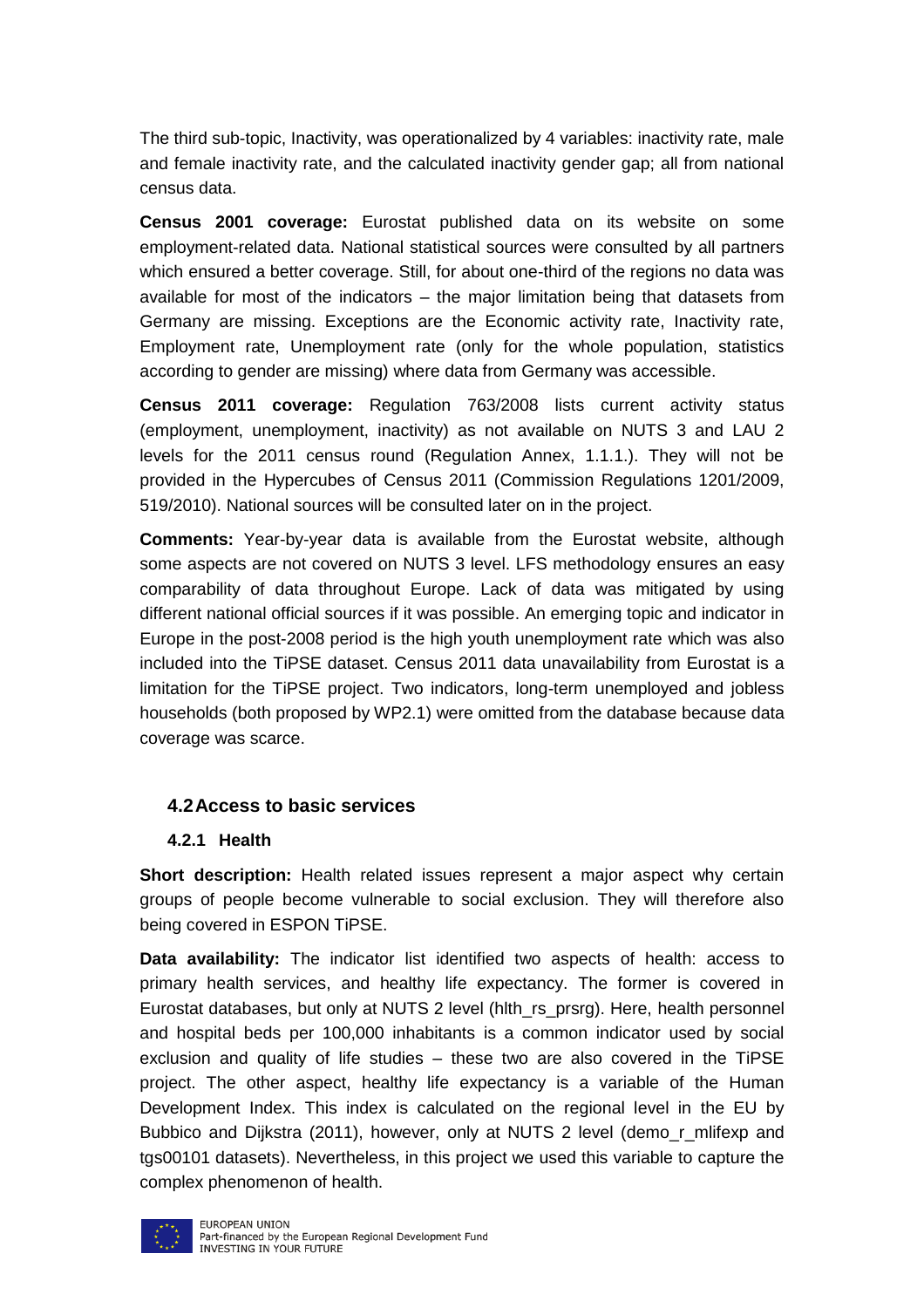**Census 2001 coverage:** Not applicable.

**Census 2011 coverage:** Not applicable.

**Comments:** As statistics are not available on NUTS 3 level, only NUTS 2 level data was used. National official sources might cover this aspect more broadly, but comparability problems would have arisen across different countries' data procession.

#### **4.2.2 Education**

**Short description:** Educational attainment is one of the key dimensions of social exclusion. People with lower educational attainment are more vulnerable to social exclusion than people with tertiary education. Additionally, a spatially variegated gender gap of this dimension throughout ESPON space is expected.

**Data availability:** Data on educational attainment is available from the decennial censuses with almost full coverage of people at NUTS 3 level. Other statistics on education are only published in the Eurostat website on NUTS 2 level. ESPON 2013 project EDORA lists educational statistics in its indicator list; this data source covers not all countries on NUTS 3 level, and only for the years 2005–2006. As education is mostly a public service, several official data is collected year-by-year.

As a consequence, WP2.1 listed different indicators to cover this dimension. After further discussion with project partners three variables (pre-school access, primary school access, cultural house / library access) must have been omitted because nonstandard statistical sources were not available or not comparable for a majority of ESPON space. Others were collected from Eurostat census datasets and other national official statistical resources.

**Census 2001 coverage:** Census data for 2001 is available on the Eurostat website. However, there are limitations of this dataset regarding its coverage. For most of the countries data on population by educational attainment is provided for ISCED levels 0 and 1 (combined), so there was no opportunity to discern primary and pre-primary education (apart from Austria, where there is data only for ISCED 1). ISCED 5 and 6 (tertiary education) is also covered in combination. A serious limitation of the dataset is that for several countries demographic data on age groups is not available for calculating proportions of the population with each educational attainment; thus census data collection also had to tackle this lack of data. Changes in the NUTS system also affect the coverage in several countries (such as Poland). As a result, valid statistical information covers about two-third of the regions (apart from smaller gaps Bosnia-Herzegovina and Germany is fully missing, such as one variable for Finland and one for Turkey).

**Census 2011 coverage:** Regulation 763/2008 lists data on educational attainment as not available on NUTS 3 and LAU 2 levels for the 2011 census round (Regulation Annex, 1.1.1.). They will not be provided in the Hypercubes of Census 2011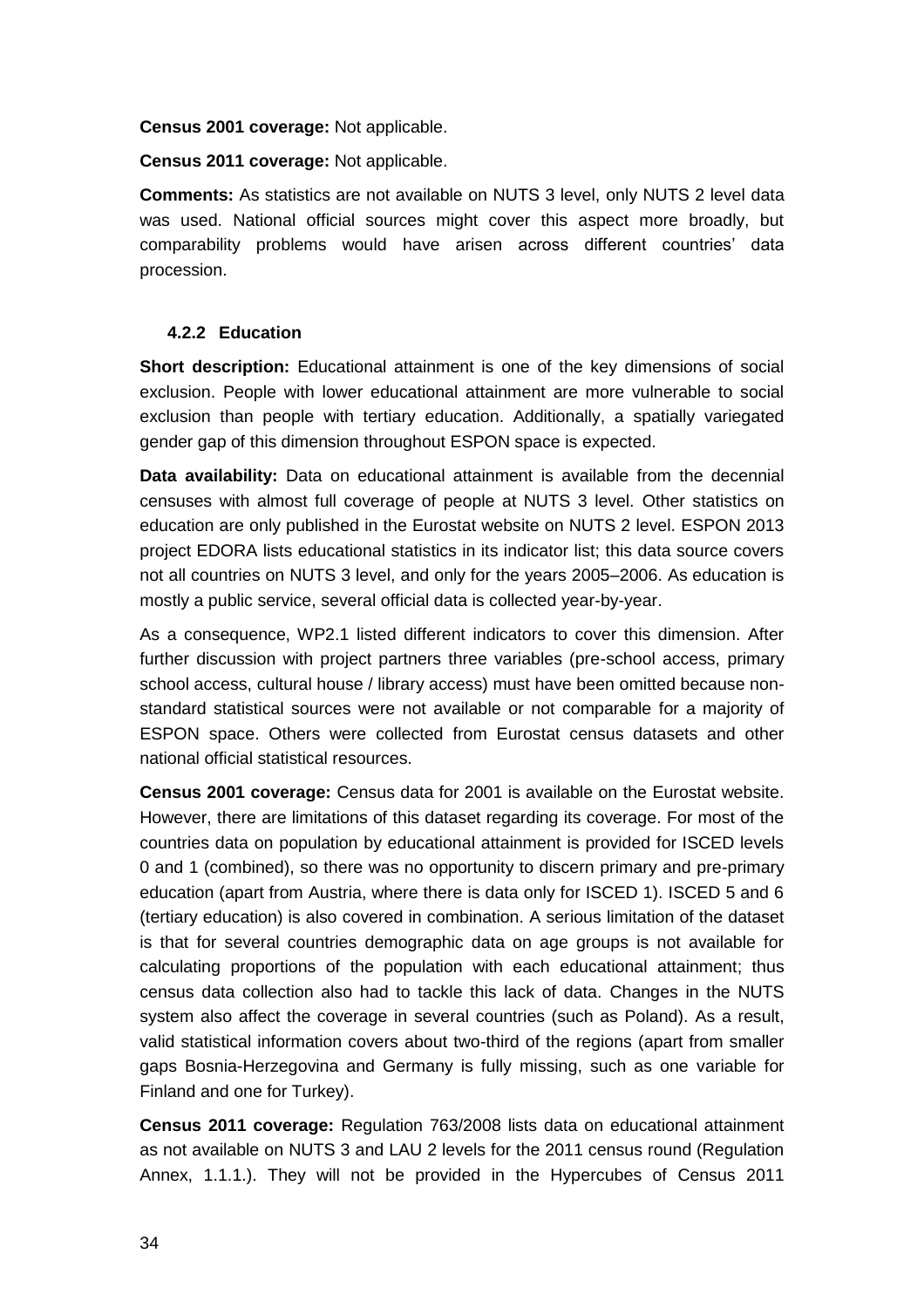(Commission Regulations 1201/2009, 519/2010). National statistical sources must be consulted therefore in the following phase of the project.

**Comments:** Maps revealed significant differences in the spatiality of social exclusion. There are inequalities within countries (such as in Italy or in the UK in ISCED 0–1 attainment), but in some aspects countries may seem more homogeneous (Spain in ISCED 0–1 or Finland in ISCED 5–6 attainment). There are considerable intra-national inequalities in Central and Eastern European countries as well. Following that, this indicator was very useful in operationalizing social exclusion on the regional level in ESPON TiPSE.

#### **4.2.3 Housing**

**Short description:** Lack of accessible and affordable housing is one of the key aspects why people and households are vulnerable to social exclusion. Certain aspects of housing are therefore essential to be included in ESPON TiPSE. There are certain limitations, however, of the comparability of data on the 'more qualitative' aspects of housing, as ESPON states have different housing markets (more or less private forms, prevalence of renting apartments etc.) and different social policies on housing.

**Data availability:** In most of the ESPON countries, extensive and comparable housing statistics are provided primarily by the decennial censuses. These will be discussed in the next paragraphs.

Other data sources come from infrastructure datasets, such as population connected to public water supply and to wastewater treatment. This data, however, is only published for NUTS 2 regions by Eurostat (env\_n2\_pws and env\_n2\_pww datasets), so that national statistical sources from censuses were consulted for these variables.

Tenure status of households proposed by WP2.1 was omitted because of less meaningful cross-European comparison.

**Census 2001 coverage:** Census 2011 coverage will offer very detailed statistics on housing. Census 2001 data availability is more limited than census 2011 will be, but because of the process-oriented understanding of social exclusion some indicators were collected. These include: Ratio of housing units without water supply system, Ratio of housing units without inside toilet, Ratio of housing units without bath or shower, Ratio of housing units without central heating, Number of occupants per room, Useful floor space per occupants. As a result of the data collection about twothirds of the regions represent missing cases. Most of the data is missing from the Atlantic and Central European region, from the Nordic and Baltic region the Baltics are better endowed in terms of coverage, for East Central Europe and the Balkans data collection was quite successful, and some data also exist for the Mediterranean region. Macro-zooms are useful for WP2.8 despite the lack of data.

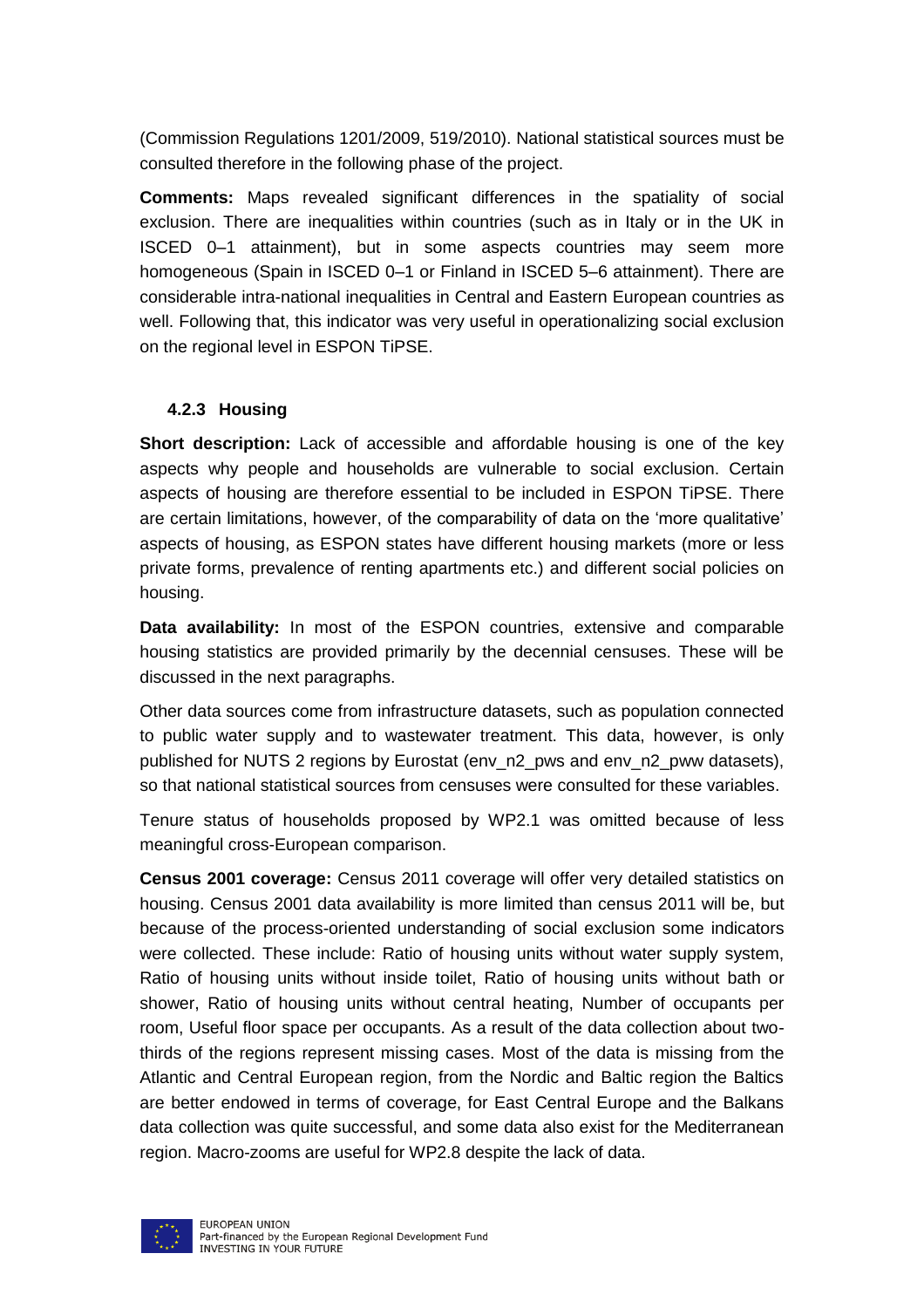**Census 2011 coverage:** Regulation 763/2008 lists household status as available on NUTS 3 level for the 2011 census round (Regulation Annex, 1.1.1.). The following categories will be provided by Eurostat (Hypercubes 48, 49, 52), out of which groups should be identified in TiPSE as being vulnerable to social exclusion (provisionally vulnerable groups are underlined):

- persons living in a private household:
	- persons in a family nucleus (persons in a married couple, partners in a registered partnership, partners in a consensual union, lone parents, sons/daughters);
	- persons not in a family nucleus (living alone, not living alone);
	- persons living in a private household, but category not stated;
- persons not living in a private household:
	- persons in an institutional household;
	- primary homeless persons;
	- persons not living in a private household, but category not stated.

Further breakdowns are available in the type of family nucleus dataset (with or without children, children under or over 25 years; size of family nucleus  $-2$ , 3, 4, 5, 6, 7, 8, 9, 10, 11 or more persons; a vulnerability threshold should be elaborated on for TiPSE).

A prospective measurement of social exclusion in housing is the percentage of people living in vulnerable household status types and vulnerable family status types. Combinations with other dimensions are available (e.g. with age: living alone, over 65 years) for identifying potentially socially excluded groups.

Tenure status of the households will not be available for NUTS 3 levels according to the EU regulations (Regulations 763/2008 and 1201/2009, 519/2010). Here, an important aspect is how to delimit tenure statuses which are indicating social exclusion throughout Europe: different countries have different housing markets, national and municipal social policies offer different solutions for example in social housing. Because of this comparability problem dropping this indicator was proposed. Data on unoccupied dwellings (which is also one aspect of the tenure status) is offered for NUTS 3 and LAU 2 levels, but these statistics are possibly not indicating social exclusion (as there are no people living in unoccupied dwellings who may be facing social exclusion).

Housing overcrowdedness may be measured by the density standard – floor space in square meters per occupant (or alternatively number of rooms per occupant – national statistical offices shall provide data on either this or that), thresholds will be discussed later on in TiPSE. Hypercube 54 will offer data on NUTS 3 level, but not on LAU 2 (Regulations 763/2008, 1201/2009, 519/2010).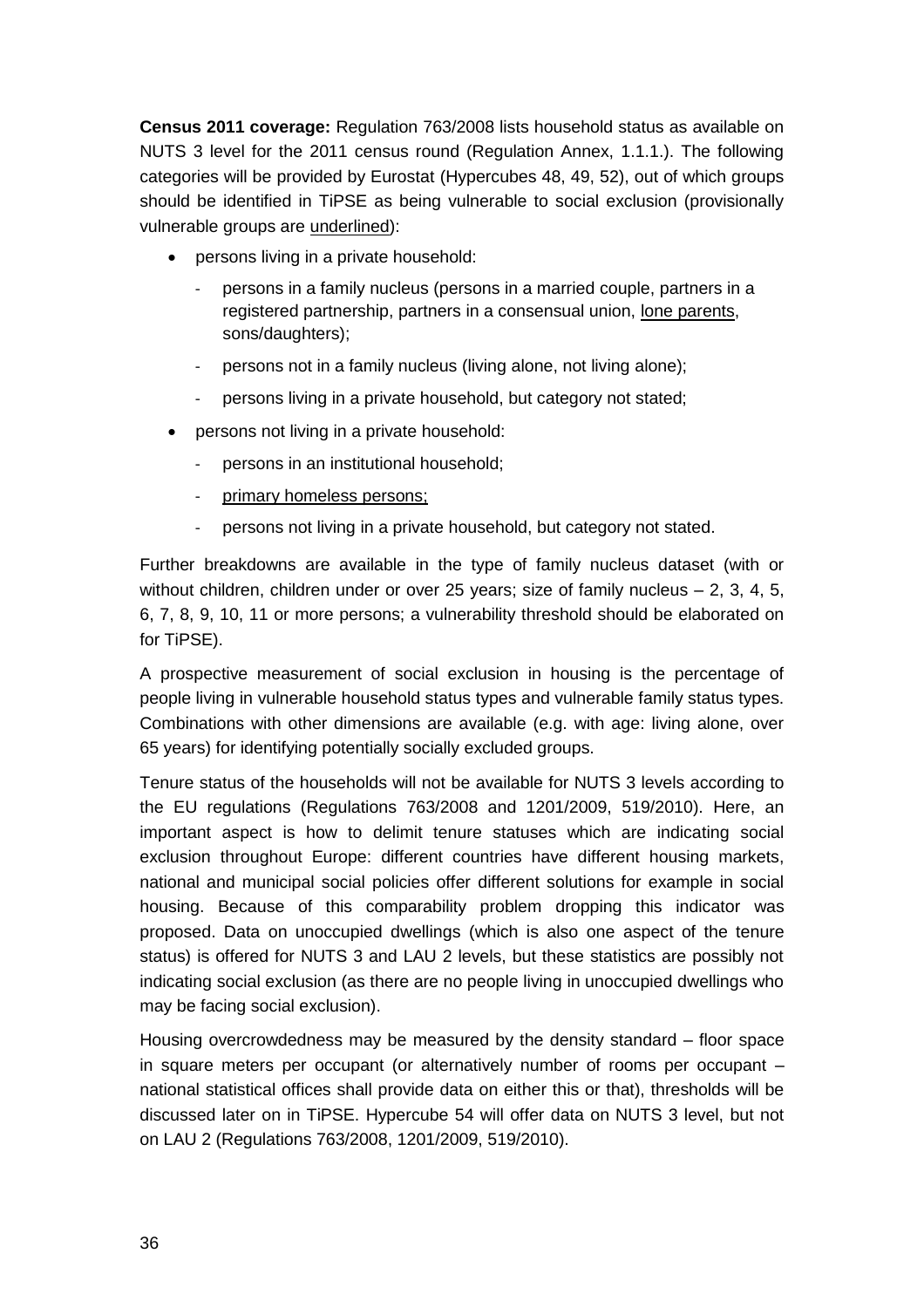Other data on the quality of housing (e.g. water supply system, toilet facilities, bathing facilities, type of heating) will only be provided on NUTS 1 and NUTS 2 levels according to the Regulation 763/2008. Data collection from national sources is advisable for the next phase of the project.

**Comments:** Census 2011 data is indispensable for TiPSE in covering this aspect of social exclusion. Alternative data sources are not available, or are not as detailed as census data. Census 2001 data collection was only partially successful.

#### **4.2.4 Transport and communication**

**Short description:** Social groups and households are facing social exclusion also because they are inaccessible by means of transportation and communication. TiPSE is going to take into consideration this aspect of social exclusion as well. The four provisional indicators covered various 'material' aspects: whether people have access to a post office, to broadband internet, are accessible by means of transportation, and are able to access other places by a passenger car.

**Data availability:** Eurostat data is hardly available for covering this dimension. The only aspects for which Eurostat provides statistics on NUTS 2 level is the number of passenger cars (tran\_r\_vehst) and households with broadband internet access (isoc\_r\_broad\_h). NUTS 3 level data is available on freight transport which is not relevant for measuring social exclusion.

Some former ESPON studies addressed accessibility topics in the past. ESPON 2006 database offers the variable 'time to nearest motorway access, by car' at NUTS 3 level. This measurement is on the one hand outdated (year 2001, since which significant infrastructural investments have been undertaken throughout Europe), and is not useful because of different geographical endowments (a motorway is not needed in every part of Europe to access places in order to conduct a 'socially included' life). Europe-wide accessibility data is irrelevant for TiPSE (as we imply that it does not count for socially excluded people that their region is easily accessible from all over Europe; or this accessibility has already been mirrored in other indicators and dimensions – such as employment opportunities).

Following this, TiPSE partners decided to leave out all transport-related indicators proposed by WP2.1 from this part of the research.

**Census 2001 coverage:** Not applicable.

**Census 2011 coverage:** Not applicable.

**Comments:** None.

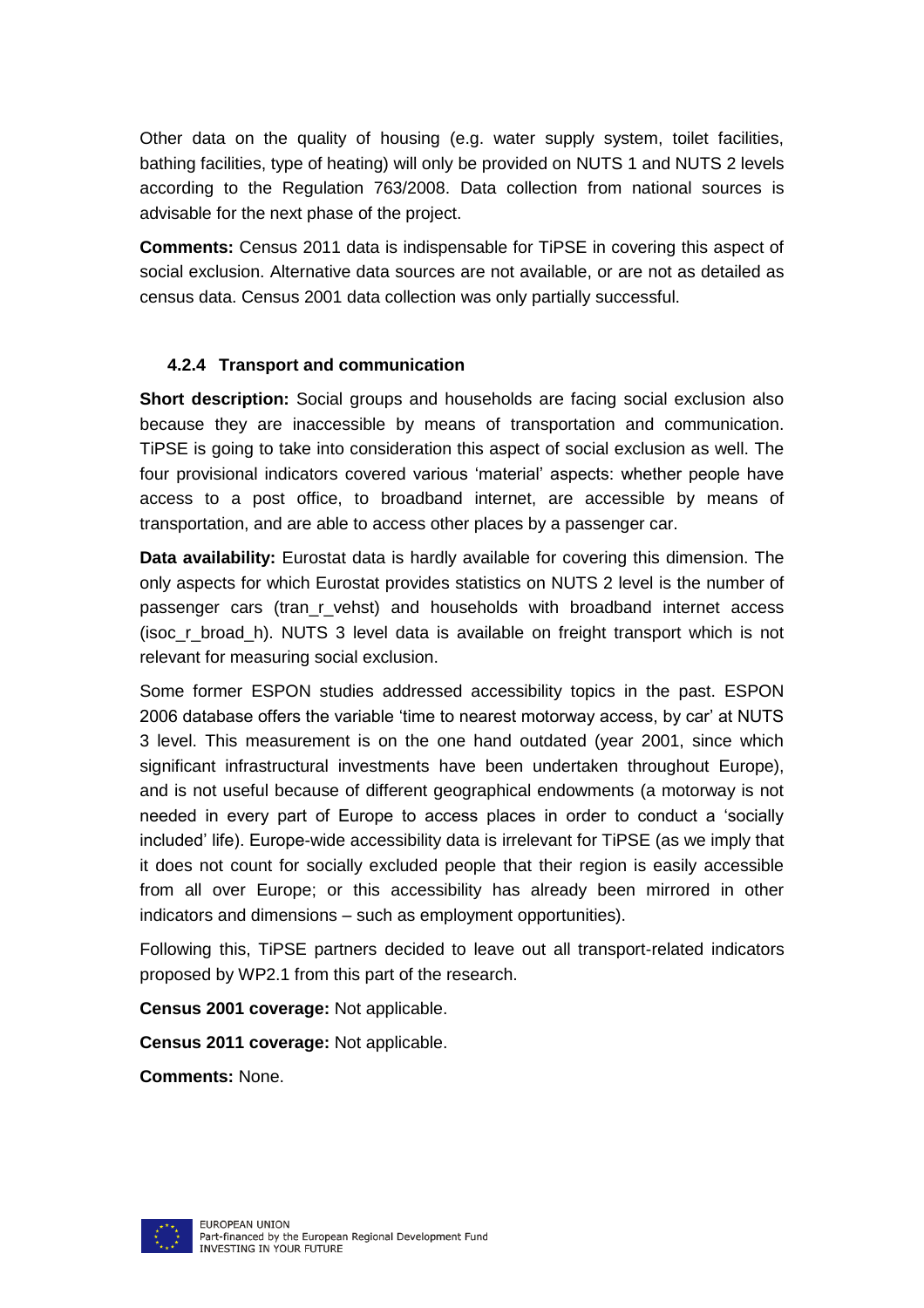#### <span id="page-39-0"></span>**4.3Social environment**

#### **4.3.1 Age**

**Short description:** For capturing the different age-composition of NUTS 3 regions with three proxy variables, the total dependency ratio (number of people aged 0–14 and 65+ combined, divided by the number of people between 15 and 64 years), child dependency ratio (number of people aged less than 15 divided by people aged 15– 64) and old age dependency ratio (number of people aged 65 or more divided by people aged 15–64) were calculated.

**Data availability:** NUTS 3 level Eurostat data is available throughout Europe for 2011 (for UK and France: 2010). WP2.3 already noted the excellent coverage of this dataset. Mapping and discussing changes over time (in line with the process-based understanding of social exclusion) on a longer-term (10 years) was made possible by collecting 2001 census data.

**Census 2001 coverage:** There are only few gaps in the dataset collected by TiPSE partners. For the child dependency rate, data on French and Bosnian regions is missing; for the other two variables only 20 regions lack the valid data (of which 10 regions are from Bosnia and Herzegovina)

**Census 2011 coverage:** Regulation 763/2008 lists age as available on NUTS 3 and LAU 2 levels for the 2011 census round (Regulation Annex, 1.1.1.). For NUTS 3, data in one-year cohorts will be available, LAU 2 level data will be provided by 5 years cohorts (Regulation 1201/2009) (Hypercube 55 for NUTS 3 data, Hypercube 56 for LAU 2 data). Mapping the three chosen variables for 2011 is envisaged for the next phase of TiPSE.

**Comments:** There is high variance within the dataset throughout the ESPON space. The three variables are quite different, and reveal different aspects of age-related social exclusion. The proxy variables are easily understandable and might be good departure points for social policies. Limitations of cross-country comparison are minimal or non-existent.

#### **4.3.2 Ethnic composition**

**Short description and comments:** as this data is almost exclusively found in census statistics, and it was not an obligatory question in the 2011 census round, this aspect is measured by only one variable: ratio of Roma population. The cause of this limited coverage is that belonging to the ethnic minority is not a cause of social exclusion in each and every country (see for example the multi-ethnic character of Switzerland). In addition, ethnicity is a socially constructed category, and is very context-dependent. Individuals have more diverse identities than to reduce their social exclusion to the sole fact that they belong to ethnic minorities. Following that, official census data (if available) is not very reliable and does not tell too much about social realities within different places, because it is not able to capture complex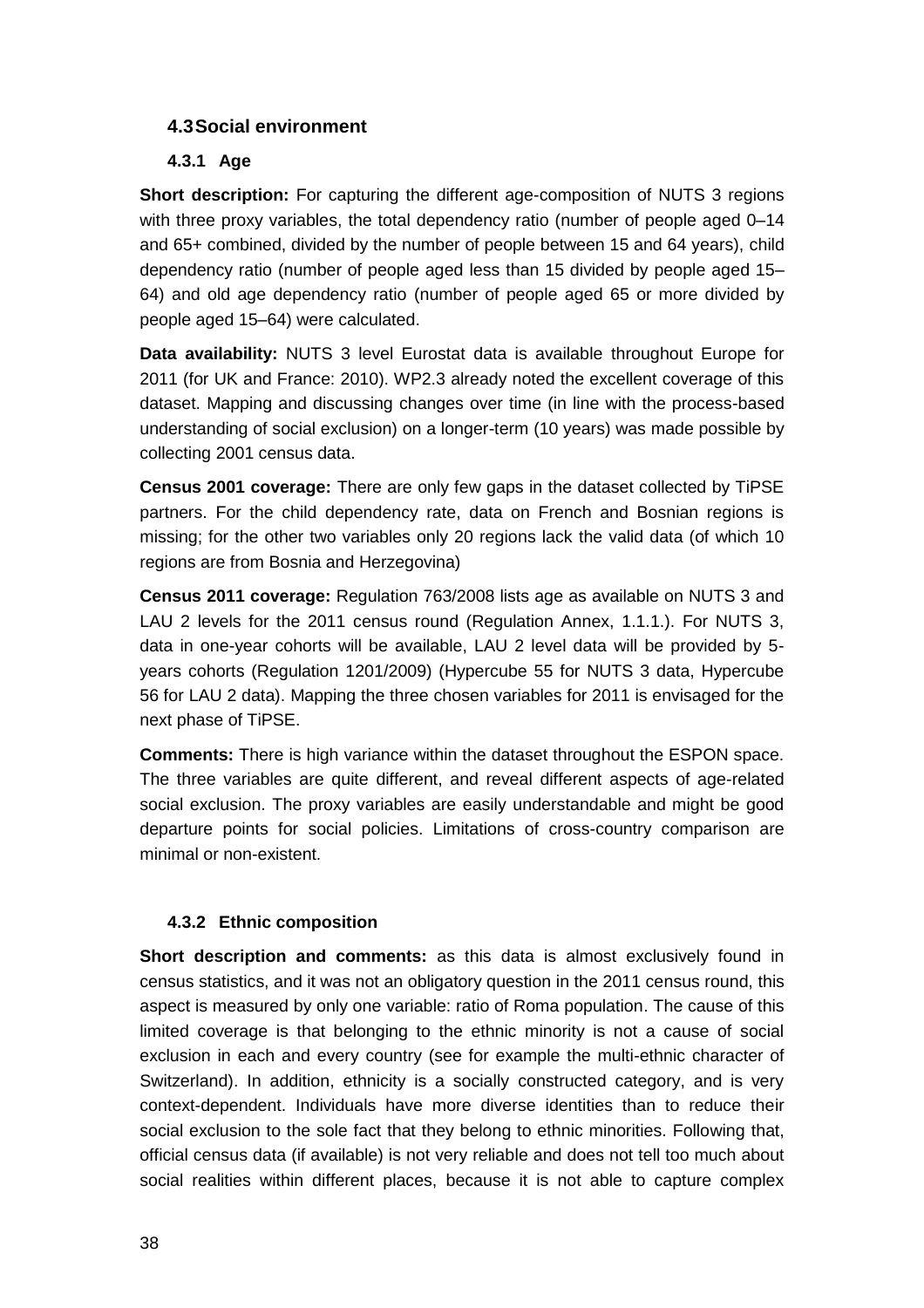identities of people. Moreover, several articles stress that Western European (or UN) definitions and understandings of ethnicity do not work throughout Europe (for an Eastern European historical perspective on nationalisms, ethnicity and identity see Todorova, 2005). Ratio of the Roma population, however, is a serious social issue – mostly in East Central Europe and the Balkans – so that census data were collected.

**Census 2001 coverage:** For most of the East Central European and Balkan countries relevant data could be collected and interpreted in WP2.8. There is scarce coverage in other macro-regions.

**Census 2011 coverage:** TiPSE aims at collecting data for 2011 in the next phase of the project.

#### **4.3.3 Immigrants**

**Short description:** Immigrants are representing one social group which is vulnerable to social exclusion in European countries. Although the issue is not affecting each ESPON country and region evenly, measuring immigrants' share in the regions may inform TiPSE on one aspect of social exclusion.

**Data availability:** Census data is the most extensive source to be used for capturing this indicator. The chosen indicator is the ratio of foreign-born population.

**Census 2001 coverage:** Eurostat data on immigrants was not available on its website for the 2001 census round, national sources were consulted. There are about 1150 missing cases from the 1500 NUTS 3 regions, thus the coverage is rather scarce.

**Census 2011 coverage:** Regulation 763/2008 lists country/place of birth, as available on NUTS 3 and LAU 2 levels for the 2011 census round (Regulation Annex, 1.1.1.). NUTS 3 level data on place of birth outside the reporting country can be extracted from Hypercube 46 (Commission Regulation 1201/2009).

**Comments:** Census 2011 data is indispensable for TiPSE in covering this aspect of social exclusion.

#### **4.3.4 Crime and safety**

**Short description:** 'Revealed criminal cases per 1000 persons' was anticipated for use as the most important indicator of crime and safety. The implication was that in poorer or more excluded societies/places criminal cases (at least in some crime categories) may be more prevailing than in 'wealthy' places.

Further research on the usability of this indicator in ESPON TiPSE raised serious concerns both theoretically and methodologically. Critical social studies underlined in the past years how crime statistics are culturally produced, how through crime statistics 'socially excluded' Others are produced for the police practice (cf. Belina,

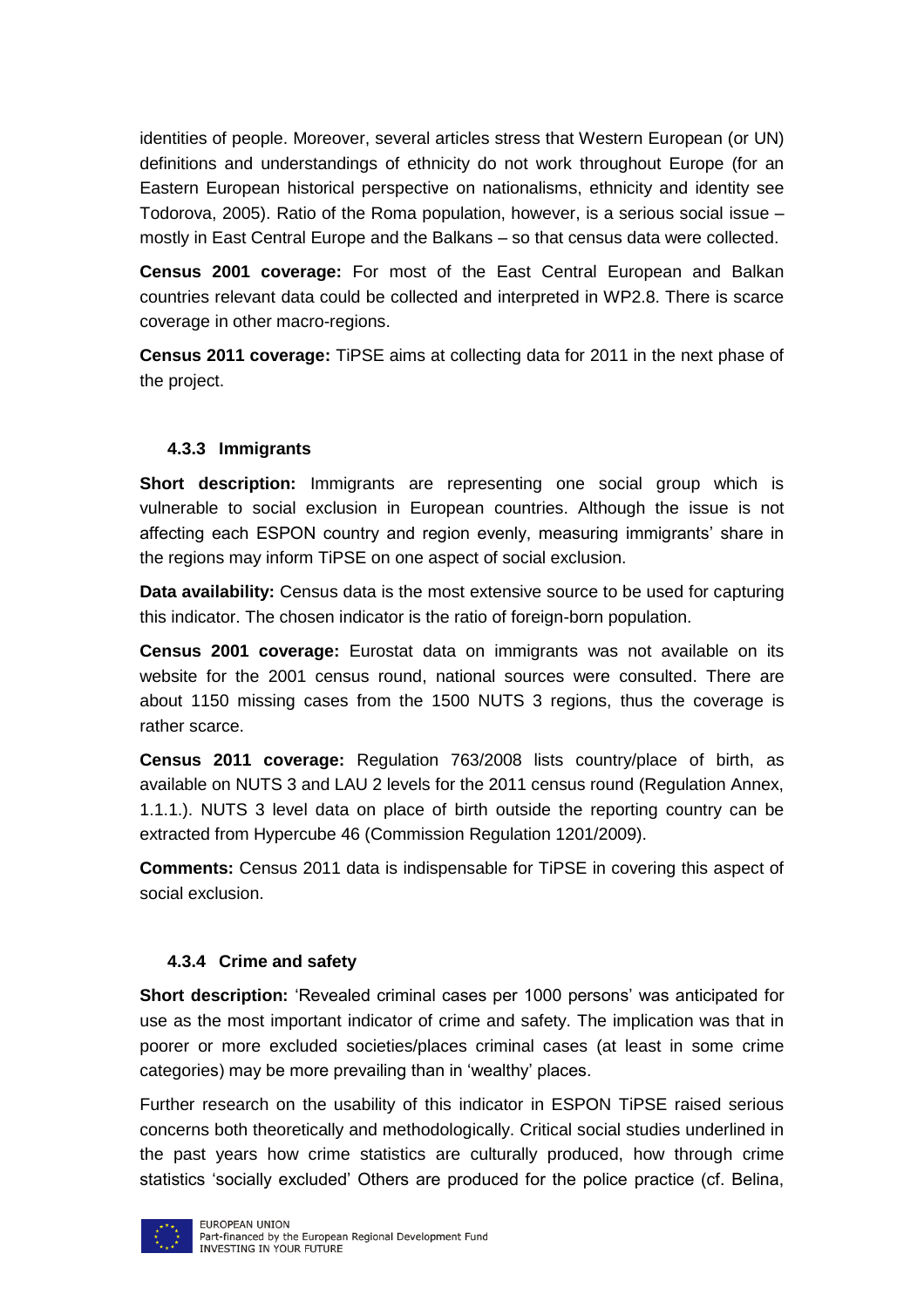2009), and how popular criminological theories (such as broken windows and situational crime prevention) use simplistic understandings of social and spatial exclusion (cf. Herbert and Brown, 2006). Other scholars still argue for a consideration of interrelations between crime and poverty, as the 'debate on crime needs to widen to remember all victims who are unjustly robbed of their possessions, and even of their lives, both here and abroad through the violation of political or moral law' (Dorling 2006, p. 1993).

As a further methodological problem for ESPON TiPSE, Eurostat metadata reminds us that crime statistics are not comparable across different countries because of five reasons: 'different legal and criminal justice systems, rates at which crimes are reported to the police and recorded by them, differences in the point at which crime is measured (for example, report to the police, identification of suspect, etc.), differences in the rules by which multiple offences are counted, differences in the list of offences that are included in the overall crime figures' [\(http://epp.eurostat.ec.europa.eu/cache/ITY\\_SDDS/en/crim\\_esms.htm\)](http://epp.eurostat.ec.europa.eu/cache/ITY_SDDS/en/crim_esms.htm). Eurostat metadata lists two variables which may be used comparatively: homicide rates and prison population rates. Homicide data probably does not capture meaningfully any dimension of social exclusion in ESPON TiPSE. Incarceration, however, may be an important entry point for understanding complex processes of social exclusion (by state policies): a case study by Peck and Theodore (2008) in Chicago vividly shows how the penal state is connected to the new economic and ethno-racial order which causes social exclusion of significant groups of people.

Following that, crime statistics may only be used very carefully by all research projects on social exclusion and by applied research resulting in social policy interventions as ESPON TiPSE.

**Data availability:** Data may be available from non-standard official sources on the regional level.

**Census 2001 coverage:** Not applicable.

**Census 2011 coverage:** Not applicable.

**Comments:** Although this indicator was foreseen for use by TiPSE WP2.1, this aspect of vulnerability for social exclusion was left out after discussion with TiPSE partners. Cross-European comparisons are not meaningful.

#### **4.3.5 Municipal revenue from property taxes**

Short description: property taxes at the municipal/regional level might be one aspect how local governments are socially and spatially excluded from the national economy and governance. In each of the countries where tax systems or revenues of the government sector are somewhat decentralised it is a good measurement of the territorial dimension of social exclusion on the national scale.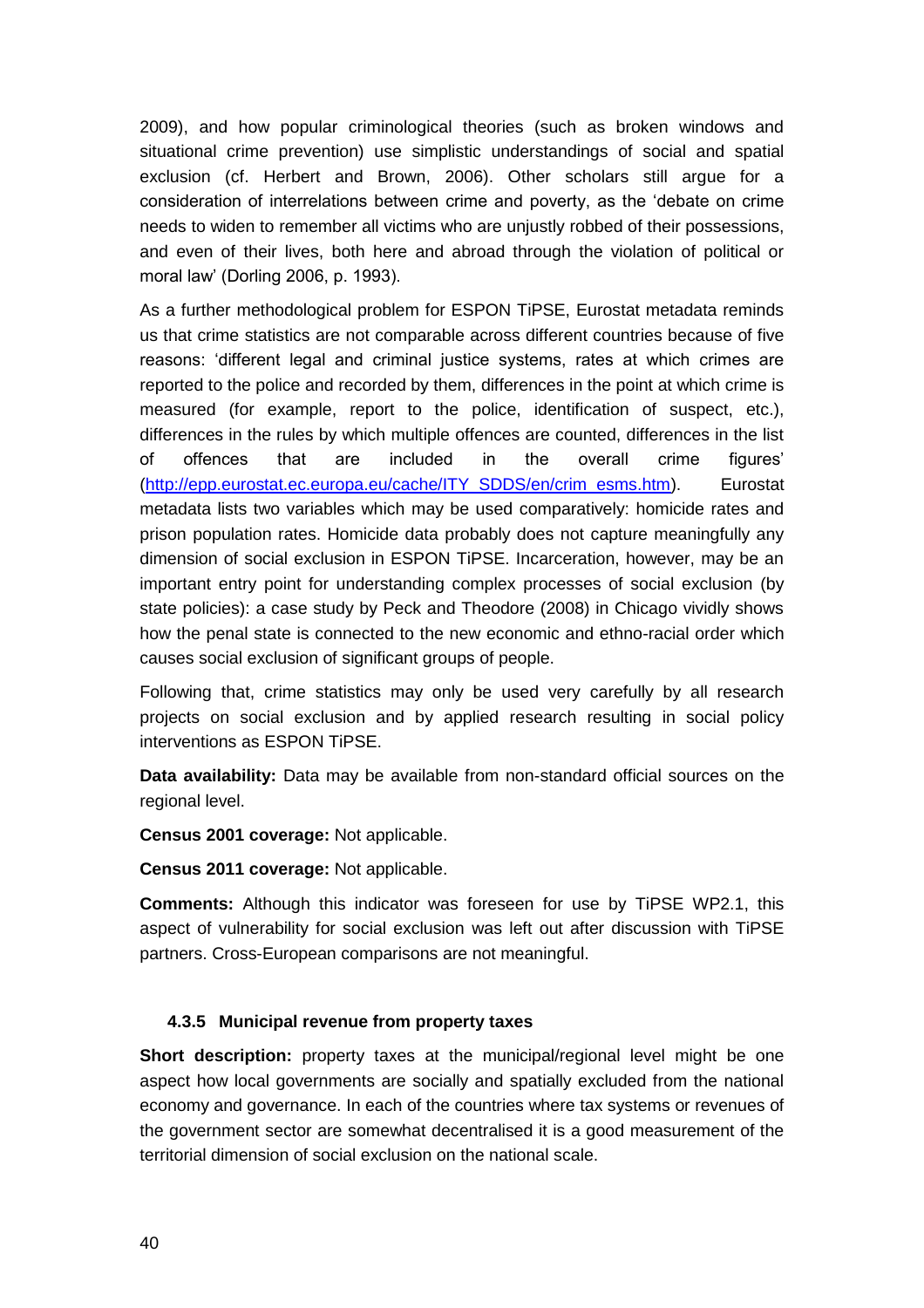**Data availability:** Eurostat does not cover this aspect on regional level.

**Census 2001 coverage:** Not applicable.

**Census 2011 coverage:** Not applicable.

**Comments:** Although statistics on government revenues and expenditures are comparable throughout Europe because of the standardised ESA95 system of national accounts and the control of the control of the control of the control of the control of the control o

[\(http://epp.eurostat.ec.europa.eu/cache/ITY\\_SDDS/en/gov\\_a\\_tax\\_ag\\_esms.htm\)](http://epp.eurostat.ec.europa.eu/cache/ITY_SDDS/en/gov_a_tax_ag_esms.htm), the tax systems in European countries are so different that a meaningful comparison along this aspect is not possible. Different economic advantages and endowments of local governments to capture this dimension of social exclusion are more or less reflected in the 'Earning a living' domain of social exclusion in ESPON TiPSE (by combining income- and employment-related statistics). Therefore, project partners opted for dropping this variable from the list.

#### **4.3.6 Social transfers**

**Short description:** Statistical data on social assistance is one of the key dimensions and indicators of poverty and social exclusion. Following that, including it into social exclusion dimensions was thought to be important.

**Data availability:** Eurostat data on social assistance is available within the nama\_r\_ehh2s dataset, but only for NUTS 2 regions (cf. WP2.3 on TiPSE indicators). Regional economic accounts (reg\_ecobrch) cover some data on NUTS 3 level, but not social transfer-related statistics. Most recent statistics are from year 2009. The same applies for measuring households' income (see above).

**Census 2001 coverage:** Not applicable.

**Census 2011 coverage:** Not applicable.

**Comments:** The original indicator (proposed by WP2.1 of TiPSE) for covering this aspect of social exclusion was 'municipal spending on social assistance'. This measurement is most possibly not comparable throughout Europe, as there are different divisions of labour between municipalities and the nation state in different countries in the sense how they provide social assistance to persons and households. As WP2.3 observed, disposable income and social transfers may be substitutes for each other, so we left out this variable from our catalogue of indicators.

#### **4.3.7 Household structure**

**Short description:** WP2.1 envisaged many indicators for capturing the domain social environment, most of which could not be operationalized during the data

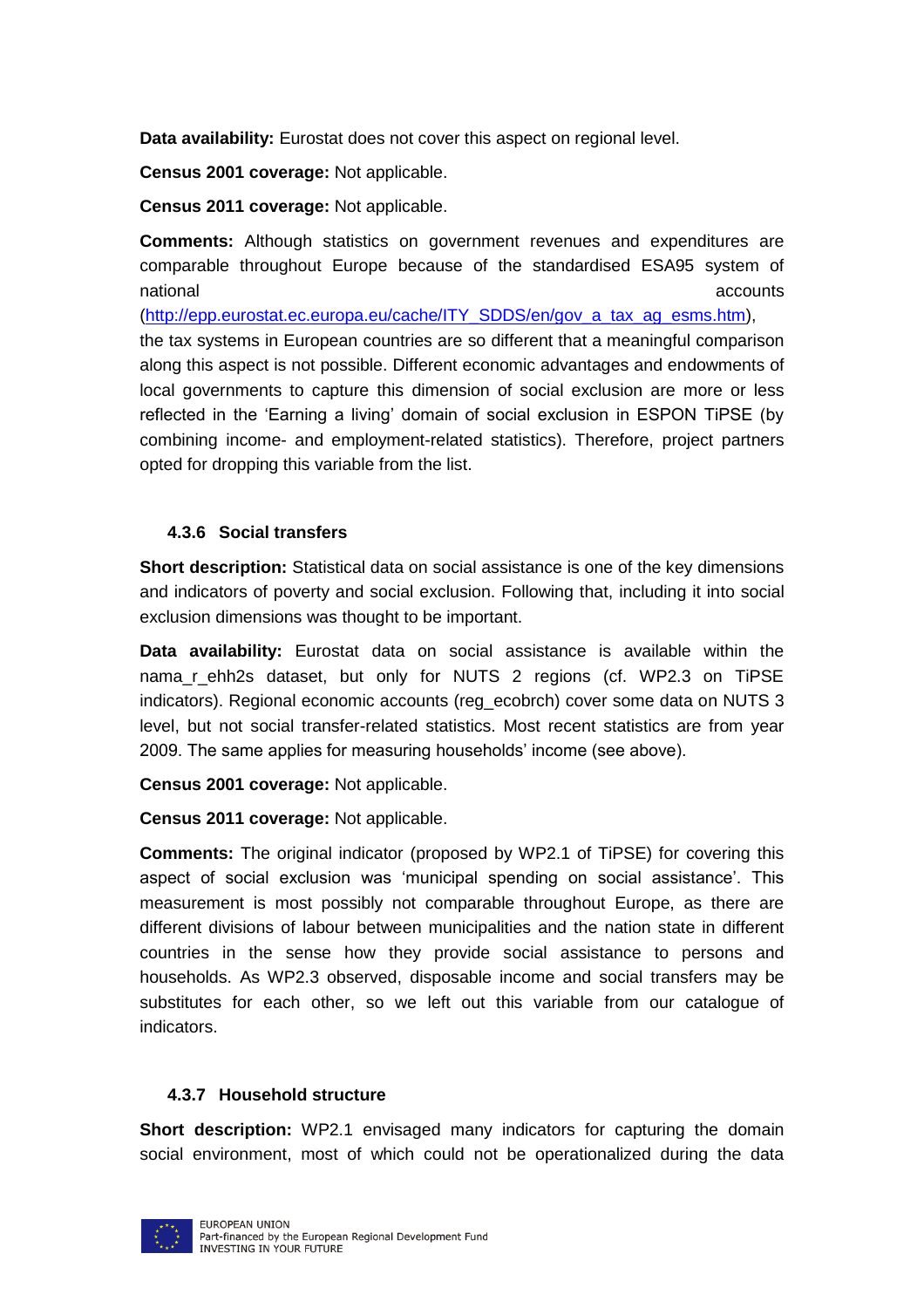collection phase. As a substitute dimension for this domain the household structure was proposed.

**Data availability:** Household structure is also an indicator which could indicate vulnerability to social exclusion. Data is available from the censuses and is reliable throughout Europe. The four indicators represent four sub-groups more vulnerable to social exclusion: Ratio of lone parent households, Ratio of lone parents, Average household size and Ratio of households with 6 or more persons are useful as proxy variables.

**Census 2001 coverage:** Missing cases for the variables are between 470 and 630 regions, most of which are the 429 German regions at NUTS 3 level, and Turkey with 81 (data from Turkey is solely available for the average household size).

**Census 2011 coverage:** Census 2011 data will be collected later on in the project to interpret changes over time.

#### <span id="page-43-0"></span>**4.4Political participation**

#### **4.4.1 Citizenship**

**Short description:** Foreign citizens are representing one social group which may be vulnerable to social exclusion in some European countries. As the issue is not affecting each ESPON countries and regions evenly, measuring foreign citizens' share in the regions may inform TiPSE on one important aspect of social exclusion.

**Data availability:** Census data is the most extensive source to be used for capturing this indicator.

**Census 2001 coverage:** Eurostat data on citizenship is available for the 2001 census round, for other countries national data sources were consulted. There are only 151 missing cases from the ESPON space which means a good coverage.

**Census 2011 coverage:** Regulation 763/2008 lists country of citizenship as made available on NUTS 3 and LAU 2 levels for the 2011 census round (Regulation Annex, 1.1.1.). NUTS 3 level data on country of citizenship outside the reporting country can be extracted from Hypercube 46 (Commission Regulation 1201/2009).

**Comments:** Census 2011 data is indispensable for TiPSE in covering this aspect of social exclusion across time. Alternative data sources are not available, or are not as detailed as census data.

#### **4.4.2 Voters**

**Short description:** Voting is one of the most important political rights in today's European democracies. In ESPON TiPSE it is implied that lack of political participation makes people more vulnerable to social exclusion. To measure political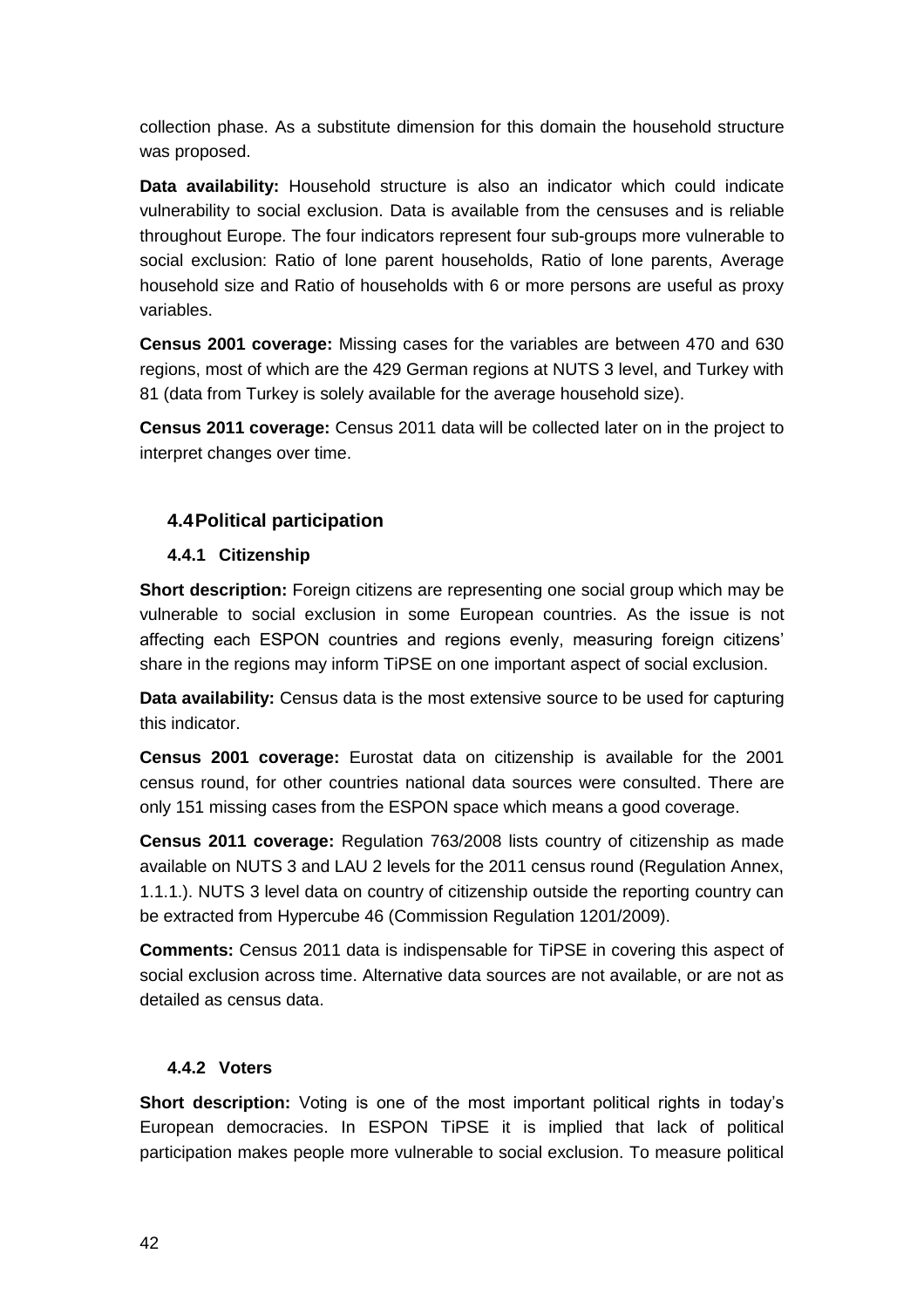participation several indicators may be used, one of which is the voter turnout in national or EU-wide elections.

**Data availability:** Voter turnout in EU and parliamentary elections is listed among Eurostat's indicators on the national level (tsdgo310). Metadata, however, reminds users that in Belgium, Luxembourg and Greece, voting is compulsory, and it is a civic obligation (with no penalty) in Italy. As a result, statistics are on the one hand not comparable across European countries (another limitation of the comparability is that the population with the right to vote may be slightly different in each of the countries). On the other hand, one may interpret compulsory voting as the nation state's effort to minimise this dimension of social exclusion through obligatory political participation.

**Census 2001 coverage:** Not applicable.

**Census 2011 coverage:** Not applicable.

**Comments:** As data is not comparable across Europe, the dimension of Voters was dropped.

#### **4.4.3 Civic engagement**

**Short description:** Civic engagement is one of the means by which people and groups of people become more included in the society. Following that, it would have been an important aspect in conceptualising social exclusion for our project.

**Data availability:** Cross-comparable Eurostat data is not available on this aspect of political participation. Official non-standard sources (e.g. on number of NGOs per 1000 inhabitants) could not be collated meaningfully for the ESPON space.

**Census 2001 coverage:** Not applicable.

**Census 2011 coverage:** Not applicable.

**Comments:** The implied indicators by WP2.1 have been the number of NGOs per 1000 inhabitants, as well as members of NGOs per 1000 inhabitants. Cross-European comparability of data (including issues like definitions of NGOs, relevance of NGOs in the legal structure of the countries, available statistical sources on the issue etc.) could not have been ensured.

# <span id="page-44-0"></span>**5 Discussion and preliminary policy implications**

#### <span id="page-44-1"></span>**5.1Indicators list – possibilities, limitations and comparability issues**

Mapping different dimensions of social exclusion is one of the main outputs of the ESPON TiPSE project. This methodological paper showed how the project used a deductive framework to delimit different domains, dimensions and indicators for the project, and how the mapping exercise was undertaken.

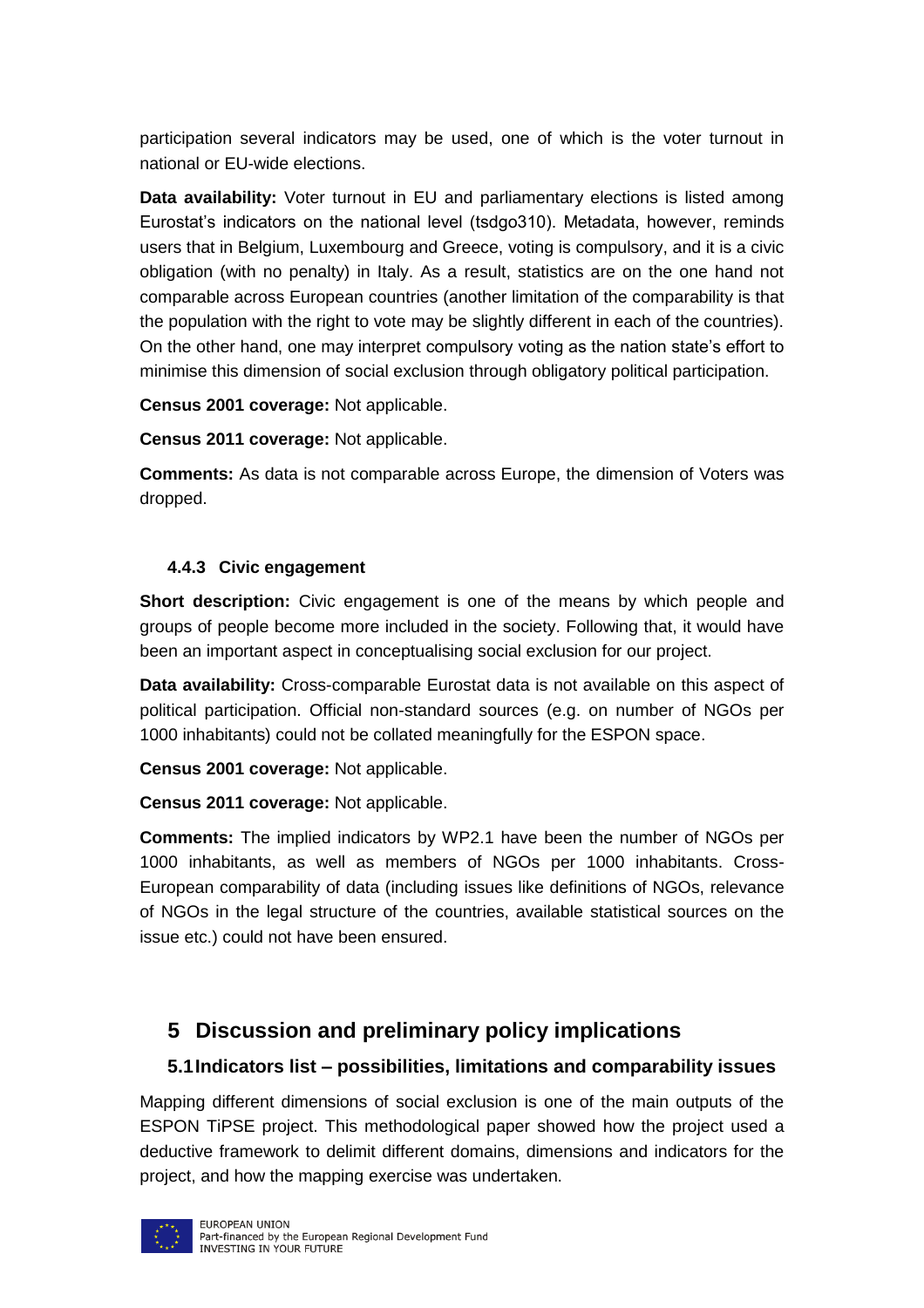Multi-dimensionality of social exclusion will be elaborated on in other work packages using the deliverables from this work package (such as the set of maps). At this stage of TiPSE, the main conclusions on possibilities, limitations and comparability issues of the indicators are as follows.

- Eurostat covers some dimensions of social exclusion with comparable data. For some variables, there are certain limitations regarding which countries are covered and which not. Overcoming these data availability problems is possible in the majority of the cases (see also WP2.3).
- Census data is indispensable for some of the social exclusion dimensions, as they are collected only in the decennial censuses (or other data sources are not as reliable as censuses). Standard realms in this group are demographic data (age, employment, country of birth), educational attainment, employment, housing and country of citizenship.
	- o Several variables will be available from the 2011 census round on NUTS 3 level (such as immigration, housing, country of citizenship). The serious limitation is that comparable Eurostat data will only be provided starting March 2014. National statistical offices are not expected to publish these 'hypercubes' earlier either. TiPSE partners will collect these data in the further course of the project.
	- o Several variables will not be available from the 2011 census round on NUTS 3 level from Eurostat (such as the education and employment dimensions). This results in a problem for ESPON TiPSE, as data might only be collected from national statistical sources which have different policies of publishing territorial data on NUTS 3 level. Availability is not expected until early 2014 in this group either.
	- o After the submission of the Interim Report, TiPSE partners decided to collect census data from 2001. This exercise was useful, because for many aspects cross-European (or at least cross-macro-regional) comparisons were made possible. Collecting 2001 data is also indispensable for interpreting changes over time (between the two censuses), underlining the process-based understanding of social exclusion.
- For some 'census' dimensions, non-census Eurostat data is available, as in the employment dimension. For employment, standardised data using LFS methodology is available for a longitudinal comparison as well.
- 'Non-standard' official or non-official statistical sources on the national level were not considered for use by ESPON TiPSE. The most important concerns here were the availability of data and the geographical cross-comparability (not only methodologically, but also whether these variables capture social exclusion in a same way throughout Europe – cf. the Voting dimension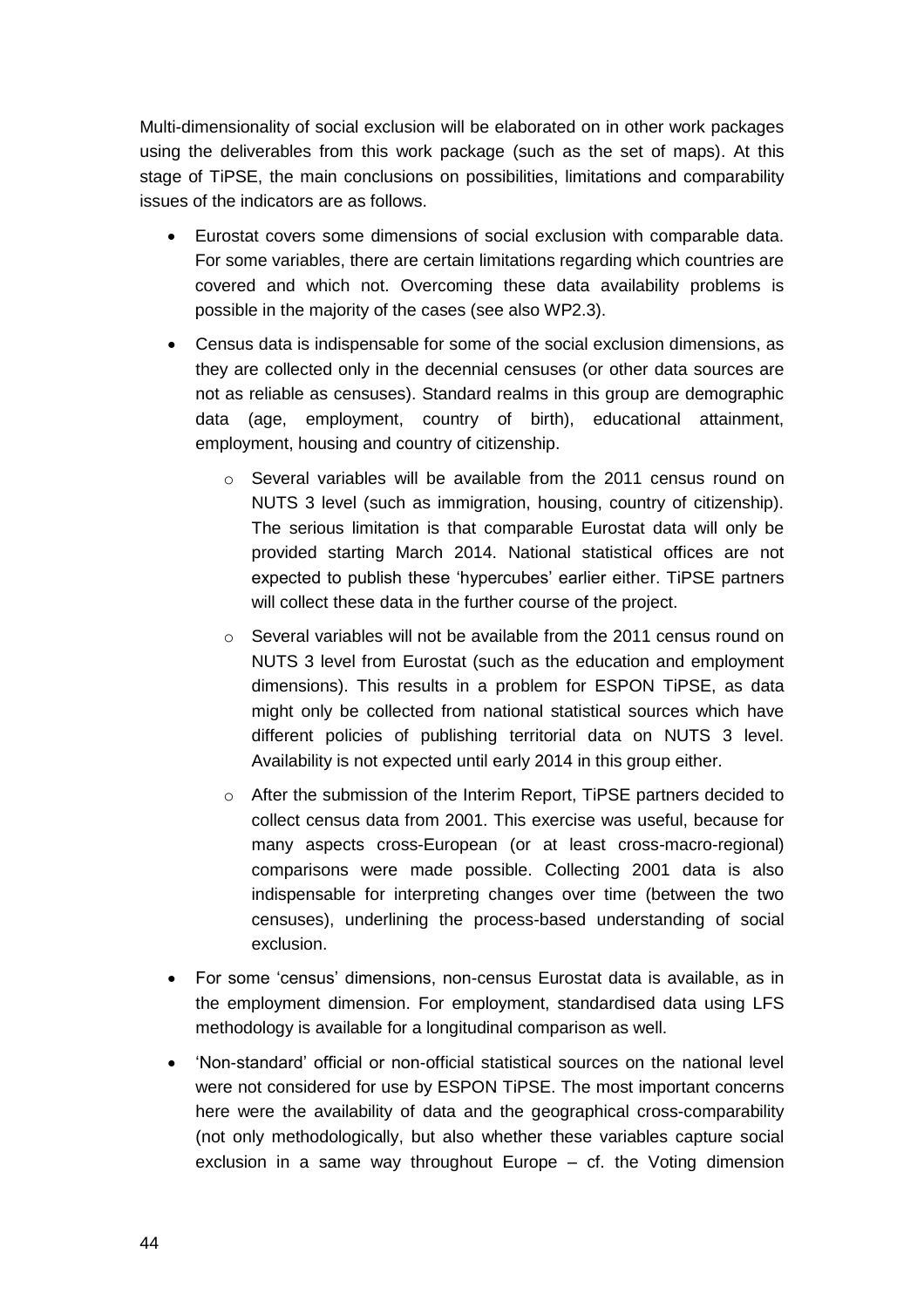discussed before). Case studies of the TiPSE project reflect on these omitted dimensions in some aspects.

 Some indicators were listed in WP2.1, but further considerations in WP2.6 opted for leaving them out, mostly because theoretical-ethical issues (dimension of crime and safety) or because of limited geographical crosscomparability of data (such as municipal revenue from property taxes). Some indicators have been reformulated or refined in WP2.6 (such as household structure).

#### <span id="page-46-0"></span>**5.2Mapping the socially excluded – possibilities and limitations**

Mapping practices, and particularly mapping social phenomena has been in the focus of social scientific practice for several decades, in order to understand, explain, monitor and change social realities. In this last section of the progress report, some theoretical and methodological concerns will be raised about mapping social exclusion.

In the past 2-3 decades, a research strand has been developed in critical social theory which tries to understand research practices of mapping, and explores issues under the label 'critical cartography'. This group of research mixes post-positivist theories (such as social constructivism or post-structuralism), uses new practices (such as reflexivity – cf. Bourdieu 2004) and new methodologies stemming from them.

These new approaches understand maps as both a social product (also reflecting the world-views of its producer), as well as an active agent in the processes of communication and governmentality (Ball and Petsimeris, 2010; Michel, 2010). Mapping poverty and social exclusion has had the intellectual baggage of constructing poverty and interpreting poverty in a certain, univocal and powerful way for the past more than a century (cf. Ball and Petsimeris, 2010). The Chicago School's heritage, for example, established 'spaces of exclusion' through its research methods and practices culminating in mapping social classes. Delimiting, researching and living in spaces and places have therefore become an integral step in the chain of events that results in scientific facts (cf. Gieryn, 2006). In addition, early works at intersections of poverty, wealth distribution and its spatiality have suggested that poverty is somehow inherited (Dorling and Pritchard, 2010), thereby conceptualising space as an important actor of social processes.

Critical studies on mapping social phenomena have referred to the power of maps in producing and distributing uncontested meanings, thereby excluding, marginalising and stigmatising different groups of people (cf. Belina, 2009). These researches have referred to false abstractions (Belina, 2009) in the mapping practice, and have denied the objective and neutral practices of visualisation using maps (Michel, 2010).

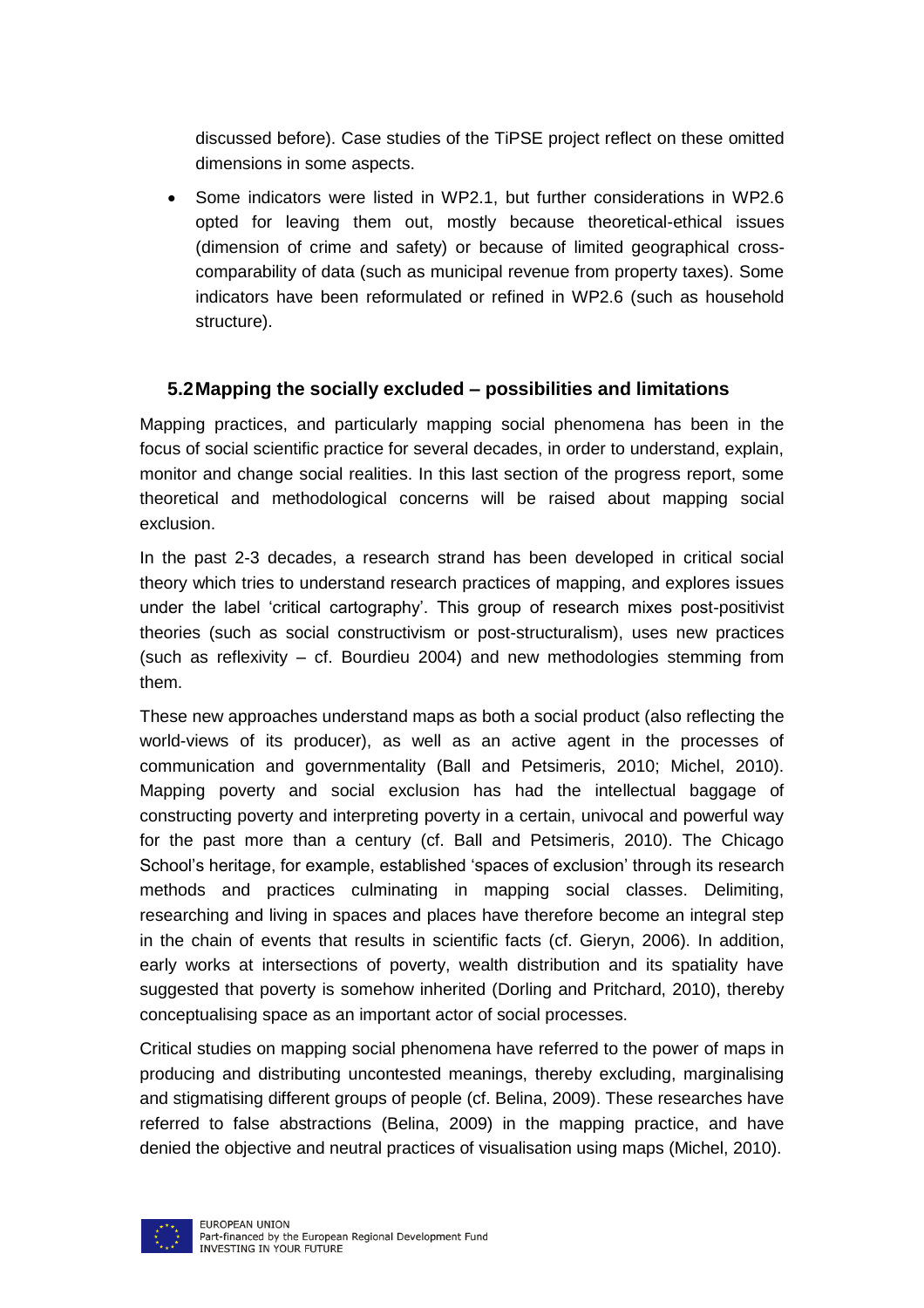In the critical cartography literature, a distinction can be made between two strands. One of them is an approach which tries to understand (using mostly a framework of discourse analysis) how maps are produced, which power relations and geographical imaginations are coded in the map, how the interrelations of signifier and signified are constantly reproduced by researchers and in the everyday practice (see for example Mose and Strüver, 2009). The other not only tries to understand mapping practices, but also aims at offering alternatives to them in order to change the world for better. These latter approaches have been more or less informed by the Marxist critique (Belina, 2009), or have applied a diverse theoretical entry point, such as Gibson-Graham's action research (cf. Gibson-Graham, 2008) which merges feminist, post-structuralist and Marxian understandings.

This latter, 'more active' approach has also some implications for ESPON TiPSE, as some articles in the past decades also called for alternative representations of the spatiality of poverty, social exclusion, vulnerability of exclusion, or related social phenomena. Fahmy et al. (2008) on the one hand opted for a visualisation of poverty which uses tracts with the same number of population, which is a more 'democratic' representation of people offering everyone the same space on the map (see also the Online Census Atlas: Durham et al., 2006). St. Martin (2009) on the other hand, argues for countermapping strategies in order to reclaim resources for the dispossessed people, to constitute new imaginaries of places and to remap spaces and resources as common(s). St. Martin calls for mixed-method researches with combining 'traditional' mapping practices (of mostly official statistical data) with qualitative – primarily ethnographic – studies, so that alternative realities may be constructed together with marginalised groups of people. Within this research practices, mapping is not only a way of understanding spatial patterns of the reality, but also offering the entry point for proposing new or alternative realities. This approach is in line with other action researches which aim at dislocating different ontologies, such as 'the poverty', 'the social exclusion' or 'the economy'. J-K. Gibson-Graham (2008), for example, used action research in order to offer new and more inclusive understandings of 'the economy', and thereby change the lives of people who were partaking in these action researches for the better.

The practice of St. Martin and Gibson-Graham may also have some conclusions to be drawn for research practices in ESPON TiPSE. For example, it might be elaborated on, how research outputs of WPs 2.3 and 2.6 on the social exclusion database and the mapping exercise are to be used as an entry point for discussions on policy relevance. Using this approach, differences of the macro-level mapping and people's place-based perceptions on social exclusion might be compared. This research practice can result in a more nuanced understanding of social exclusion and more inclusive social policies put forward by the TiPSE research project.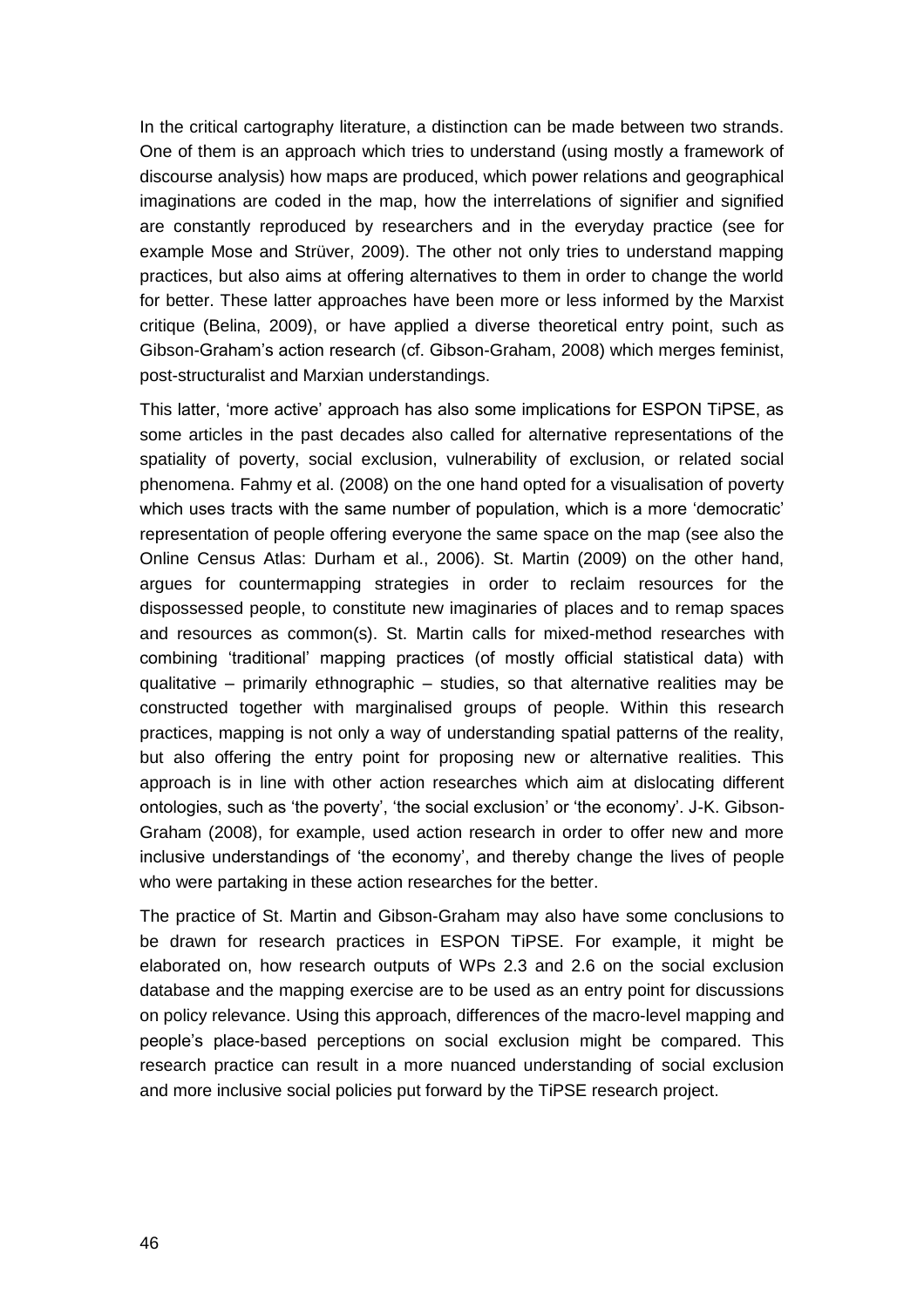# <span id="page-48-0"></span>**6 References**

Ball, S. and Petsimeris, P. (2010) Mapping Urban Social Divisions. *Forum Qualitative Sozialforschung / Forum: Qualitative Social Research,* 11 (2) Article 37.

Belina, B. (2009) Kriminalitätskartierung – Produkt und Mittel neoliberalen Regierens, oder: Wenn falsche Abstraktionen durch die Macht der Karte praktisch wahr gemacht werden. *Geographische Zeitschrift,* 97(2) 192–212.

Bourdieu, P. (2004) *Science of science and reflexivity.* Chicago: University of Chicago Press.

Bradshaw, J. and Mayhew, E. (2010) *The measurement of extreme poverty in the European Union,* Report for the Directorate-General for Employment, Social Affairs and Inclusion, Brussels: European Commission

Bubbico, R.L. and Dijkstra, L. (2011) The European regional Human Development and Human Poverty Indices. *Regional Focus,* 02/2011. http://ec.europa.eu/regional\_policy/sources/docgener/focus/2011\_02\_hdev\_hpov\_ind ices.pdf

Czirfusz, M. (2010) Faktoranalízis, a látszatmegoldás [Factor analysis, a pseudosolution.] *Tér és Társadalom,* 24 (1) 37 – 49.

Dorling D. (2006) A place where everyone matters: crime and poverty. *Environment and Planning A,* 38 (11) 1993–1998.

Dorling, D. and Pritchard, J. (2010) The geography of poverty, inequality and wealth in the UK and abroad: because enough is never enough. *Applied Spatial Analysis and Policy,* 3 (2–3) 81–106.

Durham, H., Rees, P., and Dorling, D. (2006) An Online Census Atlas for everyone. *Area,* 38 (3) 336–341.

European Commission (1998) *Non-monetary indicators of poverty and social exclusion – final report*, Luxembourg: OOPEC

European Commission (2010) Investing in Europe's future. Fifth report on economic, social and territorial cohesion. Luxembourg: Publications Office of the European Union

EC Regulation 763/2008 of the European Parliament and of the Council of 9 July 2008 on population and housing censuses. [http://eur](http://eur-lex.europa.eu/LexUriServ/LexUriServ.do?uri=OJ:L:2008:218:0014:01:EN:HTML)[lex.europa.eu/LexUriServ/LexUriServ.do?uri=OJ:L:2008:218:0014:01:EN:HTML](http://eur-lex.europa.eu/LexUriServ/LexUriServ.do?uri=OJ:L:2008:218:0014:01:EN:HTML)

EC Regulation 1201/2009 of 30 November implementing Regulation (EC) No 763/2008 of the European Parliament and of the Council on population and housing censuses as regards the technical specifications of the topics and of their breakdowns. [http://eur-](http://eur-lex.europa.eu/LexUriServ/LexUriServ.do?uri=OJ:L:2009:329:0029:01:EN:HTML)

[lex.europa.eu/LexUriServ/LexUriServ.do?uri=OJ:L:2009:329:0029:01:EN:HTML](http://eur-lex.europa.eu/LexUriServ/LexUriServ.do?uri=OJ:L:2009:329:0029:01:EN:HTML)

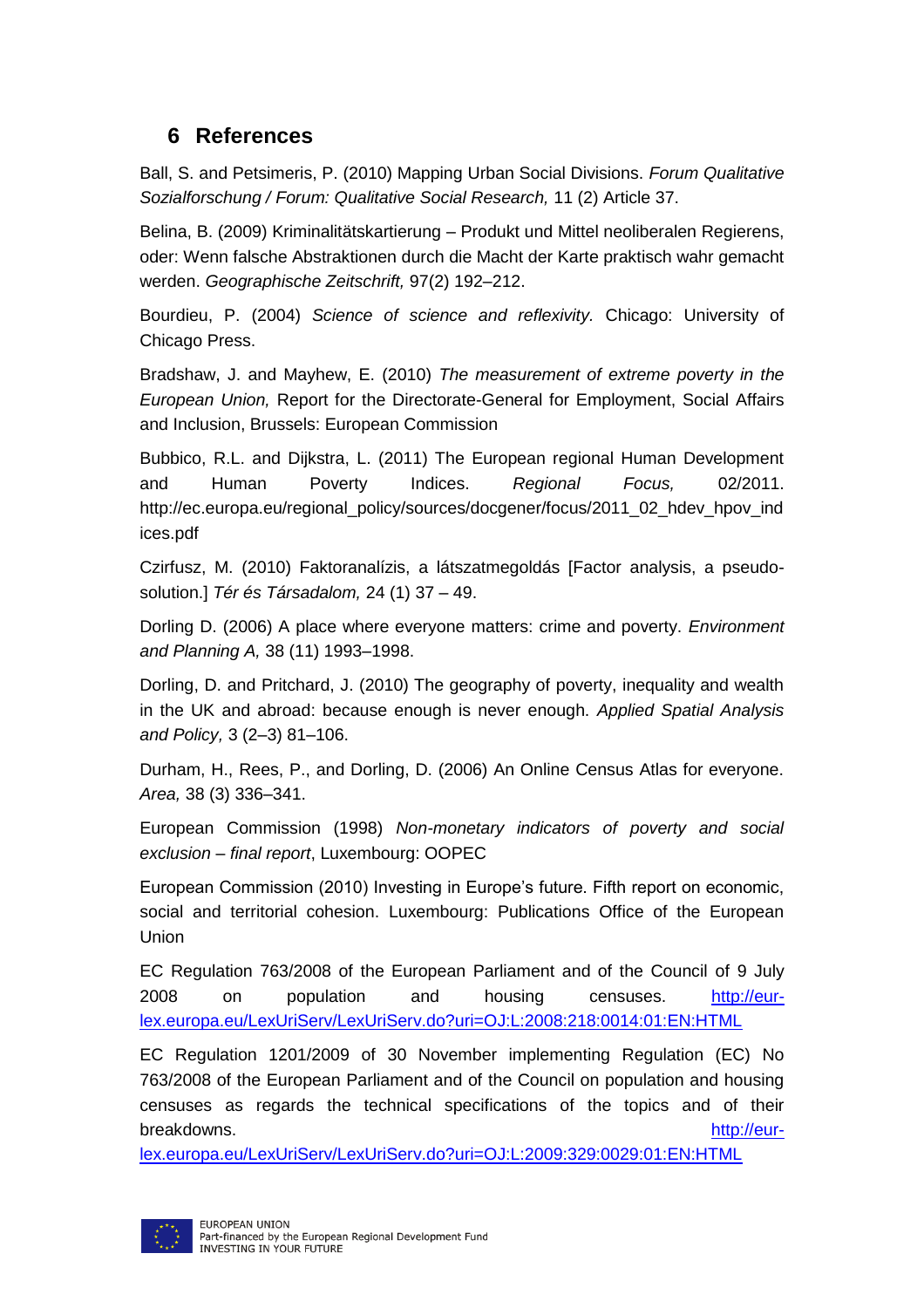EC Regulation 519/2010 of 16 June 2010 adopting the programme of the statistical data and of the metadata for population and housing censuses provided for by Regulation (EC) No 763/2008 of the European Parliament and of the Council. [http://eur-](http://eur-lex.europa.eu/LexUriServ/LexUriServ.do?uri=OJ:L:2010:151:0001:0013:EN:PDF)

[lex.europa.eu/LexUriServ/LexUriServ.do?uri=OJ:L:2010:151:0001:0013:EN:PDF](http://eur-lex.europa.eu/LexUriServ/LexUriServ.do?uri=OJ:L:2010:151:0001:0013:EN:PDF)

Fahmy, E., Dorling, D., Rigby, J., Wheeler, B., Ballas, D., Gordon, D., Lupton, R. (2008) Poverty, Wealth and Place in Britain, 1968–2005. *Radical Statistics,* Issue 97, 11–30.

Gibson-Graham, J.K. (2008) Diverse economies: performative practices for 'other worlds'. *Progress in Human Geography,* 32 (5) 613 –632.

Gieryn, T. F. (2006) City as truth-spot: laboratories and field sites in urban studies. *Social Studies of Science,* 36 (1) 5–38.

Gregory, D. and Urry, J. (eds.) (1985) *Social relations and spatial structures.* Basingstoke: Macmillan

Haraway, D. (1988) Situated knowledges: The science question in feminism and the privilege of partial perspective, *Feminist Studies,* 14 (3) 575 – 599.

Herbert, S. and Brown, E. (2006) Conceptions of Space and Crime in the Punitive Neoliberal City. *Antipode,* 38 (4) 755–777

Herod, A. (2011) *Scale,* London: Routledge

[http://epp.eurostat.ec.europa.eu/cache/ITY\\_SDDS/en/crim\\_esms.htm](http://epp.eurostat.ec.europa.eu/cache/ITY_SDDS/en/crim_esms.htm)

[http://epp.eurostat.ec.europa.eu/cache/ITY\\_SDDS/en/gov\\_a\\_tax\\_ag\\_esms.htm](http://epp.eurostat.ec.europa.eu/cache/ITY_SDDS/en/gov_a_tax_ag_esms.htm)

[http://epp.eurostat.ec.europa.eu/cache/ITY\\_SDDS/EN/nama\\_esms.htm](http://epp.eurostat.ec.europa.eu/cache/ITY_SDDS/EN/nama_esms.htm)

<http://www.communities.gov.uk/documents/statistics/pdf/1871208.pdf>

Lelkes, O. (2006): *Social Exclusion in Eastern-Central Europe. Concept, Measurement and Policy Interventions.* Working Paper STEPS.

Levitas, R. (1999) Defining and measuring social exclusion: a critical overview of current proposals. *Radical Statistics,* (71) http://www.radstats.org.uk/no071/article2.htm

Levitas, R. et al (2007) *The Multidimensional Analysis of Social Exclusion.* Department of Sociology and the School of Social Policy, Bristol Institute of Social Affairs, University of Bristol.

Madanipour, A., (2003) *Cities actions against social exclusion,* Brussels: Eurocities

Massey, D. (1985) New directions in space, in Gregory, D. and Urry, J. (eds.) *Social relations and spatial structures.* Basingstoke: Macmillan. 9 – 19.

Michel, B. (2010) Für eine poststrukturalistische Perspektive auf das Machen und die Macht von Karten. Replik auf Ball und Petsimeris. *Forum Qualitative Sozialforschung / Forum: Qualitative Social Research,* 11(3), Article 28